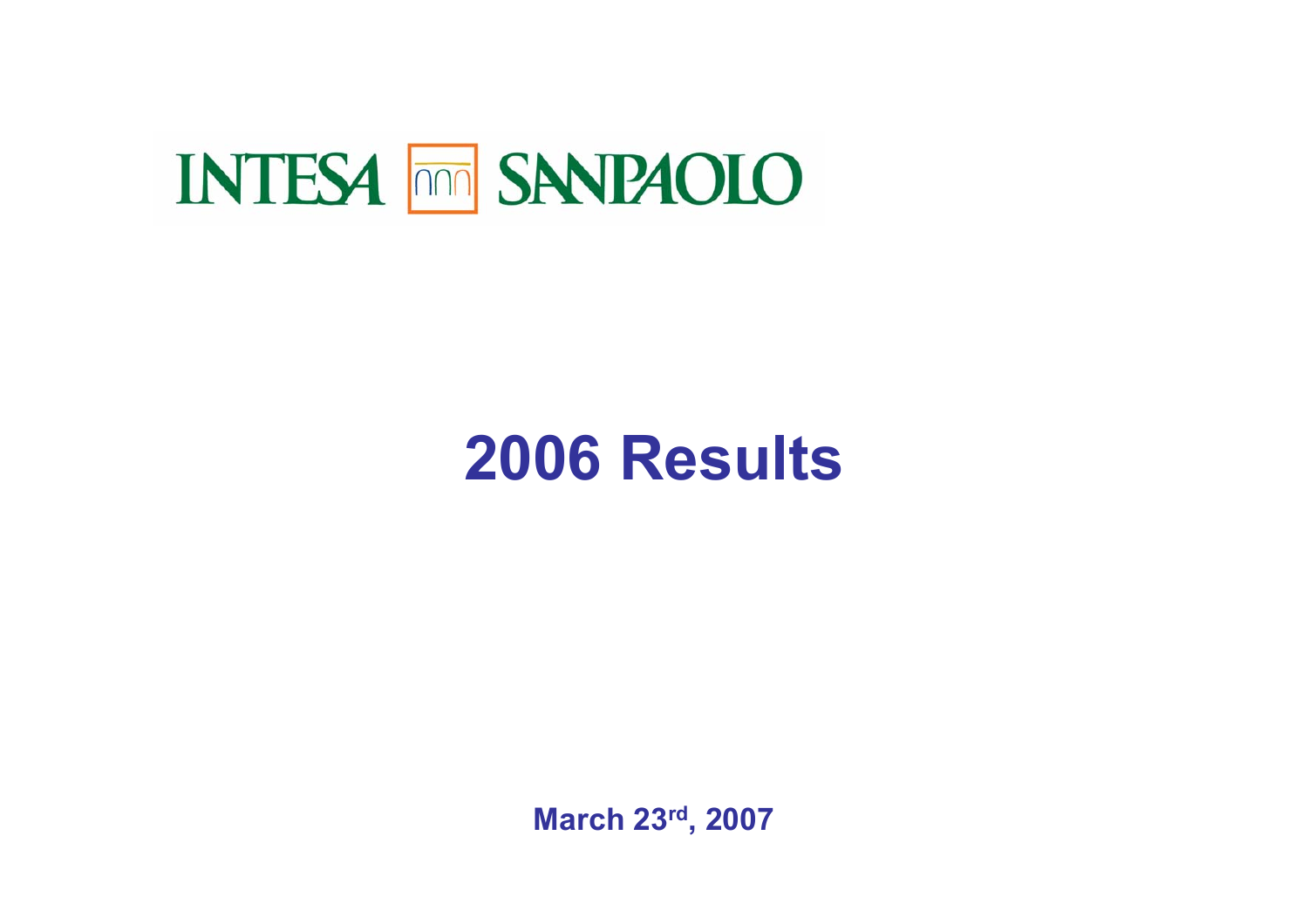## **Foreword**

- П **As the merger of Sanpaolo IMI with and into Banca Intesa came into legal and accounting effect as of 1st January 2007, the two Groups' financial statements for 2006 have been closed separately**
- **The two Groups' financial statements for 2006 have been prepared on the basis of each Group schemes. It follows that the figures in these documents are not wholly comparable, also referring to single captions**
- **In order to provide a clearer picture of the balance sheet and statement of income figures as at 31st December 2006 of the Group resulting from the merger - Intesa Sanpaolo - pro-forma statements have been prepared, which include the merger and other events which may take place during 2007 as a direct consequence of the merger transaction, if reasonably estimable to date**
- П **On 14th April 2007, the Management Board and the Supervisory Board will formulate the proposal for Net Income allocation - to be submitted for approval at the Shareholders' Meeting - and approve the 2007-2009 Business Plan**

### **INTESA MM SANPAOLO**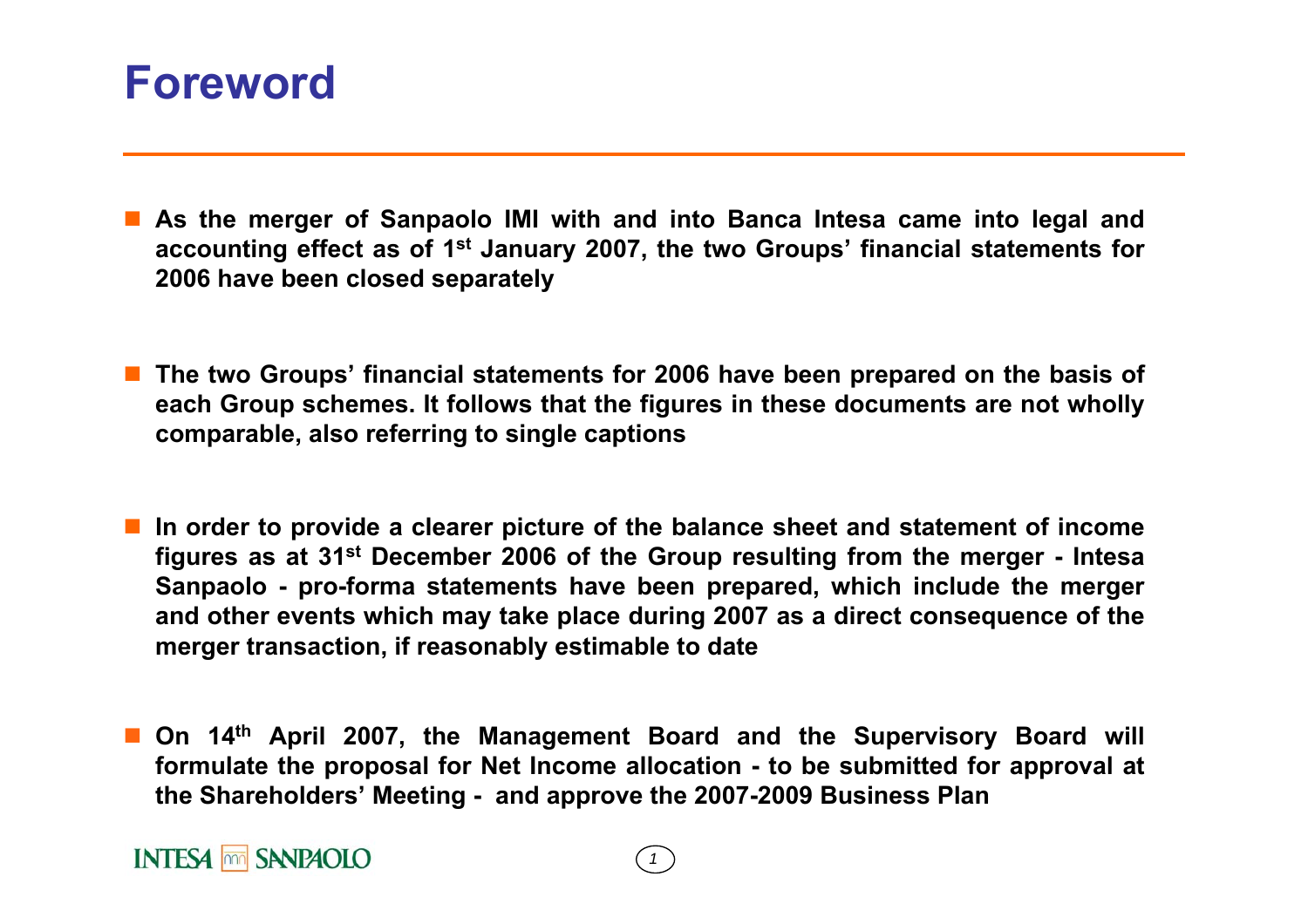



#### **222006 FY Results of the Sanpaolo IMI Group 2006 FY Results of the Sanpaolo IMI Group**

#### **33 2006 FY pro 2006 FY pro-forma figures of the Intesa Sanpaolo Group forma figures of the Intesa Sanpaolo Group**



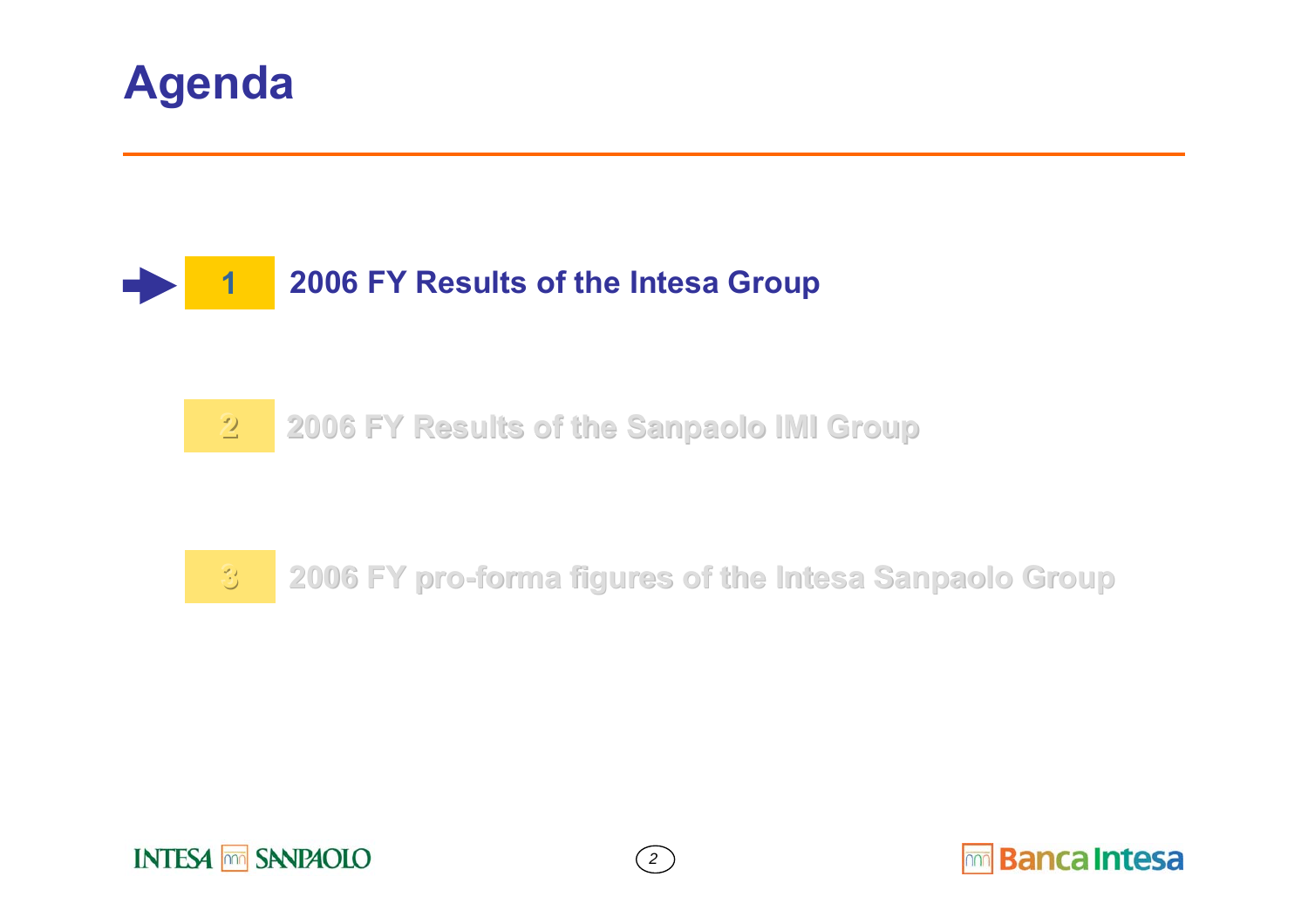## **Foreword**

- F. **2006 and 2005 data are IAS/IFRS compliant**
- $\mathbb{R}^n$  **The economic effects connected with discontinued operations have been accounted for in its specific caption**
	- $\Box$  **the sale of tax-collection companies in 2Q06 (1Q06 and 2005 data have been restated accordingly)**
	- $\Box$ **the sale of doubtful loans(1) in 2005**
- M. **For comparison purposes, 2005 P&L data have also been restated by(2)**
	- $\Box$  **consolidating line by line UPI Banka - included in the full consolidation area starting from 1Q06 - and recognising its Net Income in the Minority Interests caption**
	- **deconsolidating line by line Nextra and Banco Wiese Sudameris, both no longer included in the full consolidation area from 1Q06. Nextra Net Income is recognised in P&L on Investments carried at equity and that of Banco Wiese Sudameris in Net Income after tax from discontinued operations**
- П **2006 and 2005 data include line by line Cariparma, FriulAdria and the branches under disposal to Crédit Agricole**

(1) *Doubtful loans = Sofferenze* (2) *Main restatements*



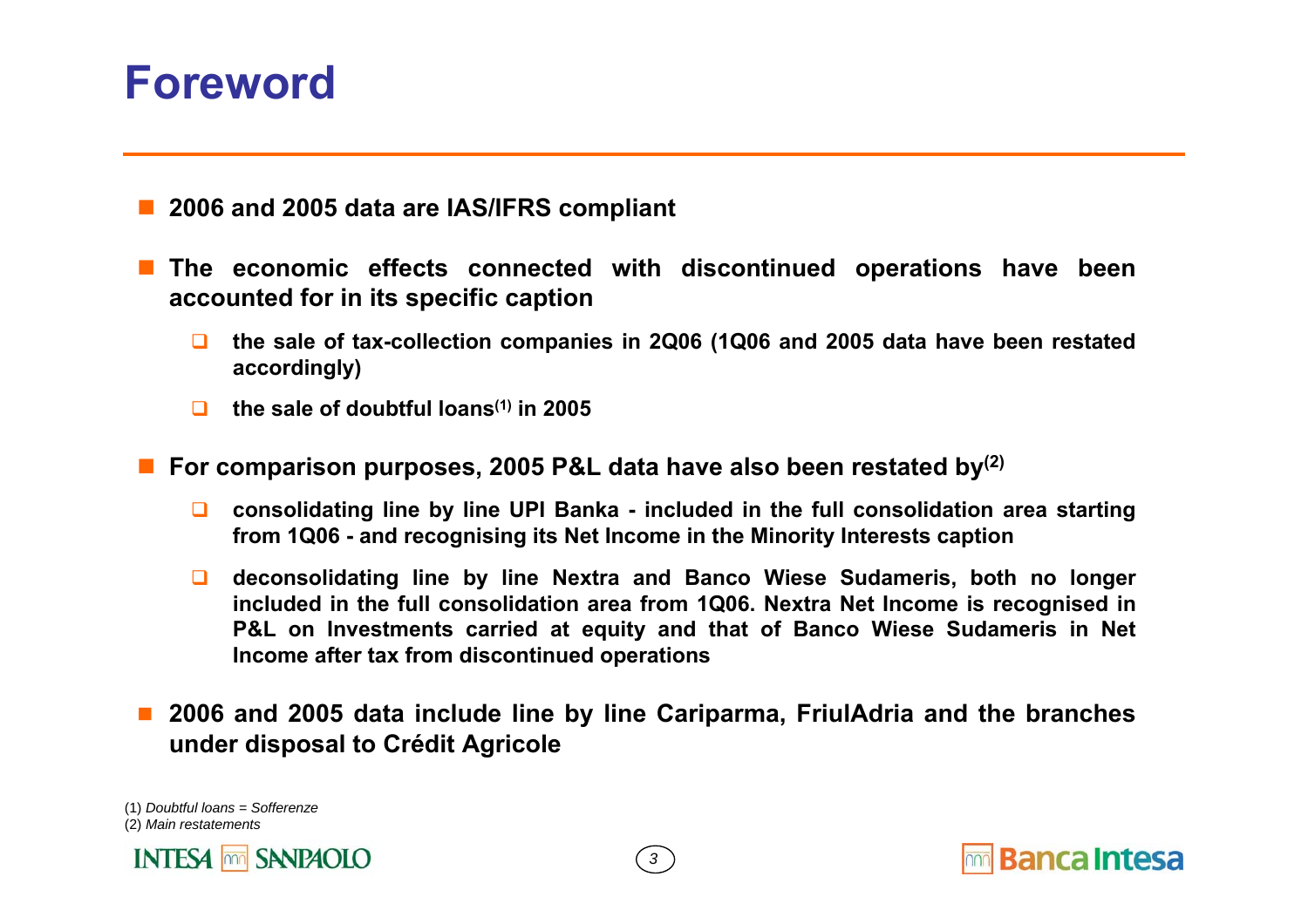## **Outstanding performance in 2006**

**FY06 Net Income adjusted for main non-recurring items exceeding €2.8bn**

- **FY06 Operating Income at €10,536m (+9.7% vs FY05)**
- **FY06 Operating Margin at €5,106m (+17.4% vs FY05)**
- **FY06 Net Income at €2,559m, €2,819m adjusted(1) (+11.6% adjusted(2) vs FY05 adjusted(2))**
- T. **FY06 Cost/Income ratio down to 51.5% vs 54.7% FY05**
- **FY06 EVA® at €1,109m, €1,369m adjusted(1)**
- T. **FY06 ROE(3) at 16.4%,18.1% adjusted(1)**
- **Solid top-line growth in all Divisions**
- **Sustained volume growth: Loans to Customers +13.1% and Direct Customer Deposits +8.3% vs FY05**
- **Sound asset quality confirmed: Net Doubtful Loans/Loans at 0.9% and 4.3% decline in Net Non Performing Loans**

(3) *Ratio between Net Income for the year and year-end sum of Share Capital, Share Premium Reserve, Reserves and Valuation Reserves*





**Banca Intesa** 

<sup>(1)</sup> *Adjusted excluding integration charges for the Intesa Sanpaolo merger and non-recurring charges for the stock granting programme*

<sup>(2)</sup> *FY06 adjusted excluding integration charges for the Intesa Sanpaolo merger and non-recurring charges for the stock granting programme vs FY05 adjusted excluding capital gains on Nextra and IGC sale transactions, non-recurring charges for the stock granting programme and non-recurring provisions for Risks and Charges*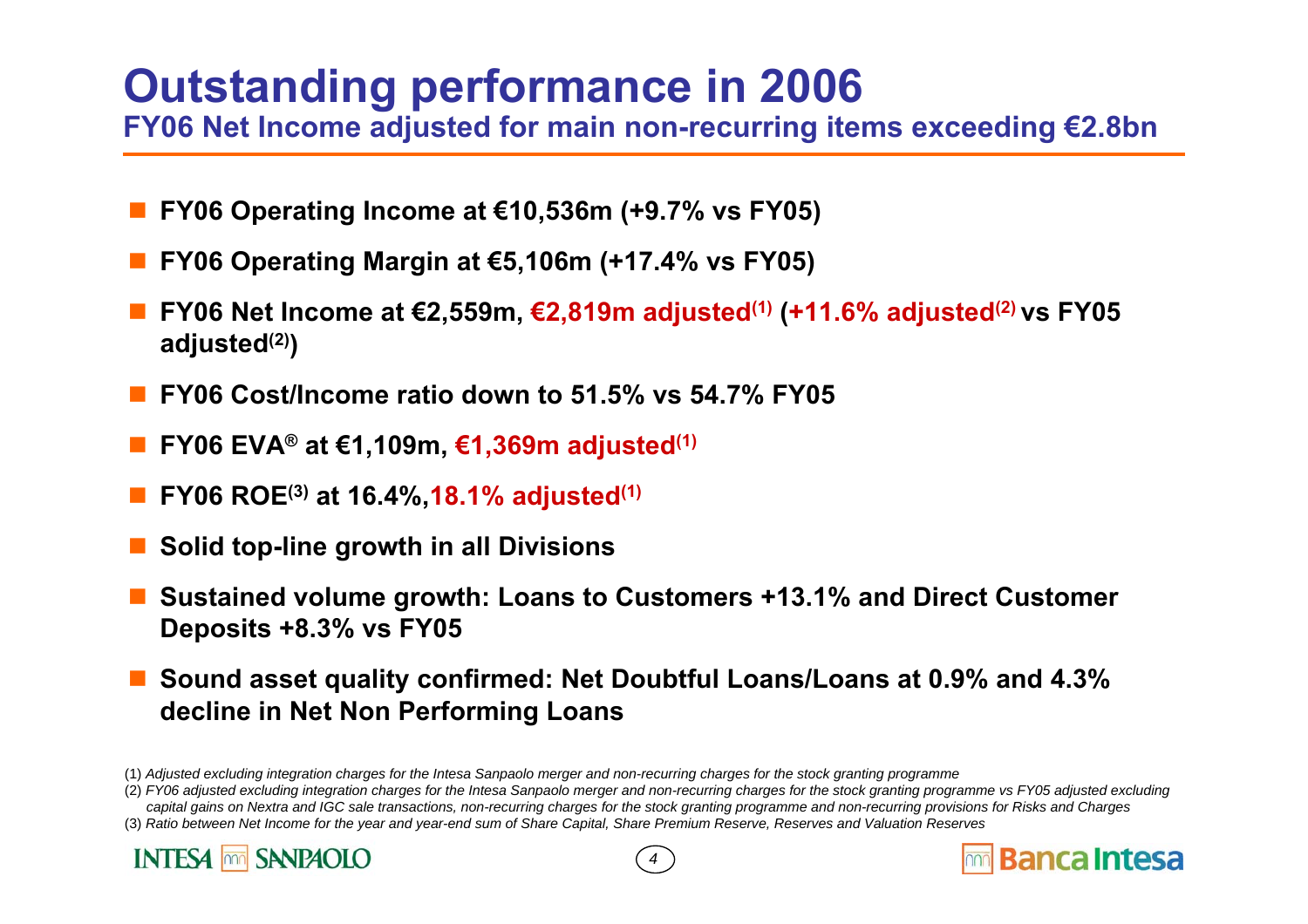### **FY06 Net Income adjusted for main non-recurring items +11.6% vs FY05 adjusted**



*5*

(1) *+14% excluding the negative contribution from the stake in Pirelli (-€24m) and restating FY05 data to include only 35% of Nextra Net Income*

**INTESA MM SANPAOLO** 

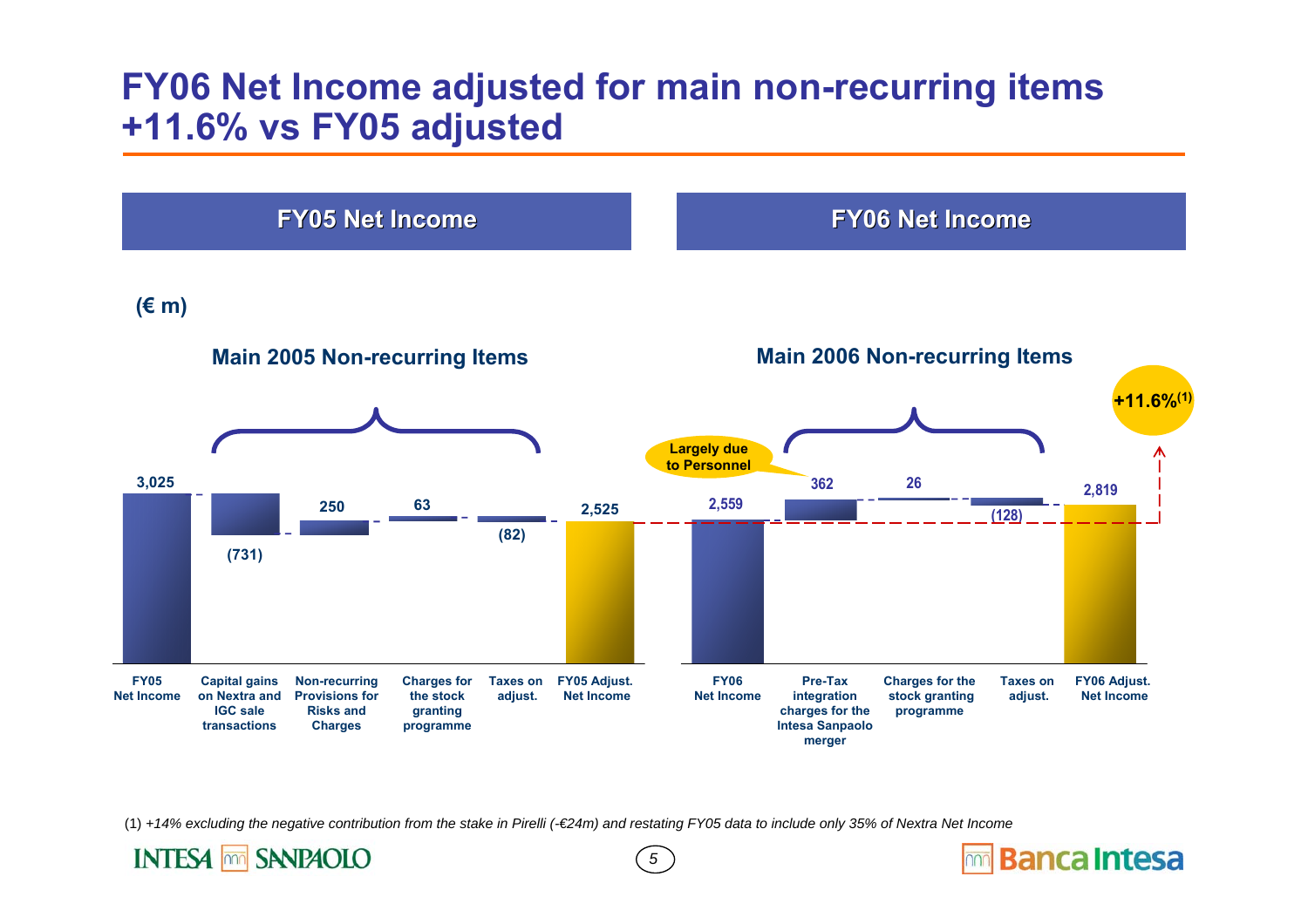### **4Q06 Net Income adjusted for main non-recurring items +7.1% vs 4Q05 adjusted**



*6*

**Banca Intesa** 

(1) *+8% restating 4Q05 data to include only 35% of Nextra Net Income*

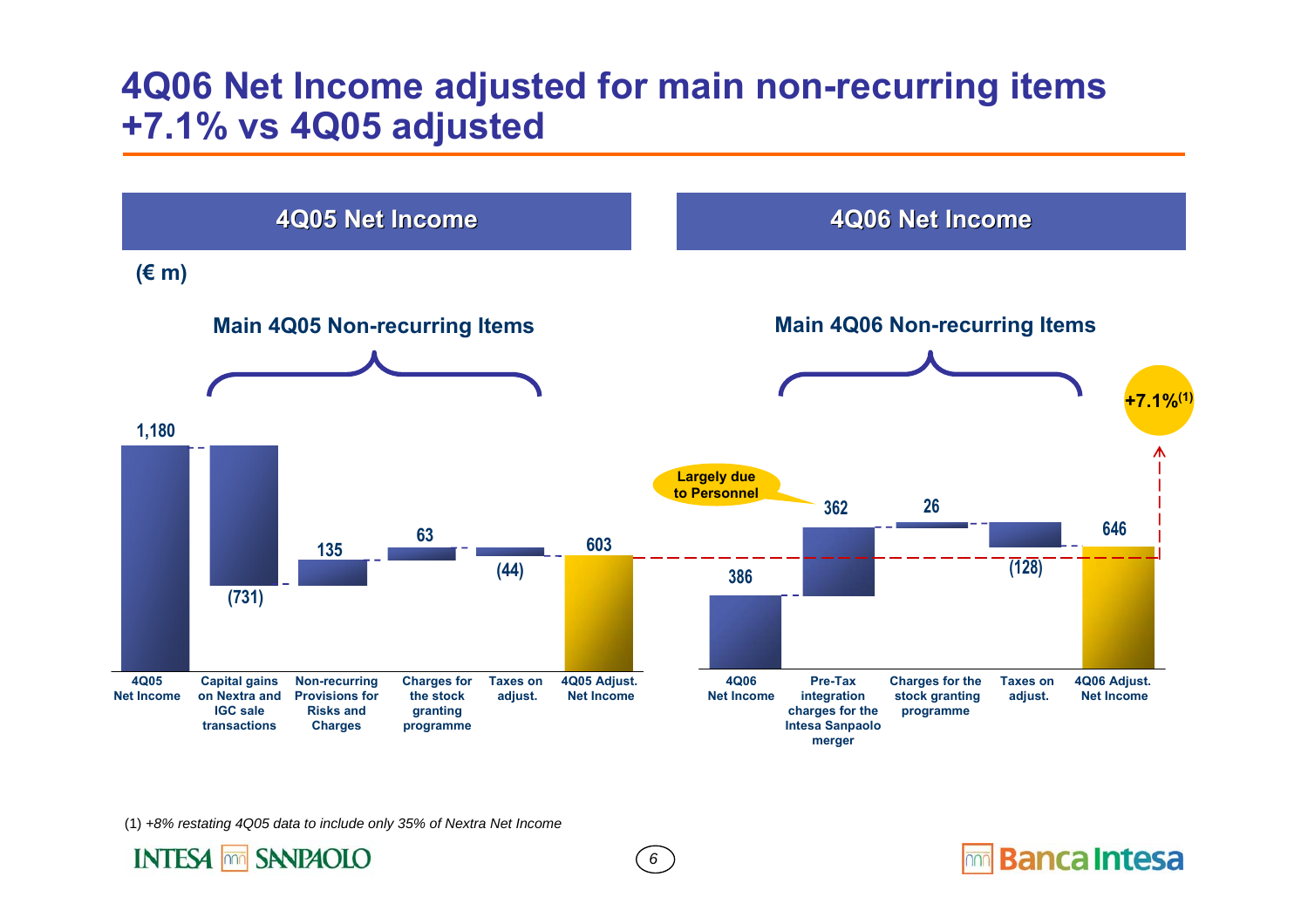## **2006 Results at a glance**

**Operating Margin growth accelerating with improvement in efficiency**



Note: *2005 figures restated to reflect 2006 consolidation area and discontinued operations*

- (1) *Income before tax from continuing operations*
- (2) *FY06 adjusted excluding €26m non-recurring charges for the stock granting programme vs FY05 adjusted excluding €682m capital gains on Nextra transaction, €63m non-recurring charges for the stock granting programme and €250m non-recurring provisions for Risk and Charges*
- (3) *FY06 adjusted excluding* €362m pre-tax non-recurring integration charges for the Intesa Sanpaolo merger and €26m non-recurring charges for the stock granting programme vs FY05 adjusted excluding €731m capital gains on Nextra and IGC transactions, €63m non-recurring charges for the stock granting programme and €250m *non-recurring provisions for Risk and Charges*

*7*

**Banca Intesa** 

#### **SNNPAOLO INTESA**  $nnn$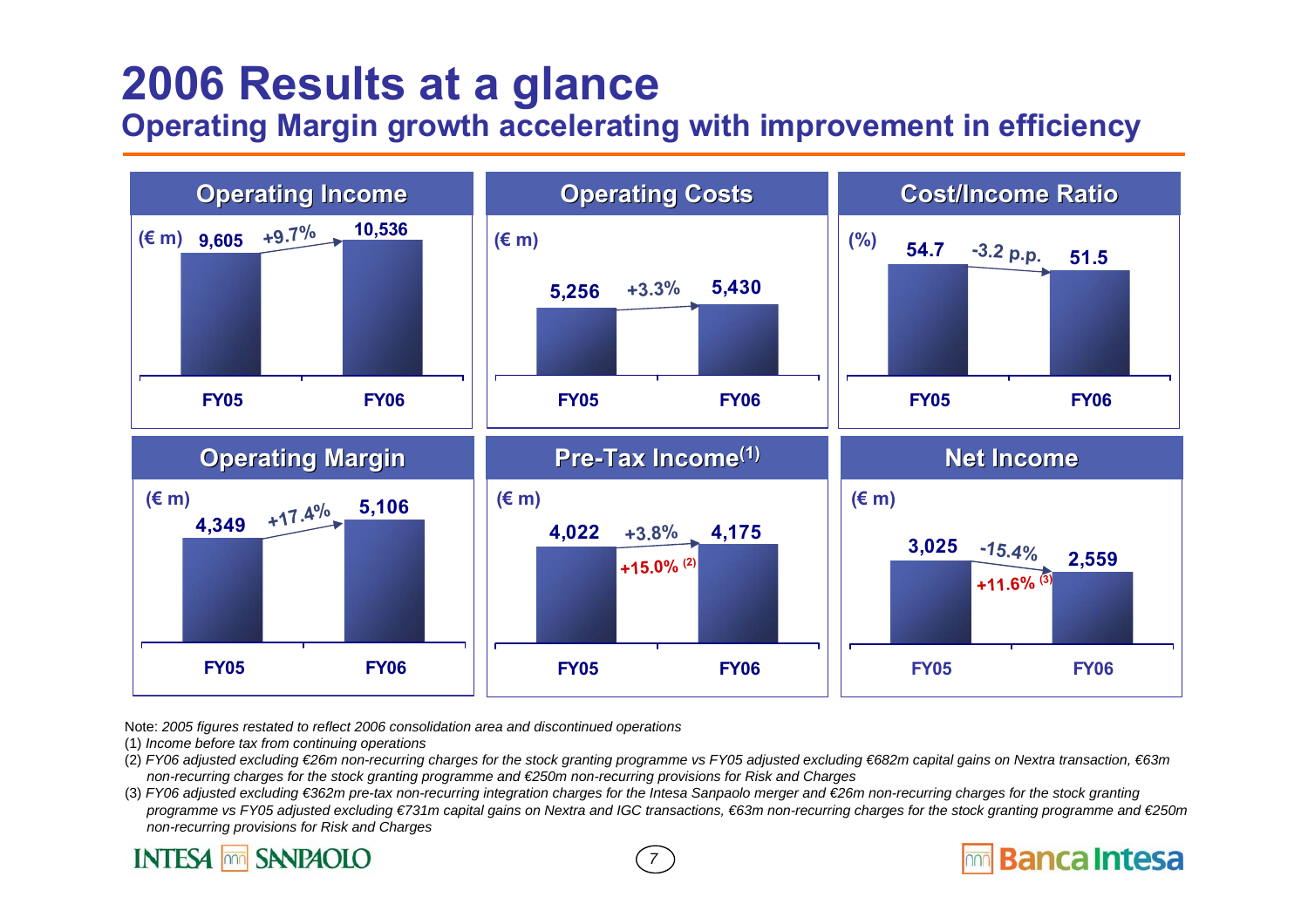|                                                | $\Delta$ % FY06 vs FY05 |                                                                    |  |
|------------------------------------------------|-------------------------|--------------------------------------------------------------------|--|
|                                                | <b>Operating Income</b> | <b>Pre-tax Income</b>                                              |  |
| <b>Retail Division</b>                         | 6.7%                    | 8.6%                                                               |  |
| <b>Italian Subsidiary Banks Division</b>       | 8.0%                    | 32.3%                                                              |  |
| <b>International Subsidiary Banks Division</b> | 15.5%                   | 24.3%                                                              |  |
| <b>Corporate Division and BIIS(1)</b>          | 11.7%                   | 19.9%                                                              |  |
| <b>Total Group</b>                             | 9.7%                    | $+15.0\%$ adjusted<br>for main non-<br>3.8%<br>recurring items (2) |  |

(1) *Banca Intesa Infrastrutture e Sviluppo*

(2) *FY06 adjusted excluding €26m non-recurring charges for the stock granting programme vs FY05 adjusted excluding €682m capital gains on Nextra transaction, €63m non-recurring charges for the stock granting programme and €250m non-recurring provisions for Risk and Charges*



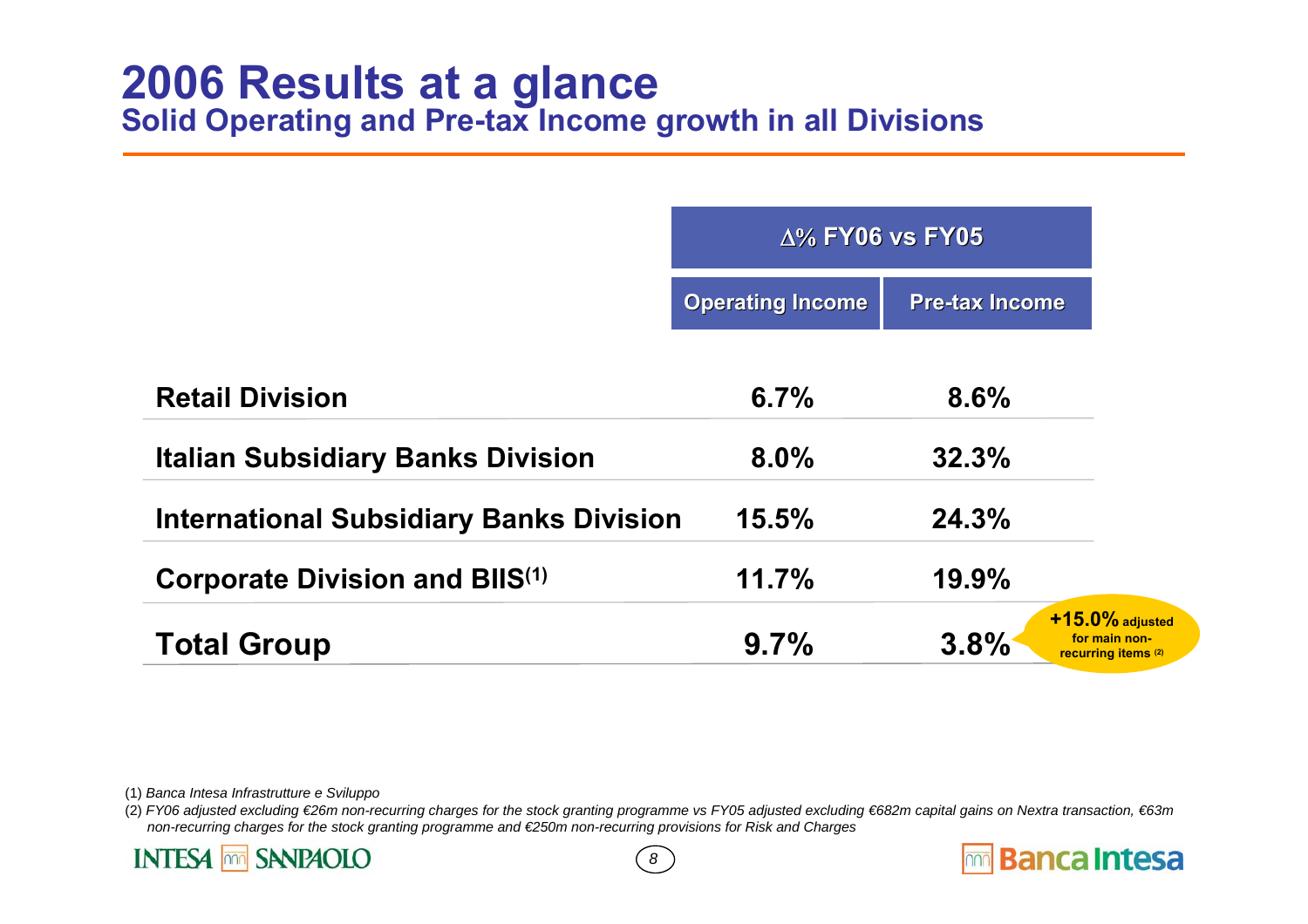## **Key Aggregates Sustained volume growth driven by effective commercial efforts**

|                                          | 31.12.05        | 31.12.06 | $\Delta\%$       |
|------------------------------------------|-----------------|----------|------------------|
| $(\epsilon$ m)                           | <b>Restated</b> |          |                  |
| <b>Total Assets</b>                      | 273,760         | 291,781  | 6.6              |
| <b>Loans to Customers</b>                | 168,767         | 190,830  | 13.1             |
| <b>Direct Customer Deposits</b>          | 187,207         | 202,762  | $8.3 \leftarrow$ |
| <b>Indirect Customer Funds</b>           | 287,800         | 300,823  | 4.5              |
| of which Assets under Management         | 59,045          | 58,881   | (0.3)            |
| <b>Total Customer Administered Funds</b> | 475,104         | 504,741  | 6.2              |
| Shareholders' Equity (1)                 | 16,705          | 18,166   | 8.7              |

 $\Box$  **Assets under Management figures do not include Mutual Funds, included in Assets under Administration and in Custody after the Nextra transaction**

*9*

Note: *31.12.05 figures restated to reflect 31.12.06 consolidation area and discontinued operations* (1) *Including Net Income for the year*



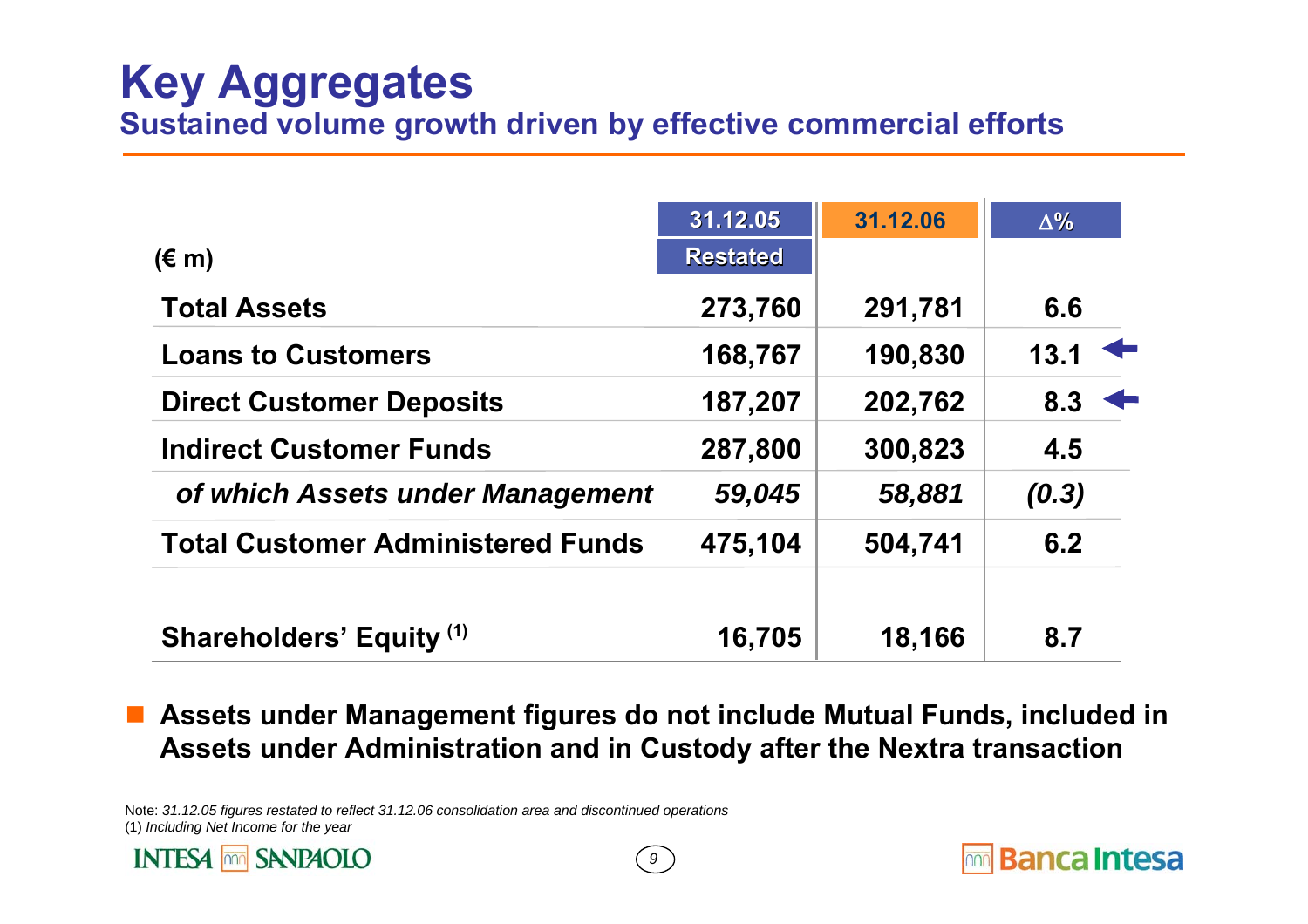## **FY06 P&L Analysis Revenues grew three times the pace of costs**

|                                                          | <b>FY05</b>     | <b>FY06</b>  | $\Delta\%$ |                                                   |
|----------------------------------------------------------|-----------------|--------------|------------|---------------------------------------------------|
| $(\epsilon m)$                                           | <b>Restated</b> |              |            | $+16.8%$                                          |
| Net interest income                                      | 5,310           | 5,778        | 8.8        | excluding the                                     |
| Dividends and P/L on investments carried at equity       | 212             | 188          | (11.3)     | negative contribution                             |
| Net fee and commission income                            | 3,430           | 3,569        | 4.1        | to the change from<br>the stake in Pirelli        |
| <b>Profits (Losses) on trading</b>                       | 620             | 959          | 54.7       | (-€24m) and restating                             |
| Other operating income (expenses)                        | 33              | 42           | 27.3       | <b>FY05 data to include</b><br>only 35% of Nextra |
| <b>Operating income</b>                                  | 9,605           | 10,536       | 9.7        | <b>Net Income</b>                                 |
| <b>Personnel expenses</b>                                | (3,063)         | (3, 138)     | 2.4        |                                                   |
| Other administrative expenses                            | (1,705)         | (1,780)      | 4.4        | $+10.3%$                                          |
| Adjustments to property, equipment and intangible assets | (488)           | (512)        | 4.9        | restating FY05 for<br>the two above               |
| <b>Operating costs</b>                                   | (5, 256)        | (5, 430)     | 3.3        | mentioned items                                   |
| <b>Operating margin</b>                                  | 4,349           | 5,106        | 17.4       |                                                   |
| <b>Goodwill impairment</b>                               | (6)             | $\mathbf{0}$ | n.m.       |                                                   |
| Net provisions for risks and charges                     | (393)           | (181)        | (53.9)     |                                                   |
| <b>Net adjustments to loans</b>                          | (740)           | (863)        | 16.6       |                                                   |
| Net impairment losses on other assets                    | (21)            | (1)          | (95.2)     | $+15.0\%$ adjusted                                |
| Profits (Losses) on HTM and on other investments         | 833             | 114          | (86.3)     | for main non-                                     |
| Income before tax from continuing operations             | 4,022           | 4,175        | 3.8        | recurring items (1)                               |
| Taxes on income from continuing operations               | (1,017)         | (1, 347)     | 32.4       |                                                   |
| Integration costs after tax                              | 0               | (242)        | n.m.       |                                                   |
| Income (Loss) after tax from discontinued operations     | 154             | 83           | (46.1)     |                                                   |
| <b>Minority interests</b>                                | (134)           | (110)        | (17.9)     | $+11.6\%$ adjusted<br>for main non-               |
| <b>Net income</b>                                        | 3,025           | 2,559        | (15.4)     | recurring items (2)                               |

Note: *2005 figures restated to reflect 2006 consolidation area and discounted operations*

(1) *FY06 adjusted excluding €26m non-recurring charges for the stock granting programme vs FY05 adjusted excluding €682m capital gains on Nextra transaction, €63m non-recurring charges for the stock granting programme and €250m non-recurring provisions for Risks and Charges*

(2) *FY06 adjusted excluding €26m non-recurring charges for the stock granting programme and €362m pre-tax non-recurring integration charges for the Intesa Sanpaolo merger vs FY05 adjusted excluding €731m capital gains on Nextra and IGC transactions, €63m non-recurring charges for the stock granting programme and €250m non-recurring provisions for Risks and Charges* 

*10*

### **INTESA non SANPAOLO**

**Banca Intesa**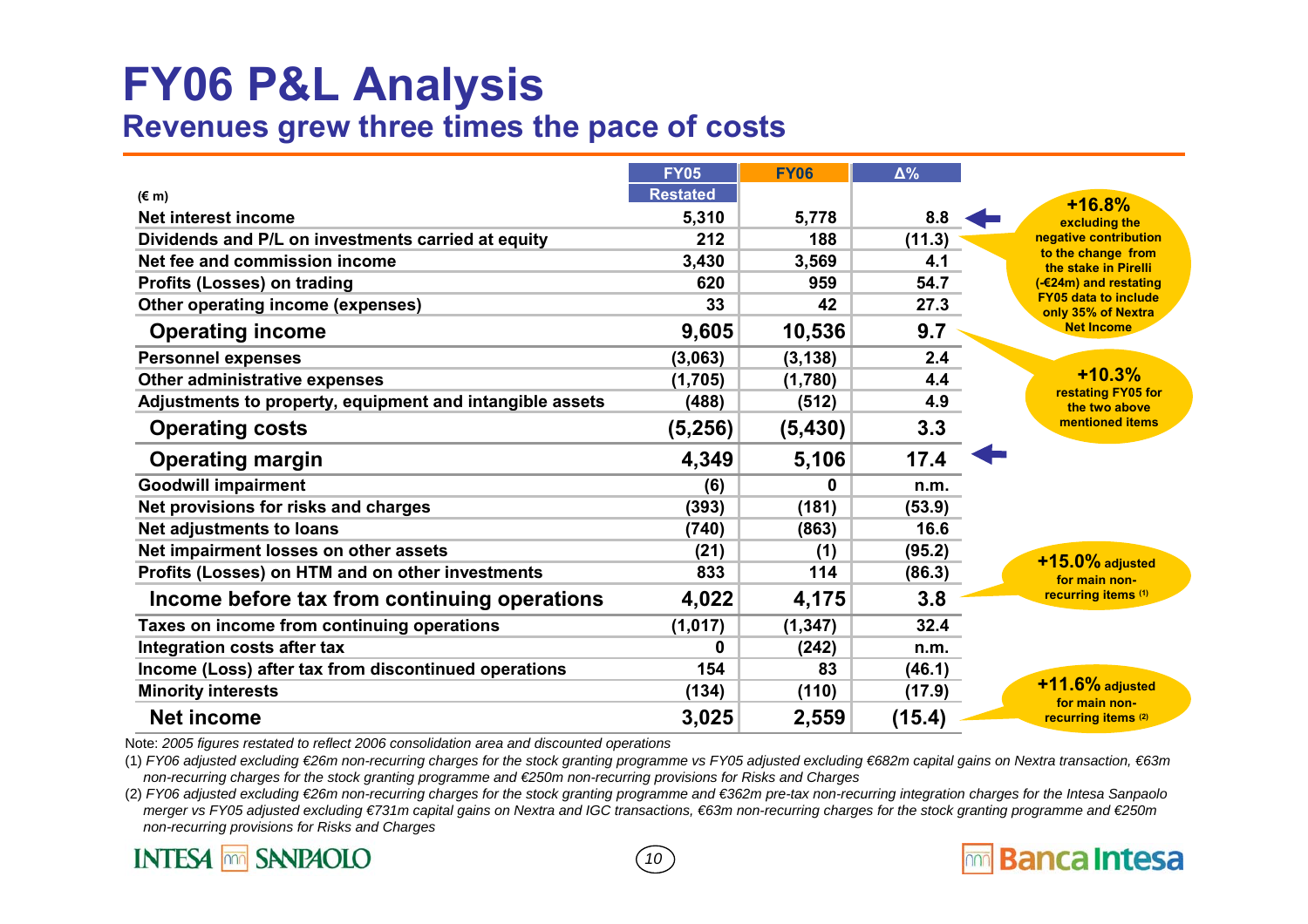# **Quarterly P&L Analysis: 4Q06 vs 4Q05**

**4Q06 Net Income at €646m excluding main non-recurring items**

|                                                          | 4Q05            | <b>4Q06</b> | $\Delta\%$ |
|----------------------------------------------------------|-----------------|-------------|------------|
| $(\epsilon m)$                                           | <b>Restated</b> |             |            |
| Net interest income                                      | 1,333           | 1,570       | 17.8       |
| Dividends and P/L on investments carried at equity       | 50              | 65          | 30.0       |
| Net fee and commission income                            | 848             | 861         | 1.5        |
| <b>Profits (Losses) on trading</b>                       | 114             | 226         | 98.2       |
| Other operating income (expenses)                        | 23              | 17          | (26.1)     |
| <b>Operating income</b>                                  | 2,368           | 2,739       | 15.7       |
| <b>Personnel expenses</b>                                | (823)           | (822)       | (0.1)      |
| Other administrative expenses                            | (466)           | (498)       | 6.9        |
| Adjustments to property, equipment and intangible assets | (151)           | (150)       | (0.7)      |
| <b>Operating costs</b>                                   | (1, 440)        | (1,470)     | 2.1        |
| <b>Operating margin</b>                                  | 928             | 1,269       | 36.7       |
| <b>Goodwill impairment</b>                               | (6)             | 0           | n.m.       |
| Net provisions for risks and charges                     | (192)           | (108)       | (43.8)     |
| Net adjustments to loans                                 | (263)           | (318)       | 20.9       |
| Net impairment losses on other assets                    | (18)            | 4           | n.m.       |
| Profits (Losses) on HTM and on other investments         | 709             | 63          | (91.1)     |
| Income before tax from continuing operations             | 1,158           | 910         | (21.4)     |
| Taxes on income from continuing operations               | (45)            | (278)       | n.m.       |
| Integration costs after tax                              | 0               | (242)       | n.m.       |
| Income (Loss) after tax from discontinued operations     | 94              | 19          | (79.8)     |
| <b>Minority interests</b>                                | (27)            | (23)        | (14.8)     |
| <b>Net income</b>                                        | 1,180           | 386         | (67.3)     |

*Note: 4Q05 figures restated to reflect 4Q06 consolidation area and discontinued operations*

(1) *4Q06 adjusted excluding €26m non-recurring charges for the stock granting programme vs 4Q05 adjusted excluding €682m capital gains on Nextra transaction, €63m non-recurring charges for the stock granting programme and €135m non-recurring provisions for Risks and Charges*

(2) *4Q06 adjusted excluding €26m non-recurring charges for the stock granting programme and €362m pre-tax non-recurring integration charges for the Intesa Sanpaolo merger vs 4Q05 adjusted excluding €731m capital gains on Nextra and IGC transactions, €63m non-recurring charges for the stock granting programme and €135m non-recurring provisions for Risks and Charges* 

*11*

**Banca Intesa** 

### **INTESA non SANPAOLO**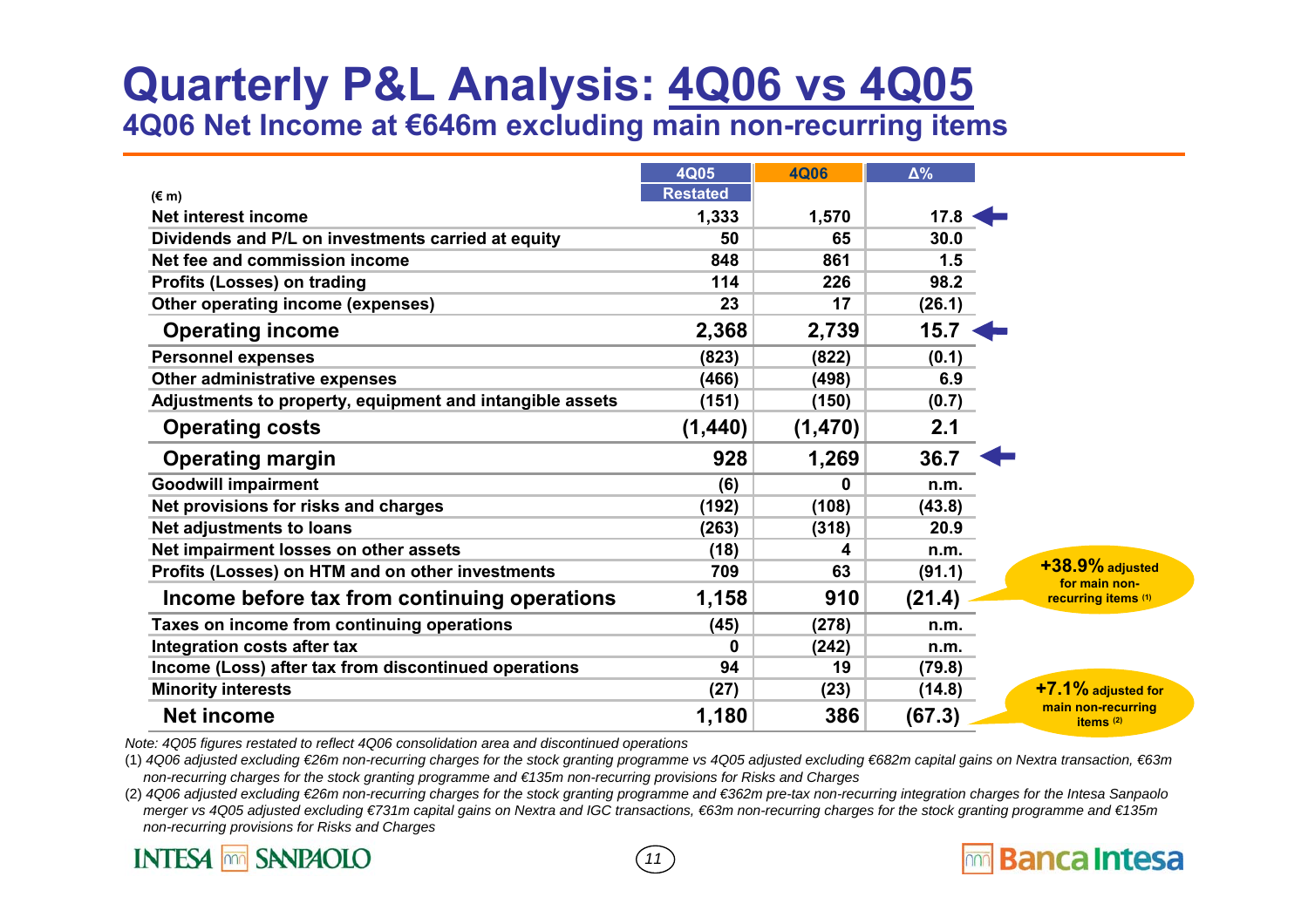### **Best ever yearly result and sustained upward trend confirmed**



- **Increase mainly driven by sustained average volume growth in Retail(1) loans (+10%; +€11bn) and improvement in mark-down**
- **+22% average volume growth in Mid Corporate loans (+€2.1bn), focusing on ~3,000 priority customers**
- **Further recovery in Large Corporate loans, as planned: +5.5% average volume growth (+€0.8bn)**
- **+27% average growth in Public and Infrastructure loans (+€1.3bn)**



- **4Q06 the highest quarter ever**
- **+17.8% 4Q06 vs 4Q05, +9.4% 4Q06 vs 3Q06**
- **In 4Q06 vs 3Q06 average volume growth in Mid and Large Corporate loans (+7%; +€1.8bn)**
- Selective lending policy confirmed to deliver **sustainable value creation**

(1) *Retail Division, Italian Subsidiary Banks Division and International Subsidiary Banks Division (CEE)*

### **INTESA non SANPAOLO**



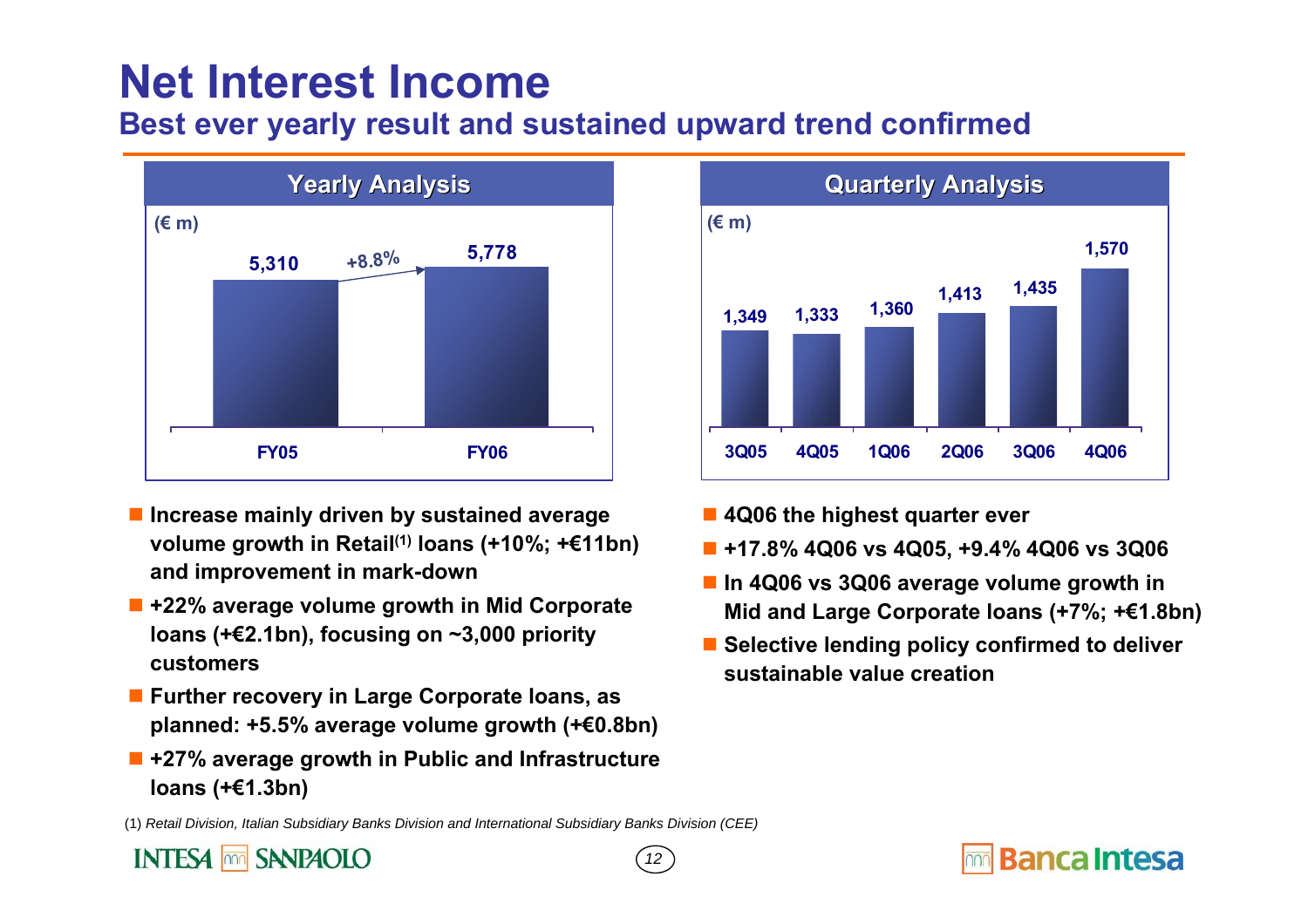### **Selective lending growth momentum confirmed**

### **YoY Growth Rate of Average Loans to Customers Volumes**



*13*

**Banca Intesa** 

(1) *Households, Affluent, Private and Small Businesses*

(2) *SMEs, Micro-Enterprises, Non-Profit Entities*

### **INTESA MM SANPAOLO**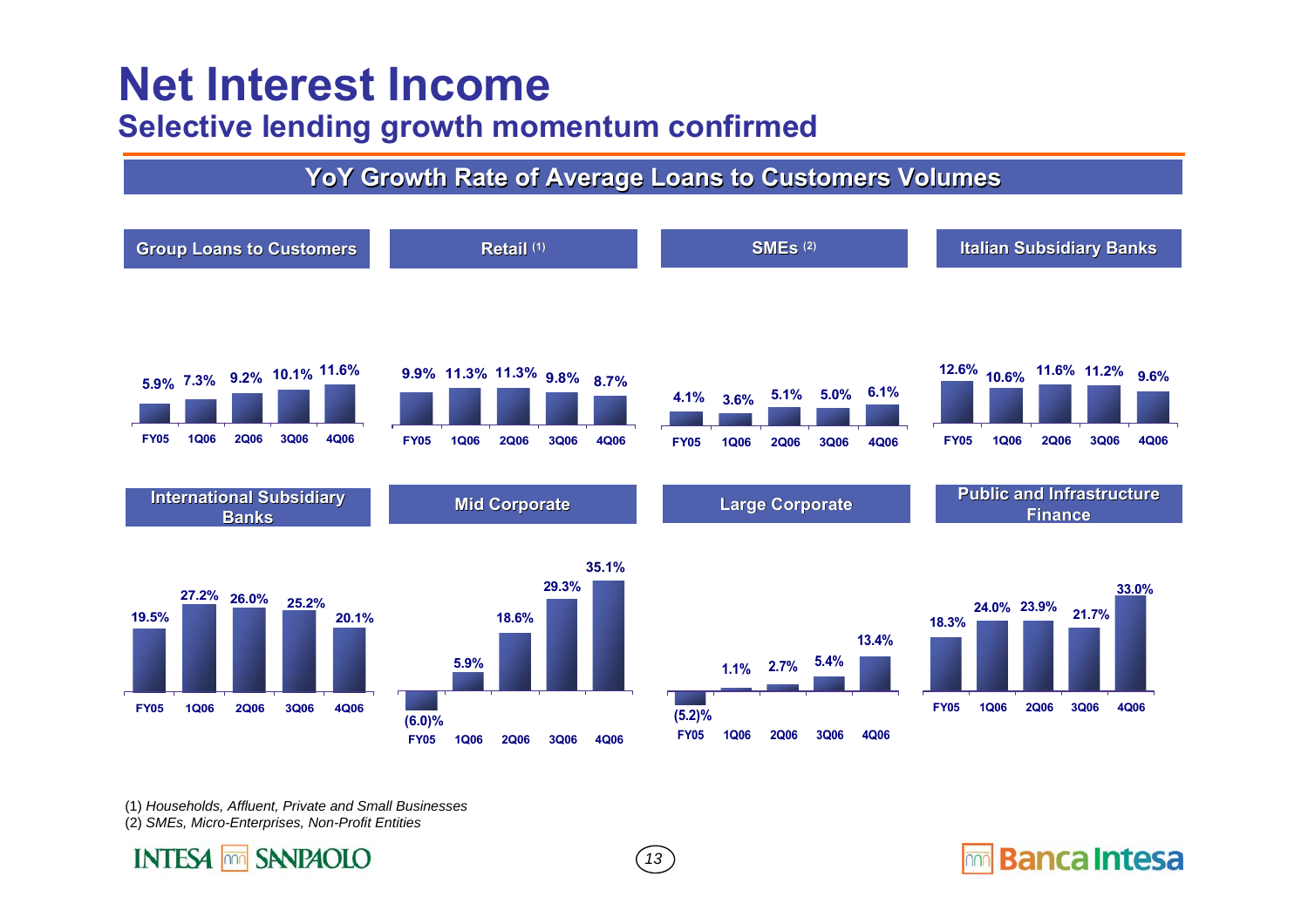### **FY06 vs FY05 variation: growth mainly driven by volumes**

**(€ m)**



*14*

mm Banca Intesa

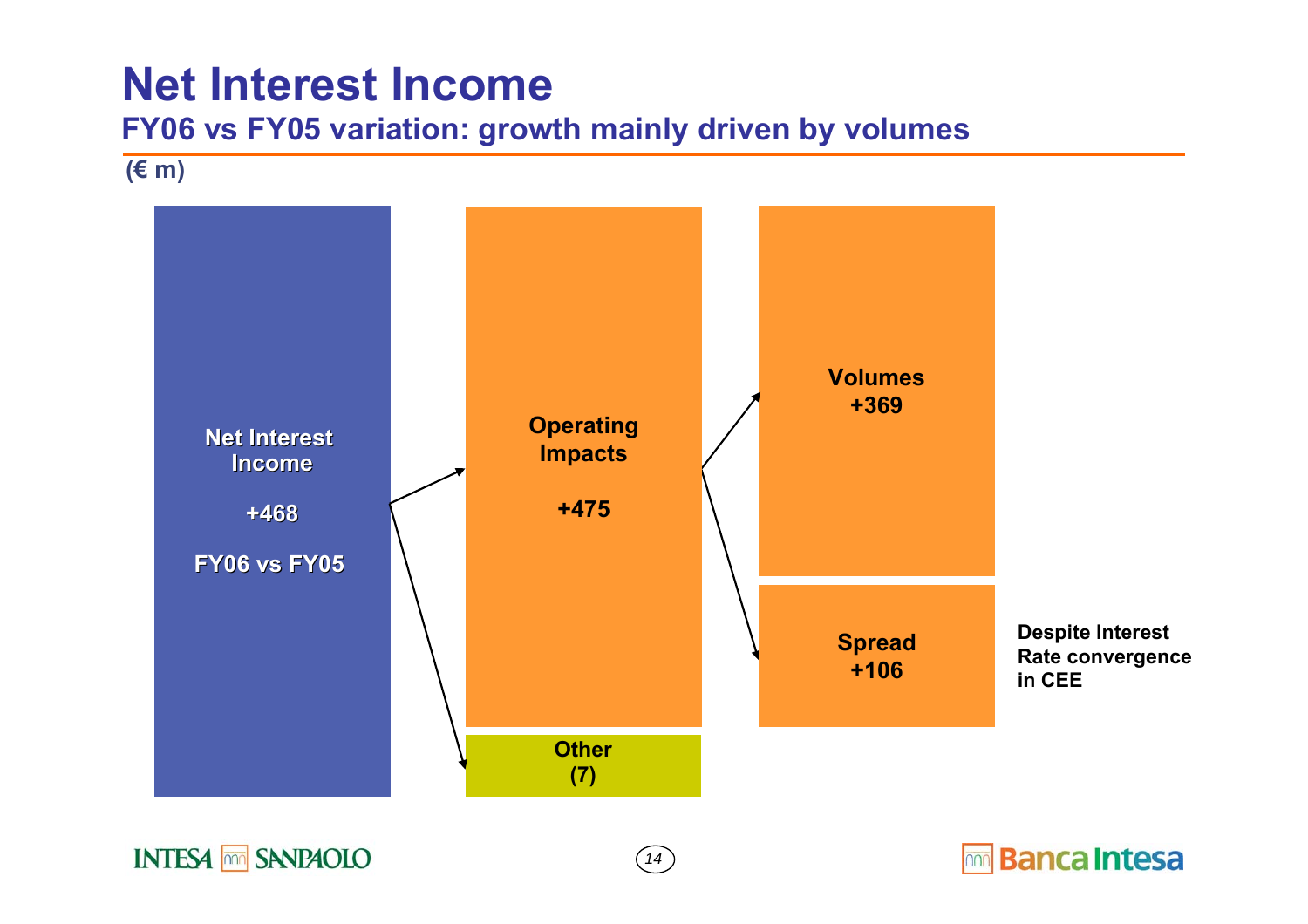# **Net Fee and Commission Income**

**Year-on-year positive growth confirmed**



#### ■ Main drivers for growth

**INTESA non SANPAOLO** 

| Dealing & placement of securities      | $+9.1%$ |
|----------------------------------------|---------|
| $\Box$ Structured Finance transactions | $+6.6%$ |
| $\Box$ Credit / Debit cards            | $+6.4%$ |
| $\Box$ Guarantees given                | $+6.4%$ |

- **+4.9% excluding planned decline in revenues from the placement of third-party structured bonds (from ~€160m in FY05 to ~€140m in FY06)**
- **Fees from the placement of mutual funds up to ~€610m from ~€560m in FY05**
- **Fees from dealing & placement of other securities up to ~€210m from ~€160m in FY05**



**4Q06 stable vs 3Q06**

*15*

- **4Q06 vs 3Q06 sustained growth in commissions from Insurance products (+7.3%) and Collection and payments (+7.9%)**
- **4Q06 Dealing & Placement of securities component stable vs 3Q06**
	- **placement of third-party structured bonds at €31m in 4Q06 vs €32m in 3Q06**
	- **placement of mutual funds at €132m in 4Q06 stable vs 3Q06**
	- **dealing & placement of other securities at €49m in 4Q06 vs €45m in 3Q06**

### **Banca Intesa**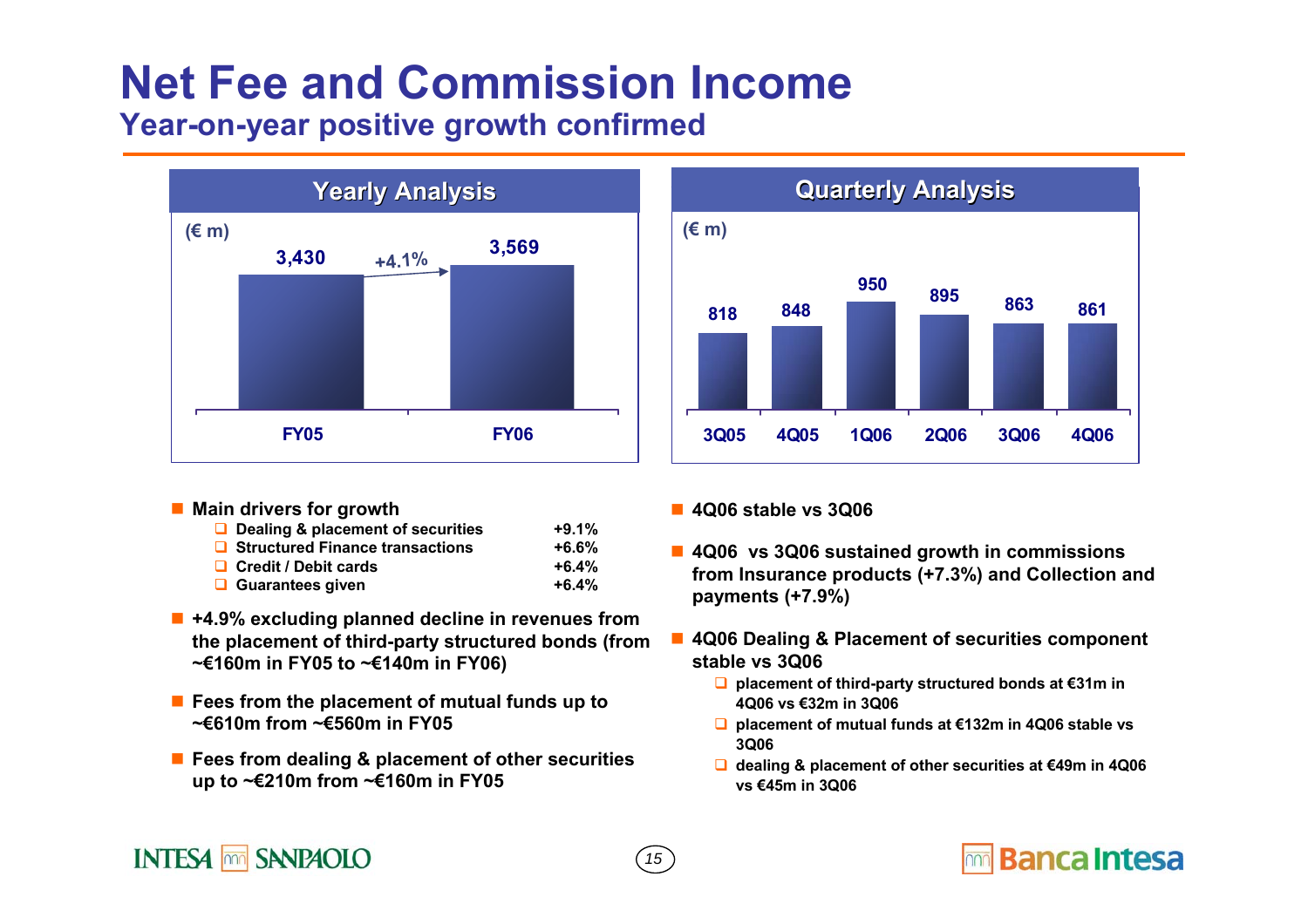## **Profits on Trading Nearly €1bn profits in FY06, best ever yearly result**



- **FY06 sustained growth vs FY05 due to "core" performance**
- П **Negative contribution to the growth from FIAT and Parmalat positions (~€100m in FY06 vs ~€110m in FY05)**



- **A further strong quarter after 9M06 record results**
- Π **4Q06 positive result due to "core" performance**

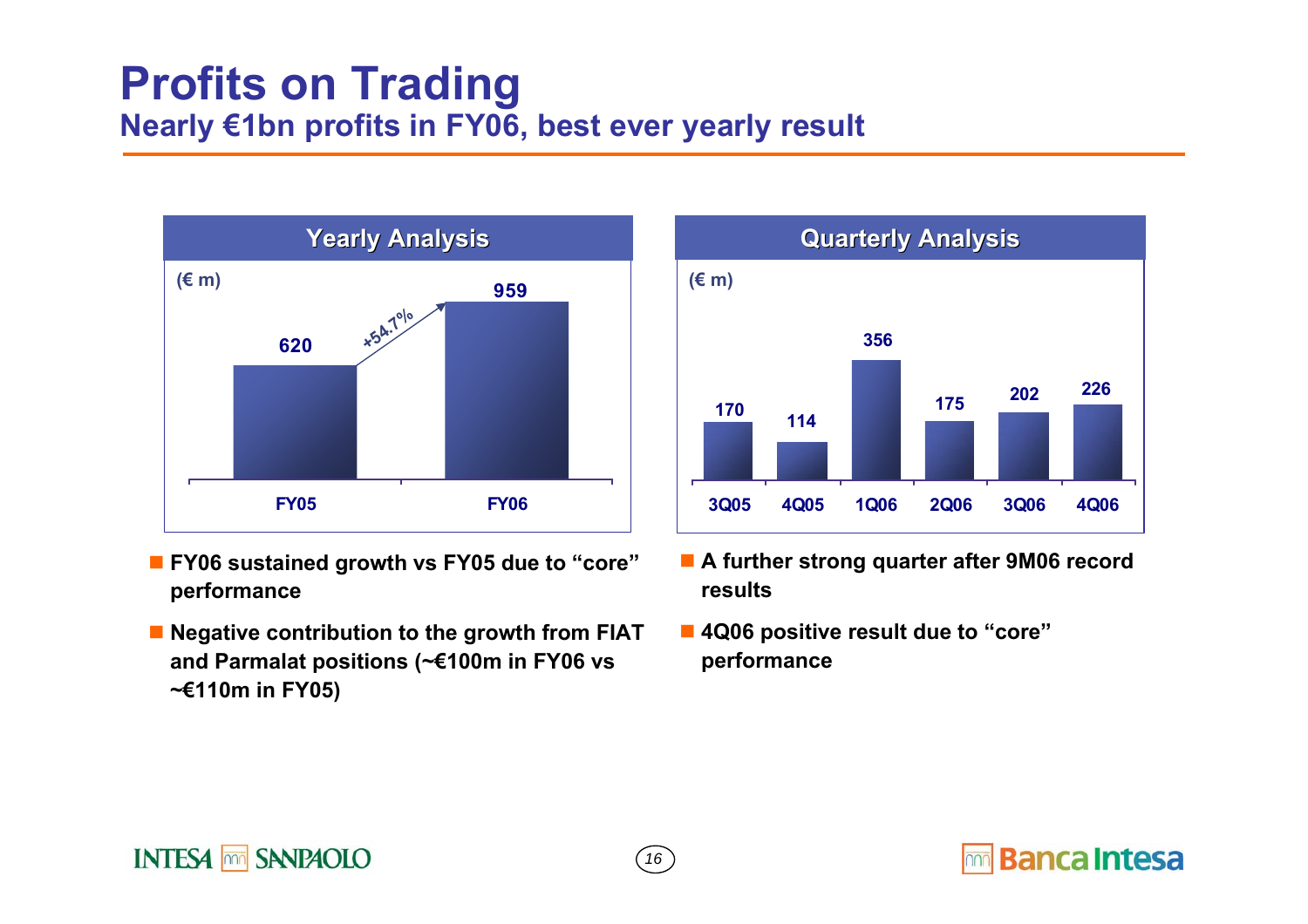## **Operating Costs Cost/Income down at 51.5% vs 54.7% in FY05**



- **Accelerated investments for growth, mainly abroad (CEE Operating Costs: +12.8%)**
- **Enhancement of the operating platform: +121 branches and +1,007 employees vs 31.12.05**
- **Personnel Expenses growth due to national labour contract renewal and salesforce growth**
- **€0.6bn investments in FY06 to sustain business expansion**

**INTESA non SANPAOLO** 



- **4Q06 Operating Costs +2.1% vs 4Q05**
- **4Q06 Personnel Expenses and Adjustments stable vs 4Q05**
- **Positive 2006 performance allowed additional investments for growth in 4Q06 (e.g. +59 branches vs 30.09.06)**
- **4Q06 other Administrative Expenses growth vs 3Q06 mainly driven by growth-related costs (+34%)**

### *17*

### **Banca Intesa**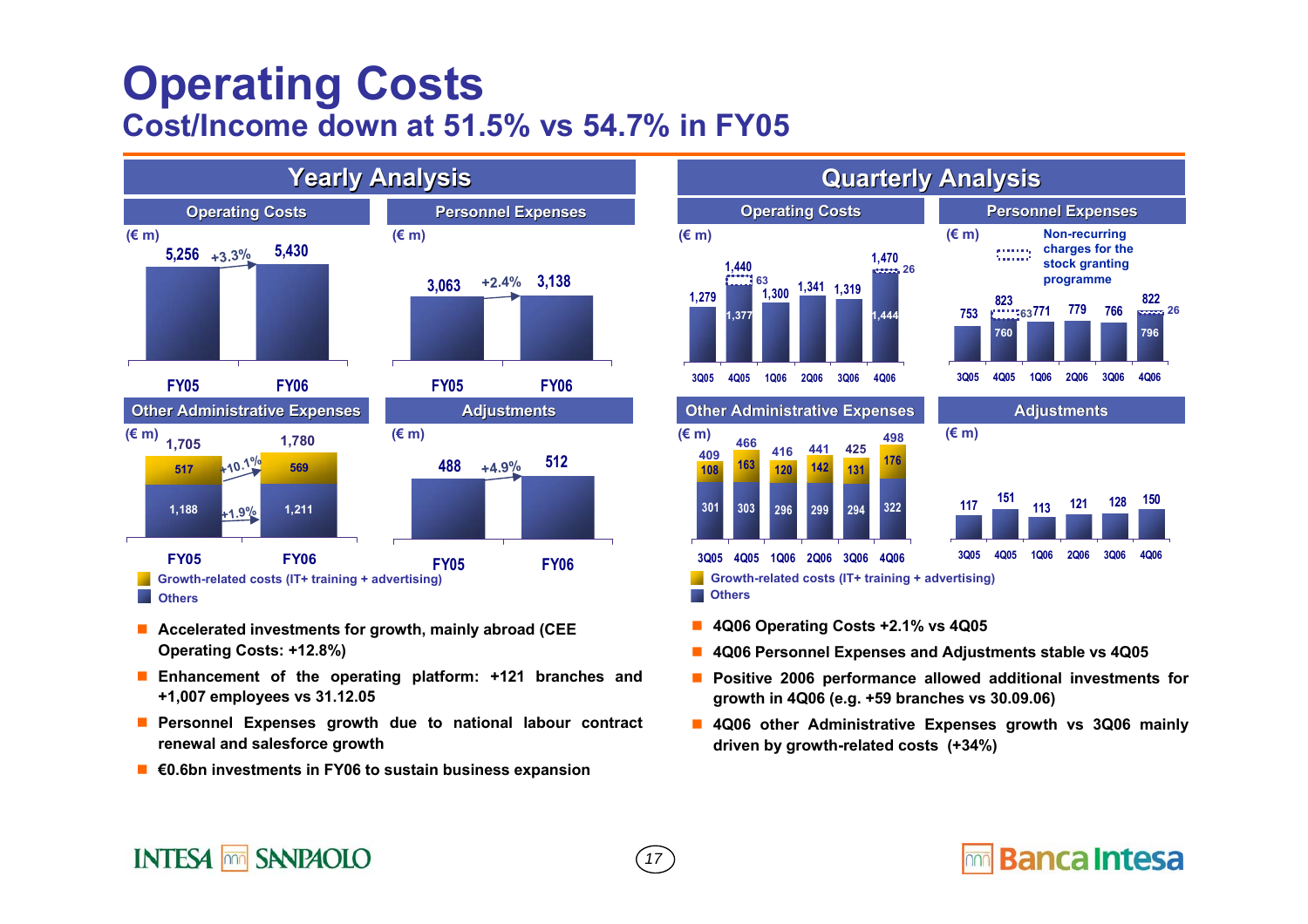## **Provisions**

### **Year on year stability in Gross Adjustments to Loans despite strong loan growth**



- **FY05 Total Net Provisions include ~€250m non-recurring Provisions for Risks and Charges**
- **Net Adjustments to Loans growth due to increase in adjustments vs performing loans (+€72m vs FY05) and lower write-backs**
- **Stability in Gross Adjustments to Loans despite the transfer to Substandard Loans in 1Q06 of part of positions Past Due by Over 180 days recognised for the first time as at 31.12.05 and despite the increase in adjustments vs performing loans**



**3Q05 4Q05 1Q06 2Q06 3Q06 4Q06**



**3Q05 4Q05 1Q06 2Q06 3Q06 4Q06**

**Banca Intesa** 

- **4Q06 Net Adjustments to Loans/Loans (17 bp) in line with 4Q05**
- **Increase in the coverage of Substandard Loans as at 31.12.06 (27% vs 25% as at 30.09.06)**

(1) *Includes Net Provisions for risks and charges, Net adjustments to loans and Net impairment losses on other assets* 

#### nn SANPAOLO **INTES4**

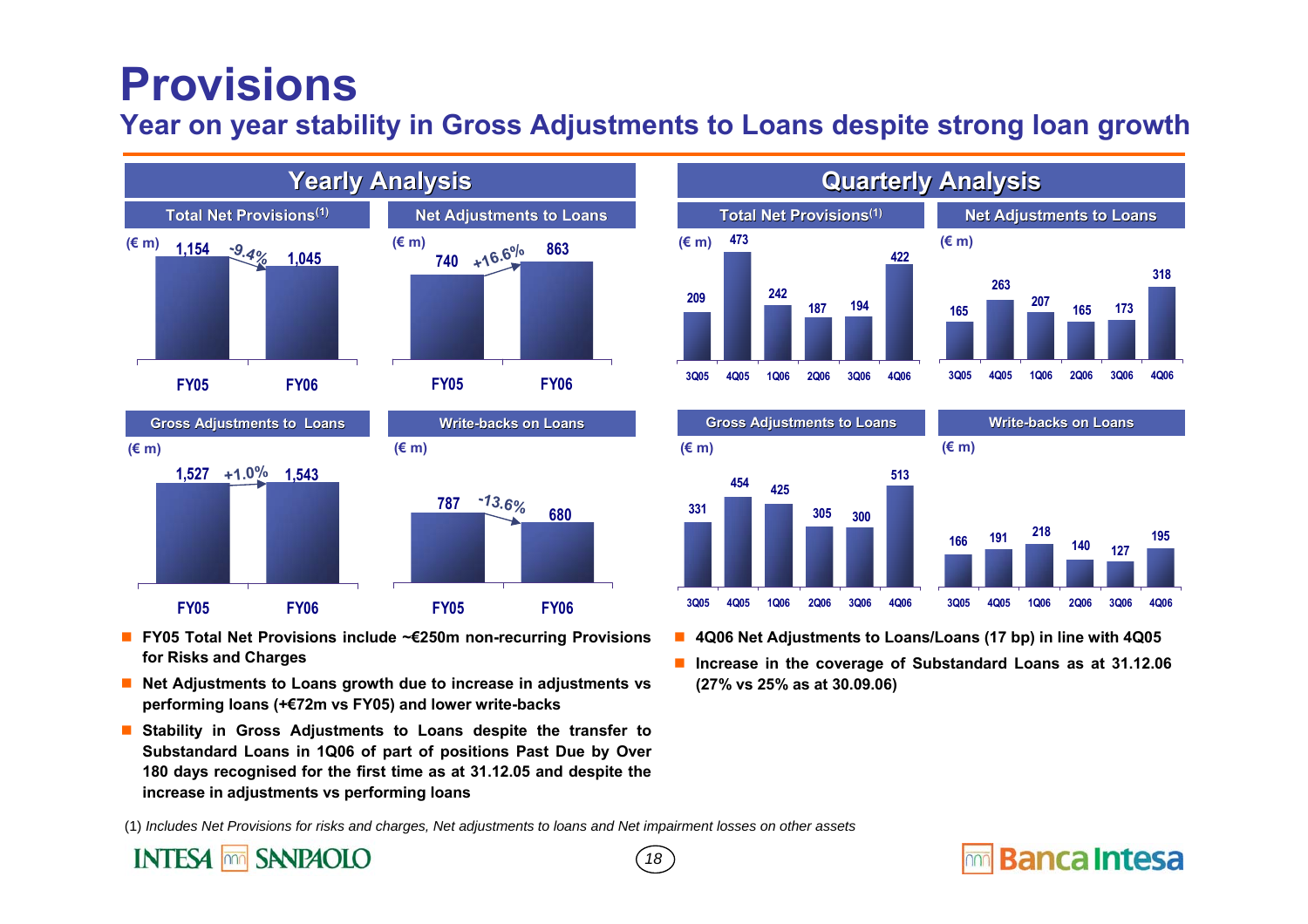## **Asset Quality**

### **Cost of risk remains low thanks to a strict Asset Quality discipline**

|                                          | <b>Ratios</b> |      |                |       |                                 |       |       |
|------------------------------------------|---------------|------|----------------|-------|---------------------------------|-------|-------|
|                                          | 2001          | 2002 | 2003           | 2004  | 2004<br>Restated <sup>(1)</sup> | 2005  | 2006  |
|                                          |               |      | <b>Pre-IAS</b> |       |                                 |       |       |
| Net Loan Adjustments/Op. Margin          | 76%           | 77%  | 34%            | 23%   | 22%                             | 16%   | 17%   |
| <b>Net Loan Adjustments/Loans</b>        | 1.3%          | 1.4% | 0.8%           | 0.56% | 0.52%                           | 0.44% | 0.45% |
| Net Doubtful Loans <sup>(2)</sup> /Loans | 3.0%          | 3.2% | 3.0%           | 2.7%  | 0.6%                            | 0.7%  | 0.9%  |
| Doubtful Loans <sup>(2)</sup> Coverage   | 59%           | 62%  | 65%            | 67%   | 71%                             | 69%   | 67%   |

(1) *2004 figures restated to reflect the IAS/IFRS application, 2005 consolidation area and discontinued operations (doubtful loans sale)*

(2) *Sofferenze*





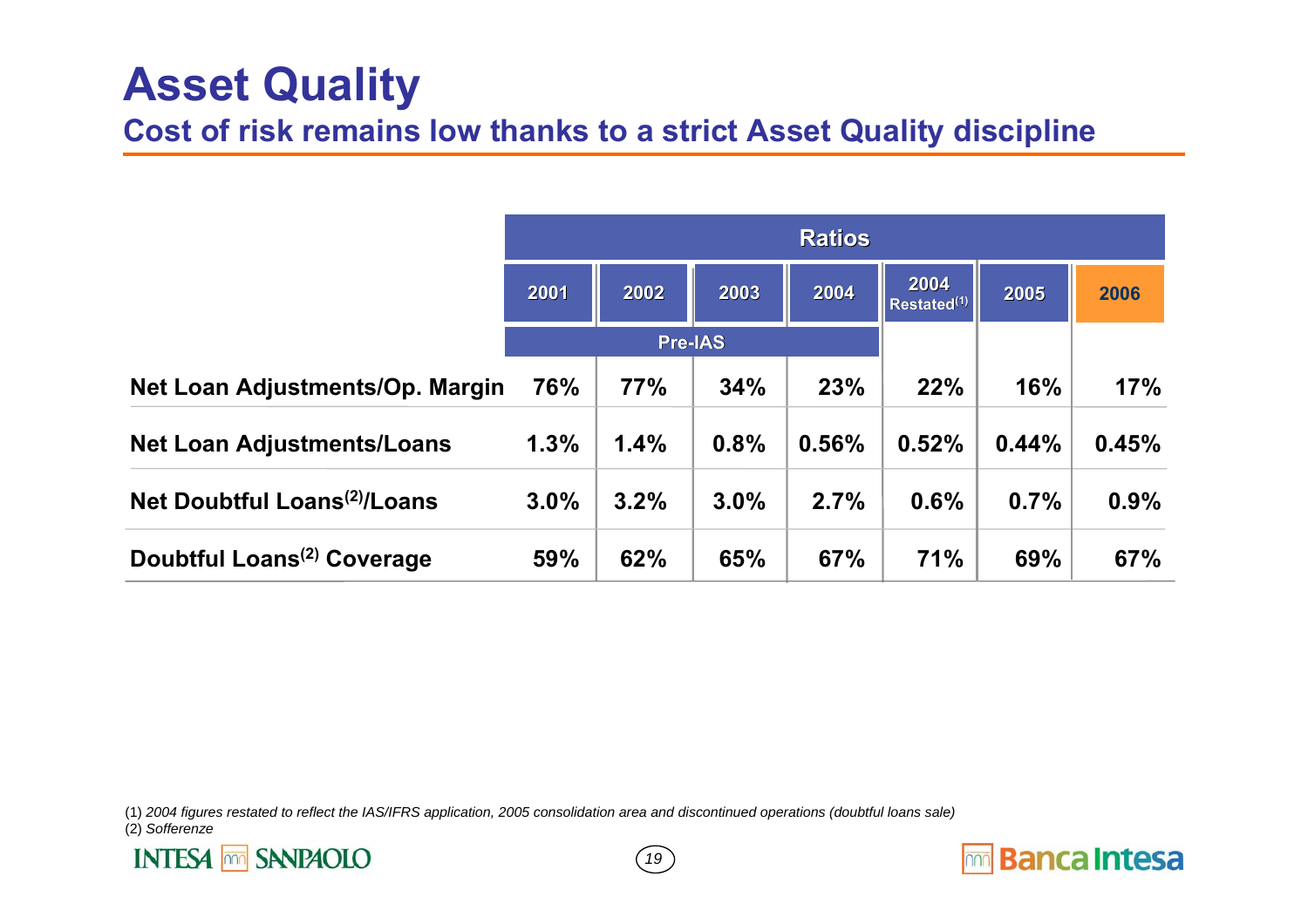## **Non Performing Loans Decline in Net Non Performing Loans**

**SANPAOLO** 

**INTES4** 

Innr



#### Gross Doubtful Loans (Sofferenze) + Gross Substandard (Incagli) + Gross Past due > 180 days



(1) 2004 figures restated to reflect the IAS/IFRS application (including IAS 39 estimates), 2005 consolidation area and discontinued operations (doubtful loans sale)

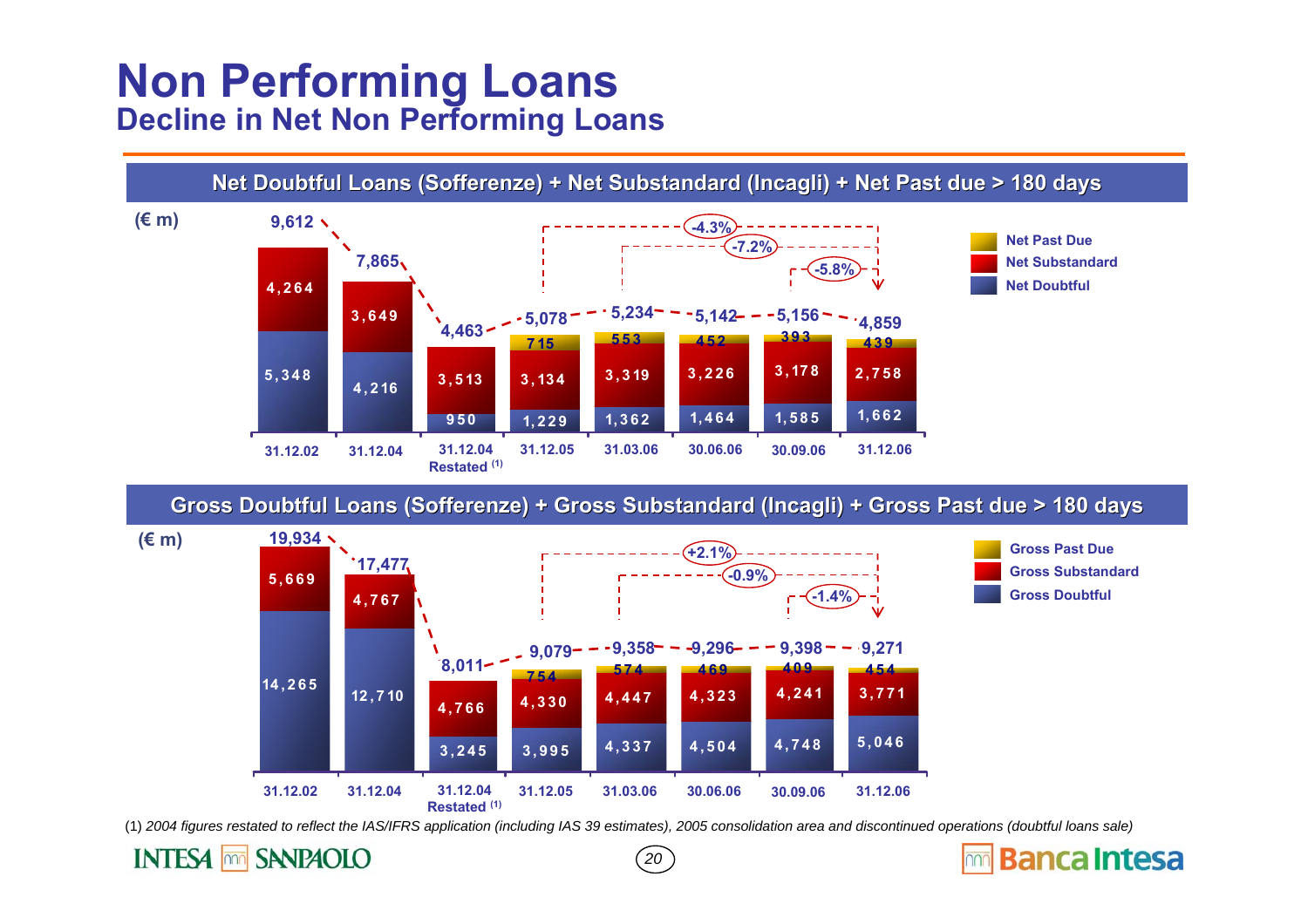## **Divisional Financial Highlights as at 31.12.06**

|                                                   | Retail <sup>(1)</sup> | <b>Italian</b><br><b>Subsidiary</b><br><b>Banks</b> | <b>International</b><br><b>Subsidiary</b><br><b>Banks</b> | <b>Corporate</b><br>and BIIS <sup>(2)</sup> | <b>Central</b><br><b>Functions/</b><br><b>Other</b> | <b>Total</b> |
|---------------------------------------------------|-----------------------|-----------------------------------------------------|-----------------------------------------------------------|---------------------------------------------|-----------------------------------------------------|--------------|
| Operating Income $(\epsilon m)$                   | 5,580                 | 1,680                                               | 1,255                                                     | 1,852                                       | 169                                                 | 10,536       |
| Operating Margin $(\epsilon m)$                   | 2,640                 | 874                                                 | 578                                                       | 1,156                                       | (142)                                               | 5,106        |
| Cost/Income (%)                                   | 52.7                  | 48.0                                                | 53.9                                                      | 37.6                                        | n.m.                                                | 51.5         |
| RWA $(\epsilon$ bn)                               | 82.6                  | 28.6                                                | 19.0                                                      | 59.8                                        | 12.1                                                | 202.1        |
| Allocated Capital <sup>(3)</sup> ( $\epsilon$ bn) | 5.0                   | 1.7                                                 | 1.1                                                       | 3.6                                         | 0.7                                                 | 12.2         |
| Pre-tax ROE $(4)$ (%)                             | 41.7                  | 42.9                                                | 40.2                                                      | 29.2                                        | (20.3)                                              | 34.3         |
| Customer Deposits $(5)(\epsilon)$ bn)             | 76.8                  | 28.0                                                | 17.2                                                      | 40.3                                        | 40.4                                                | 202.8        |
| Loans to Customers $(\epsilon$ bn)                | 88.4                  | 28.4                                                | 14.8                                                      | 56.7                                        | 2.6                                                 | 190.8        |
| $EVA^{\circledR}$ ( $\in$ m)                      | 936                   | 224                                                 | 208                                                       | 442                                         | (701)                                               | 1,109        |

### **FY06 €1,369m EVA® adjusted(6) (+7.4% vs FY05 adjusted(6))**

**Treasury and Finance 45 Cost of Excess Capital (330) Central Costs (204) Other (212) €1,369m adjusted for main non-recurring** 

**items(6)**

**Banca Intesa** 

*Figures may not add up exactly due to rounding differences*

(1) *Includes Individuals (Households, Affluent, Private), SOHO (Small Businesses and Micro Enterprises with turnover <€2.5m ), SMEs (turnover between €2.5m and €50m), Non-Profit Entities and Subsidiary Companies operating in Industrial Credit and Leasing*

(2) *Includes Corporates (turnover over €50m), Public Administrations, Financial Institutions, Factoring and Public and Infrastructure Finance Subsidiary Bank (Banca Intesa Infrastrutture e Sviluppo)*

(3) *Allocated Capital = 6% RWA*

(4) *Income before Taxes from Continuing Operations / Allocated Capital*

(5) *Excluding subordinated liabilities*

(6) *FY06 adjusted excluding €362m pre-tax non-recurring integration charges for the Intesa Sanpaolo merger and €26m non-recurring charges for the stock granting* programme and FY05 adjusted excluding €731m capital gains on Nextra and IGC transactions, €63m non-recurring charges for the stock granting programme and *€250m non-recurring provisions for Risk and Charges*

*21*

#### **INTESA SANPAOLO**  $nnn$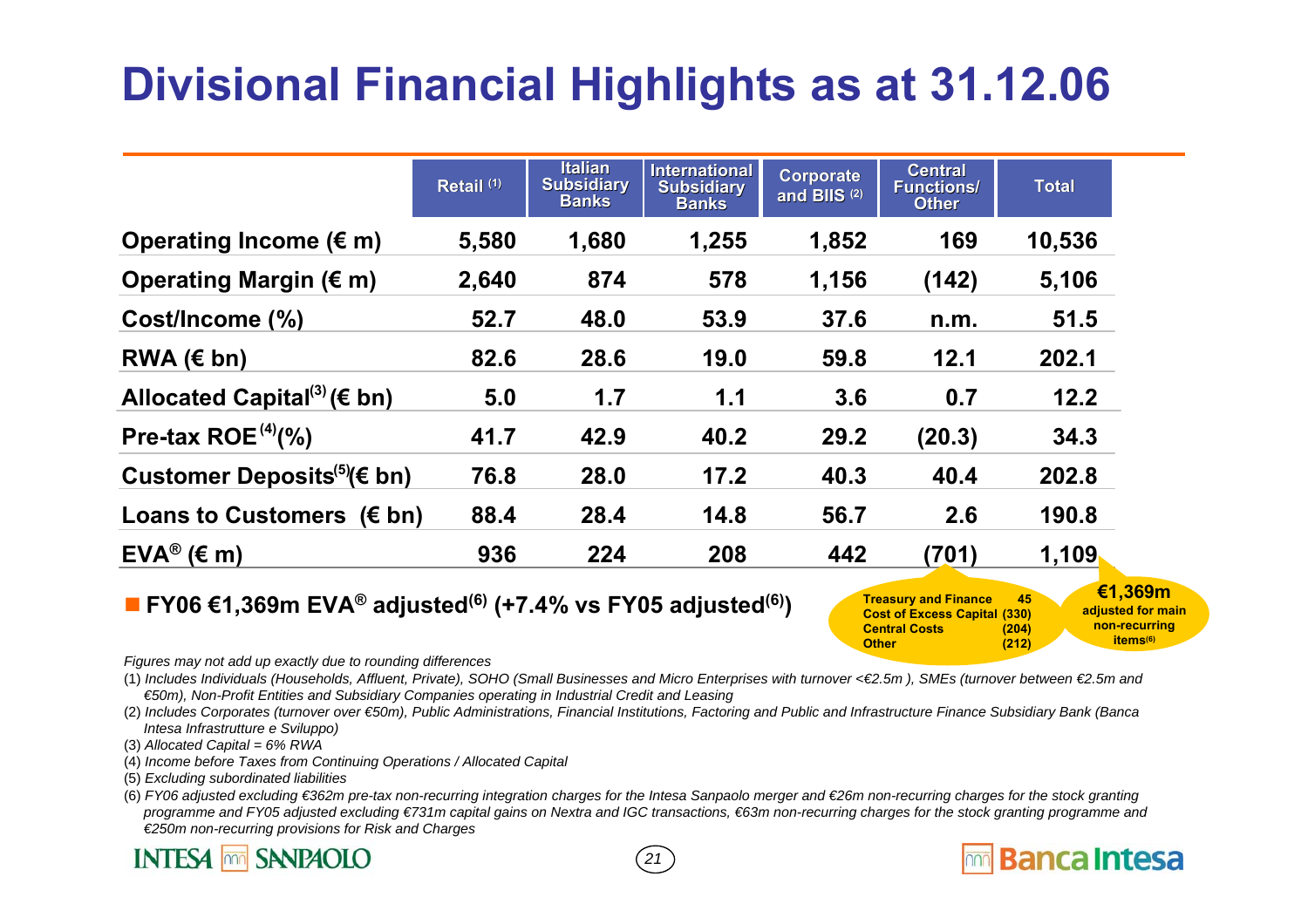## **Retail Division**

### **Strong Net Interest Income growth and further improvement in efficiency**

|                                                          | <b>FY05</b>     | <b>FY06</b> | $\Delta\%$ |
|----------------------------------------------------------|-----------------|-------------|------------|
| $(\in$ m)                                                | <b>Restated</b> |             |            |
| Net interest income                                      | 2,833           | 3,157       | 11.4       |
| Dividends and P/L on investments carried at equity       | 119             | 116         | (2.5)      |
| Net fee and commission income                            | 2,243           | 2,273       | 1.3        |
| Profits (Losses) on trading                              | (1)             | 4           | n.m.       |
| Other operating income (expenses)                        | 37              | 30          | (18.9)     |
| <b>Operating income</b>                                  | 5,231           | 5,580       | 6.7        |
| <b>Personnel expenses</b>                                | (1,649)         | (1,657)     | 0.5        |
| Other administrative expenses                            | (1,014)         | (1,060)     | 4.5        |
| Adjustments to property, equipment and intangible assets | (207)           | (223)       | 7.7        |
| <b>Operating costs</b>                                   | (2,870)         | (2,940)     | 2.4        |
| <b>Operating margin</b>                                  | 2,361           | 2,640       | 11.8       |
| <b>Goodwill impairment</b>                               | 0               | 0           |            |
| Net provisions for risks and charges                     | (4)             | (8)         | 100.0      |
| Net adjustments to loans                                 | (442)           | (554)       | 25.3       |
| Net impairment losses on other assets                    | 0               | 0           |            |
| Profits (Losses) on HTM and on other investments         | (2)             | 0           | n.m.       |
| Income before tax from continuing operations             | 1,913           | 2,078       | 8.6        |
| Cost / Income (%)                                        | 54.9            | 52.7        |            |
| Pre-tax ROE (%)                                          | 40.2            | 41.7        |            |
| $EVA^{\circledR}$ ( $\in$ m)                             | 837             | 936         |            |

- **Two-digit growth in Net Interest Income due to retail loans growth (+10%) and improvement in mark down**
- Residential Mortgages stock **+8% and Personal Loans stock +27% (+€0.8bn)**
- Selective growth in SMEs<sup>'(1)</sup> **loans confirmed (+5%)**
- **Planned decline in profits from third-party structured bonds (~€140m in FY06 vs ~€160m in FY05)**
- Cost/Income down 2.2 p.p. to **52.7%**
- **Increase in Net Adjustments to Loans also due to the transfer to Substandard Loans in 1Q06 of part of positions Past Due by Over 180 days (recognised for the first time as at 31.12.05)**

**Banca Intesa** 

Note: *Includes Individuals (Households, Affluent, Private), SOHO (Small Businesses & Micro Enterprises with turnover <€2.5m), SMEs (turnover between €2.5m and €50m), Non-Profit Entities and Subsidiary Companies operating in Industrial Credit and Leasing*

*22*

(1) *SMEs, Micro-Enterprises, Non-Profit Entities*

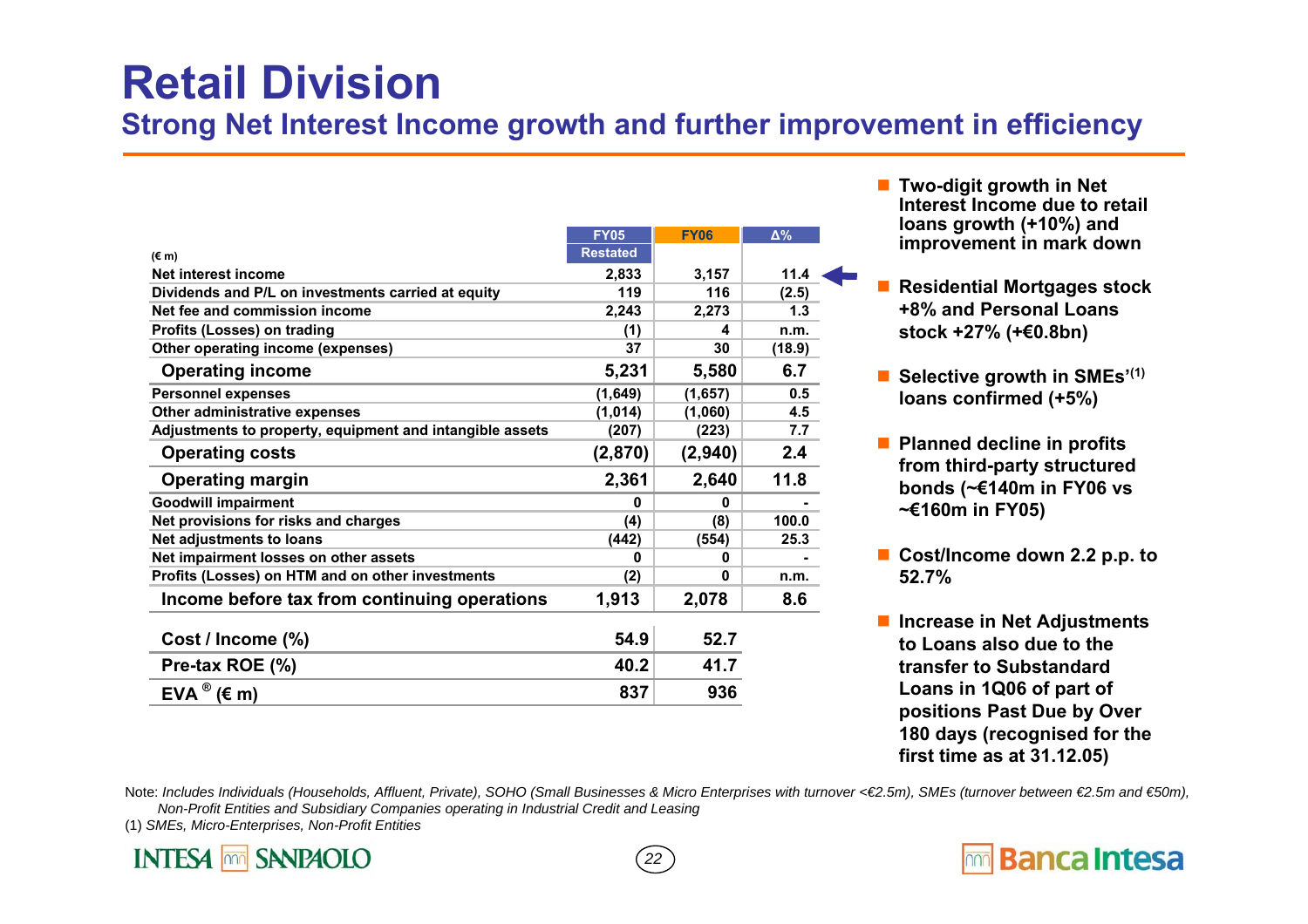## **Italian Subsidiary Banks Division**

**Revenues grew three times the pace of costs**

|                                                          | <b>FY05</b>     | <b>FY06</b> | $\Delta\%$ |
|----------------------------------------------------------|-----------------|-------------|------------|
| $(\epsilon m)$                                           | <b>Restated</b> |             |            |
| Net interest income                                      | 929             | 1.057       | 13.8       |
| Dividends and P/L on investments carried at equity       | 11              | 11          | 0.0        |
| Net fee and commission income                            | 532             | 553         | 3.9        |
| Profits (Losses) on trading                              | 77              | 59          | (23.4)     |
| Other operating income (expenses)                        | 7               | n           | n.m.       |
| <b>Operating income</b>                                  | 1,556           | 1,680       | 8.0        |
| <b>Personnel expenses</b>                                | (521)           | (529)       | 1.5        |
| Other administrative expenses                            | (235)           | (246)       | 4.7        |
| Adjustments to property, equipment and intangible assets | (28)            | (31)        | 10.7       |
| <b>Operating costs</b>                                   | (784)           | (806)       | 2.8        |
| <b>Operating margin</b>                                  | 772             | 874         | 13.2       |
| <b>Goodwill impairment</b>                               | O               | 0           |            |
| Net provisions for risks and charges                     | (138)           | (24)        | (82.6)     |
| Net adjustments to loans                                 | (94)            | (116)       | 23.4       |
| Net impairment losses on other assets                    | (1)             | (2)         | 100.0      |
| Profits (Losses) on HTM and on other investments         | 18              | 5           | (72.2)     |
| Income before tax from continuing operations             | 557             | 737         | 32.3       |
| Cost / Income (%)                                        | 50.4            | 48.0        |            |
| Pre-tax ROE (%)                                          | 35.1            | 42.9        |            |
| $EVA^{\circledR}$ ( $\varepsilon$ m)                     | 172             | 224         |            |

**INTESA nm** SANPAOLO

*23*

■ Sustained growth in Net **Interest Income due to strong volume growth (Loans to Customers +11% and Customer Deposits +8%) and improvement in mark-down**

- **Further improvement in efficiency with Cost/Income down at 48%**
- Two digit Operating Income **growth in Intesa Casse del Centro (+11%)**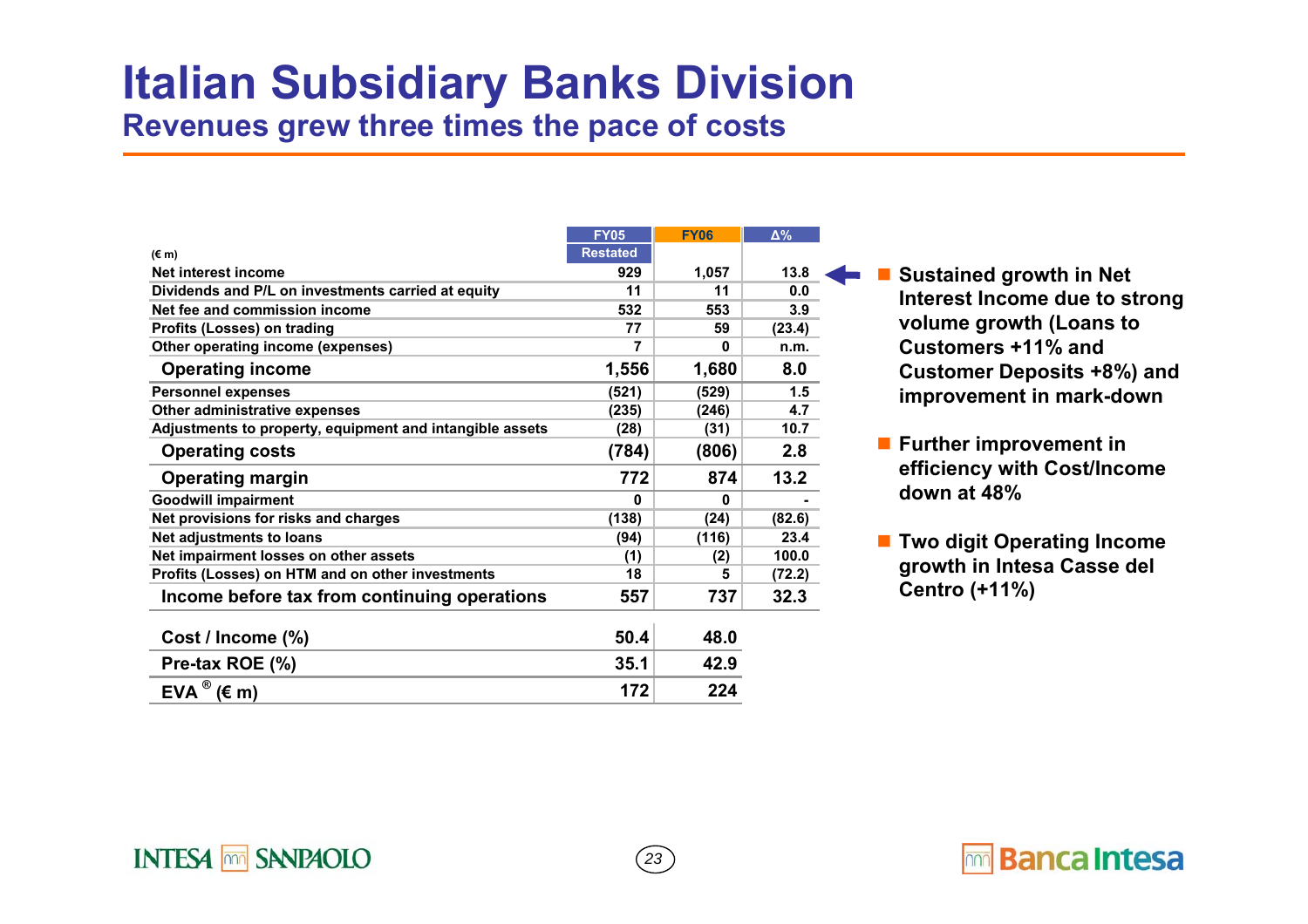### **International Subsidiary Banks Division (CEE) Sustained Improvement in profitability and efficiency while investing for growth**

*24*

|                                                          | <b>FY05</b>     | <b>FY06</b> | $\Delta\%$ |
|----------------------------------------------------------|-----------------|-------------|------------|
| $(\epsilon m)$                                           | <b>Restated</b> |             |            |
| Net interest income                                      | 684             | 745         | 8.9        |
| Dividends and P/L on investments carried at equity       | (6)             | n           | n.m.       |
| Net fee and commission income                            | 273             | 321         | 17.6       |
| Profits (Losses) on trading                              | 147             | 187         | 27.2       |
| Other operating income (expenses)                        | (11)            | 2           | n.m.       |
| <b>Operating income</b>                                  | 1,087           | 1,255       | 15.5       |
| <b>Personnel expenses</b>                                | (275)           | (309)       | 12.4       |
| Other administrative expenses                            | (247)           | (283)       | 14.6       |
| Adjustments to property, equipment and intangible assets | (78)            | (85)        | 9.0        |
| <b>Operating costs</b>                                   | (600)           | (677)       | 12.8       |
| <b>Operating margin</b>                                  | 487             | 578         | 18.7       |
| <b>Goodwill impairment</b>                               | 0               | U           |            |
| Net provisions for risks and charges                     | 1               | (10)        | n.m.       |
| Net adjustments to loans                                 | (128)           | (126)       | (1.6)      |
| Net impairment losses on other assets                    | 1               | 12          | n.m.       |
| Profits (Losses) on HTM and on other investments         | 9               | 6           | (33.3)     |
| Income before tax from continuing operations             | 370             | 460         | 24.3       |
| Cost / Income (%)                                        | 55.2            | 53.9        |            |
| Pre-tax ROE (%)                                          | 44.2            | 40.2        |            |
| $EVA^{\circledR}$ ( $\in$ m)                             | 193             | 208         |            |

**INTESA MM SANPAOLO** 

- Sustained volume growth **confirmed (Loans to Customers +24% and Customer Deposits +15%)**
- **Net Interest Income growth affected by interest rate convergence**
	- **Operating Costs increase due to planned development of branch network (+59 branches vs 31.12.05), reinforcement of saleforce(~+550 employees vs 31.12.05) and to investments in Banks recently acquired**

**Banca Intesa**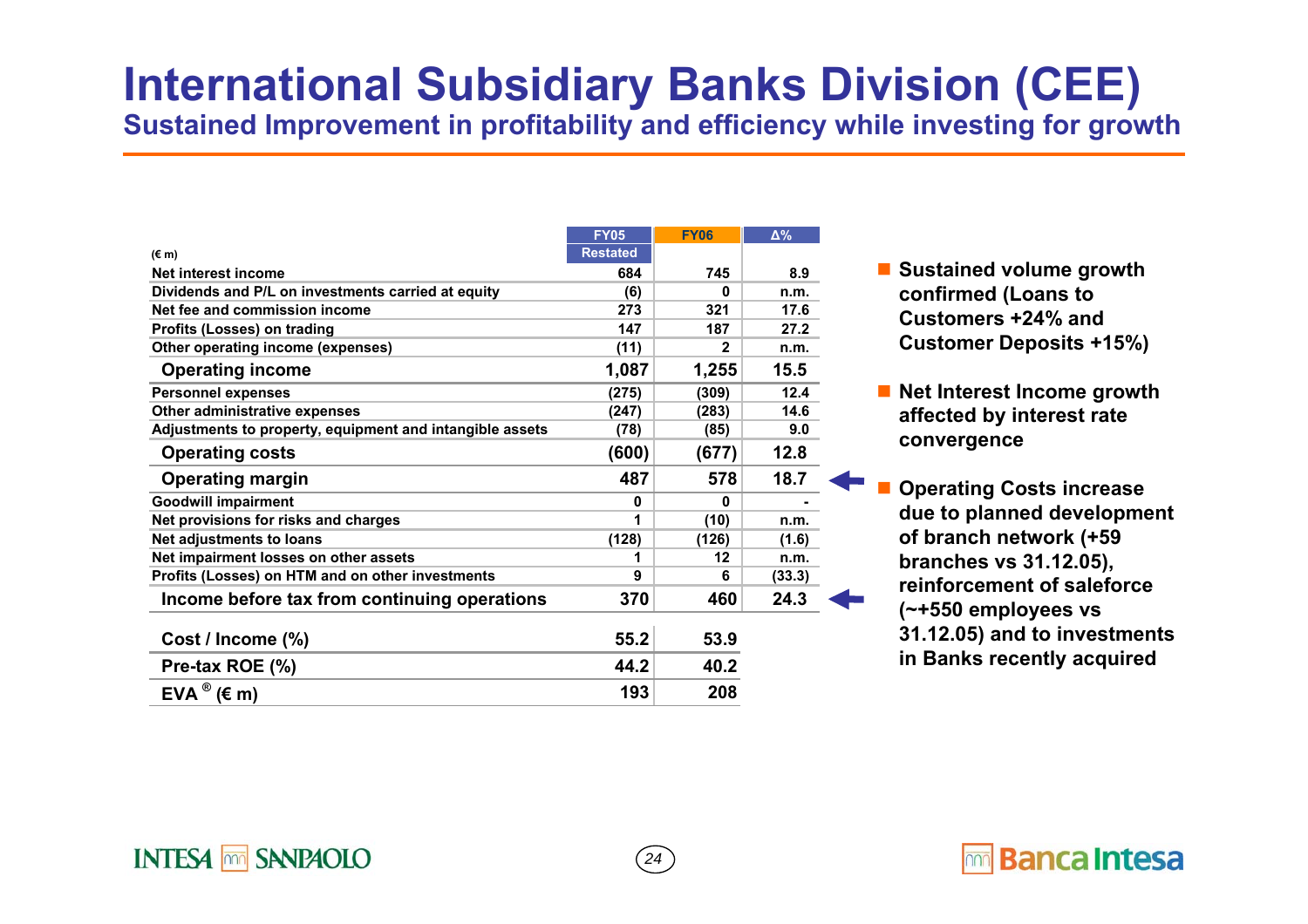### **Corporate Division and Banca Intesa Infrastrutture e Sviluppo Two-digit Top-Line Growth coupled with stable costs**

|                                                          | <b>FY05</b>     | <b>FY06</b> | $\Delta\%$ |
|----------------------------------------------------------|-----------------|-------------|------------|
| $(\epsilon m)$                                           | <b>Restated</b> |             |            |
| Net interest income                                      | 611             | 661         | 8.2        |
| Dividends and P/L on investments carried at equity       | 3               | 21          | n.m.       |
| Net fee and commission income                            | 652             | 684         | 4.9        |
| Profits (Losses) on trading                              | 364             | 454         | 24.7       |
| Other operating income (expenses)                        | 28              | 32          | 14.3       |
| <b>Operating income</b>                                  | 1,658           | 1,852       | 11.7       |
| <b>Personnel expenses</b>                                | (272)           | (283)       | 4.0        |
| Other administrative expenses                            | (351)           | (341)       | (2.8)      |
| Adjustments to property, equipment and intangible assets | (69)            | (72)        | 4.3        |
| <b>Operating costs</b>                                   | (692)           | (696)       | 0.6        |
| <b>Operating margin</b>                                  | 966             | 1,156       | 19.7       |
| <b>Goodwill impairment</b>                               | (3)             | 0           | n.m.       |
| Net provisions for risks and charges                     | (33)            | (32)        | (3.0)      |
| Net adjustments to loans                                 | (51)            | (90)        | 76.5       |
| Net impairment losses on other assets                    | (6)             | (7)         | 16.7       |
| Profits (Losses) on HTM and on other investments         | Ω               | 20          | n.m.       |
| Income before tax from continuing operations             | 873             | 1,047       | 19.9       |
| Cost / Income (%)                                        | 41.7            | 37.6        |            |
| Pre-tax ROE (%)                                          | 27.5            | 29.2        |            |
| $EVA^{\circledR}$ ( $\in$ m)                             | 373             | 442         |            |

- Net Interest Income up 22.9% **excluding higher funding costs related to the increase in Caboto and Merchant Banking portfolio**
- **Operating Income up 13.4% and Operating Margin up 22.6% including profits on "core" merchant banking transactions accounted for in Profits on HTM and on Other Investments**
- Growth in Mid Corporate loans **(+22%) focusing on ~3,000 priority clients**
- Recovery in Large Corporate **loans (+5.5%), as planned**
- Growth of Profits on Trading **due to "core performance"**
- **BIIS: Operating Income +46% and Operating Margin nearly doubled**

**Banca Intesa** 

Note: *Corporate Division includes Corporates (turnover over €50m), Public Administrations, Financial Institutions, Factoring and Public and Infrastructure Finance Subsidiary Bank (Banca Intesa Infrastrutture e Sviluppo)*

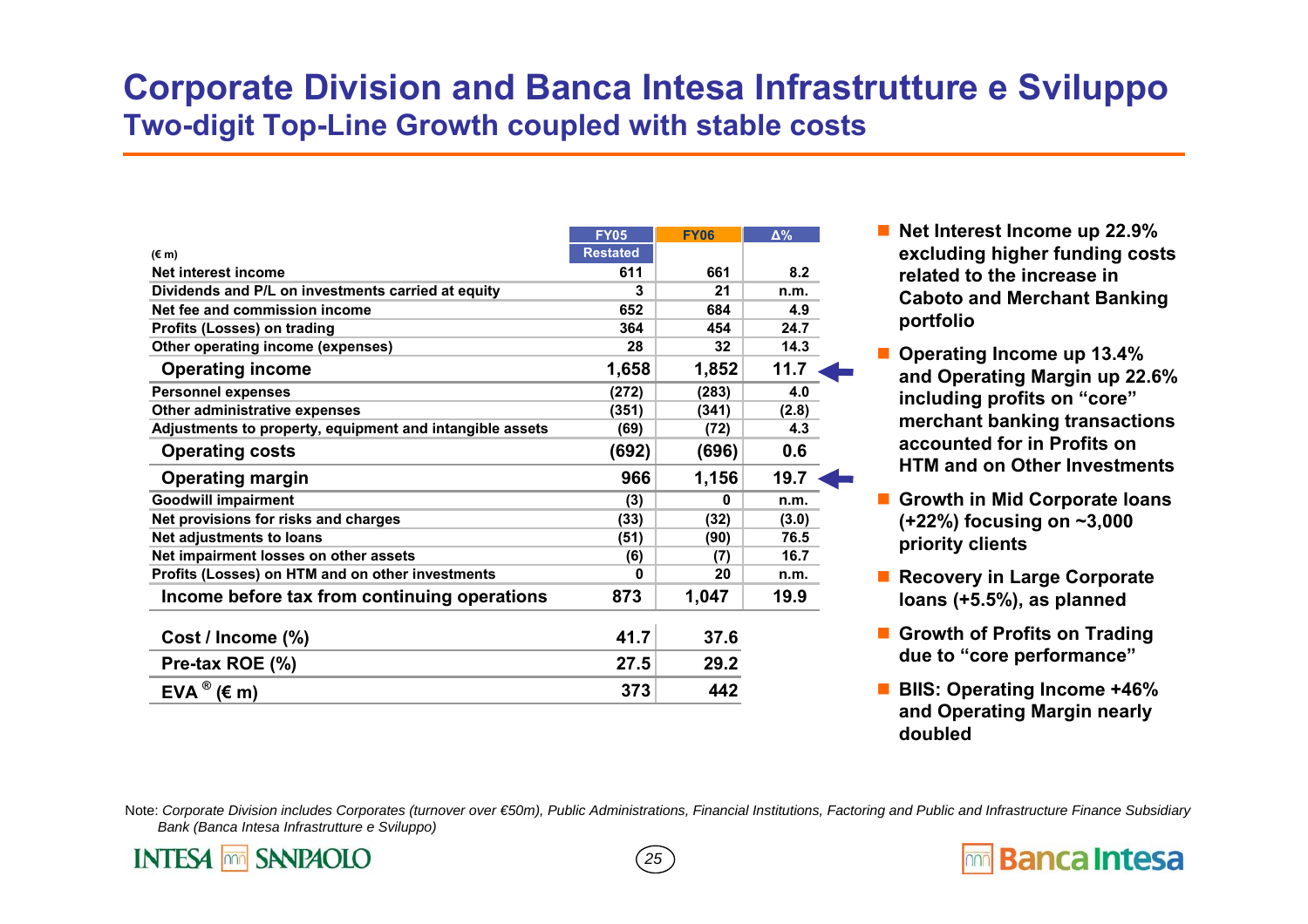## **Conclusions**

 $\Box$  **Results well on track on Banca Intesa 2005-2007 Business Plan Targets, with substantial improvement in profitability and efficiency:**

|                         | 2004-2006<br>CAGR <sup>(1)</sup> | <b>BP Target</b><br>2004-2007 CAGR |
|-------------------------|----------------------------------|------------------------------------|
| <b>Operating Income</b> | $+8.7\%$                         | $+7.4%$                            |
| <b>Operating Costs</b>  | $+1.9\%$                         | $+1.1%$                            |
| <b>Operating Margin</b> |                                  | $+17.7\%$ $+15.6\%$                |

|             | $2004^{(2)}$ | 2006<br>2005   |                | 2007 BP Target |
|-------------|--------------|----------------|----------------|----------------|
| Cost/Income | 60%          | 54.4%          | $51.5\%$       | 50%            |
| $ROE^{(3)}$ | 16%          | $18.5\%^{(4)}$ | $18.1\%^{(5)}$ | 20%            |

BP = *2005-2007 Business Plan*

(1) *2004 figures restated to reflect the IAS/IFRS application, 2006 consolidation area and discontinued operations*

(2) *Restated to reflect the IAS/IFRS application, 2005 consolidation area and discontinued operations*

(3) *Ratio between Net Income for the year and year-end sum of Share Capital, Share Premium Reserve, Reserves and Valuation Reserves*

(4) *Adjusted excluding capital gains on Nextra and IGC sale transactions, non-recurring charges for the stock granting plan and non-recurring Provisions for risks and charges* (5) *Adjusted excluding non-recurring integration charges for the Intesa Sanpaolo merger and non-recurring charges for the stock granting plan*

**Banca Intesa** 

*26*

### **INTESA non SANPAOLO**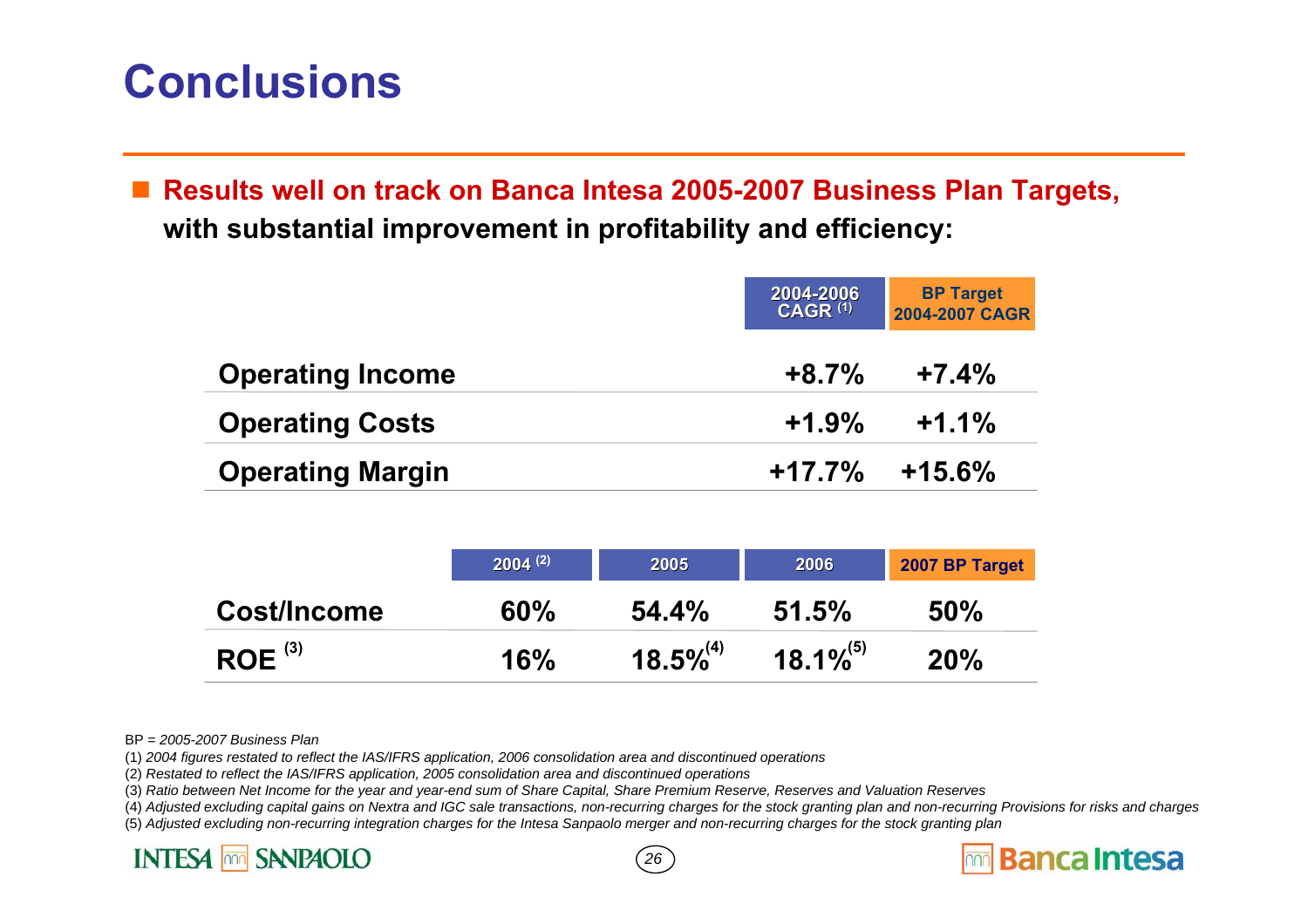



#### **22006 FY Results of the Sanpaolo IMI Group**

#### **33 2006 FY pro 2006 FY pro-forma figures of the Intesa Sanpaolo Group forma figures of the Intesa Sanpaolo Group**

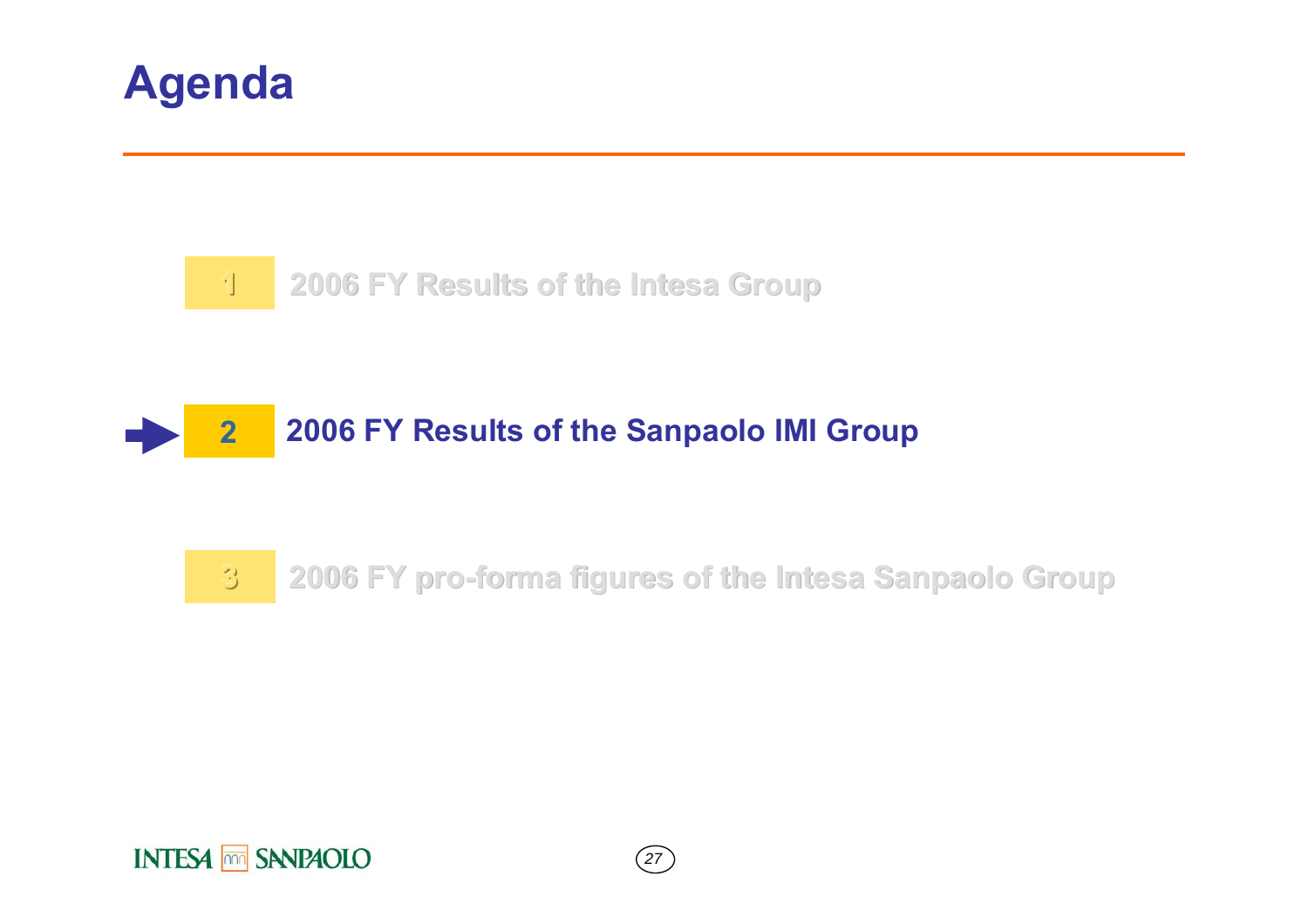## **Foreword**

**2006 and 2005 data are IAS/IFRS compliant**

**As for the consolidation perimeter, the 2006 financial statement:**

- $\Box$  **includes Cassa dei Risparmi di Forlì and newly acquired Panonska Banka and Bank of Alexandria, of which only the contribution to the balance sheet have been consolidated, as the acquisitions were finalised in December 2006**
- includes Banca Italo Albanese as from 30<sup>th</sup> June 2006 (as the contribution in the first **semester to the consolidated financials is negligible, a re-stated P&L has not been prepared)**
- does not include GEST Line S.p.A. as from the 30<sup>th</sup> September 2006, following its sale **to Riscossione S.p.A.. GEST Line contribution to the balance sheet deconsolidated as from 1st January 2005, whereas the Net Profit until the date of the disposal was included in the line "Profit (losses) on discontinued operations after taxes"**
- $\Box$  **includes the Wargny Group (controlled by Banca Fideuram) results within the line "Profit (loss) on discontinued operations after taxes", awaiting its sale / liquidation**
- $\Box$  **includes the shareholding in Banca Fideuram at 94.76% as of 31/12/06 for the balance sheet, while the minorities in the P&L have been calculated for the first ten months with a shareholding of 74.33% and for the last two months with a stake of 92.40%**

*28*

### **INTESA non SANPAOLO**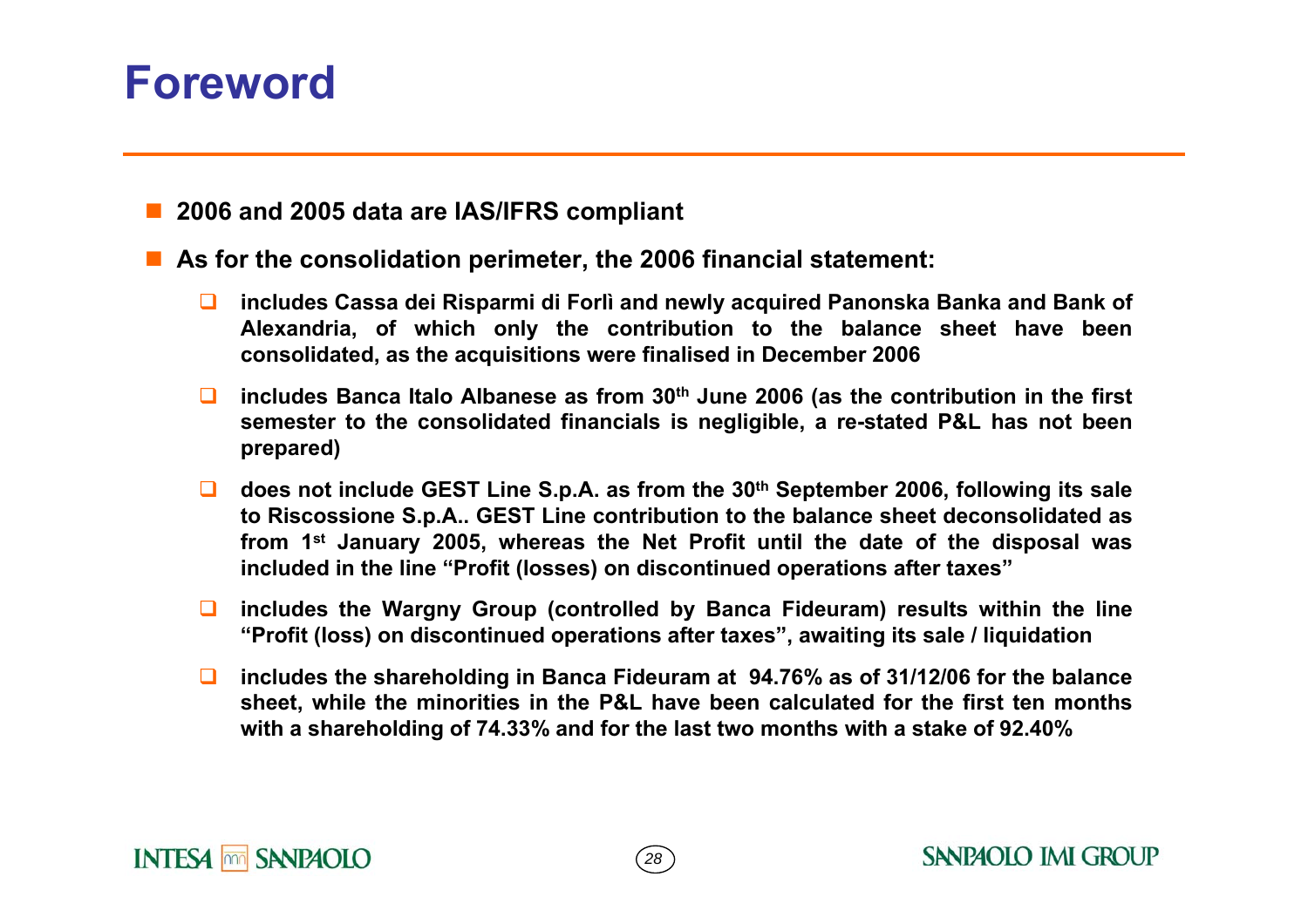## **FY06 Results: key points Another record year of Net Profit**

- Ŧ **Double-digit growth in Operating Income (+10.9% vs FY05) driven by excellent operating trends:**
	- $\Box$ **138,000 net new customers in the branch banking business**
	- $\Box$ **€14.3bn of new Loans to Customers(1) which rose +10.2% vs FY05 to €153.8bn**
	- $\Box$ **€36.8bn of new Customer Financial Assets(1) which rose +9.2% vs FY05 to €438.7bn**
- Very good asset quality confirmed: Gross Total Problem Loans<sup>(1)(2)</sup> down -1.4% **vs FY05**
- a a **Conservative provisioning policy maintained despite low specific cost of risk (22 bps vs Net Adjustments to Loans/Loans of 33 bps)**
- **Operating Income growth well ahead of increase in Operating Costs (+5.2% vs FY05) despite significant investments to ensure sustainable future growth**
- **FY06 Cost/Income ratio down 3.0 p.p. to 53.8%**
- **Pre-tax Operating Profit up to €3,590m (+21.5% vs FY05)**
- **Net Profit up to €2,148m (+8.3% vs FY05; +21.3% adjusted(3) vs FY05 adjusted(3)) despite a post tax charge of €341m for Integration Charges (€514m pre-tax)**
- **FY06 ROE up to 17.6%**

(3) *Adjusted for main non-recurring items as shown on slide 30*



*29*

<sup>(1)</sup> *The data has been restated for comparison purposes with 31/12/2005 excluding Banca Italo Albanese (consolidated line by line as from 30/06/2006), Panonska Banka, Bank of Alexandria and Cassa dei Risparmi di Forlì, fully consolidated as at 31/12/2006* 

<sup>(2)</sup> Includes: Finanziamenti in sofferenza, incagliati e ristrutturati, verso paesi a rischio, scaduti/sconfinati da oltre 180 giorni and Titoli di debito in default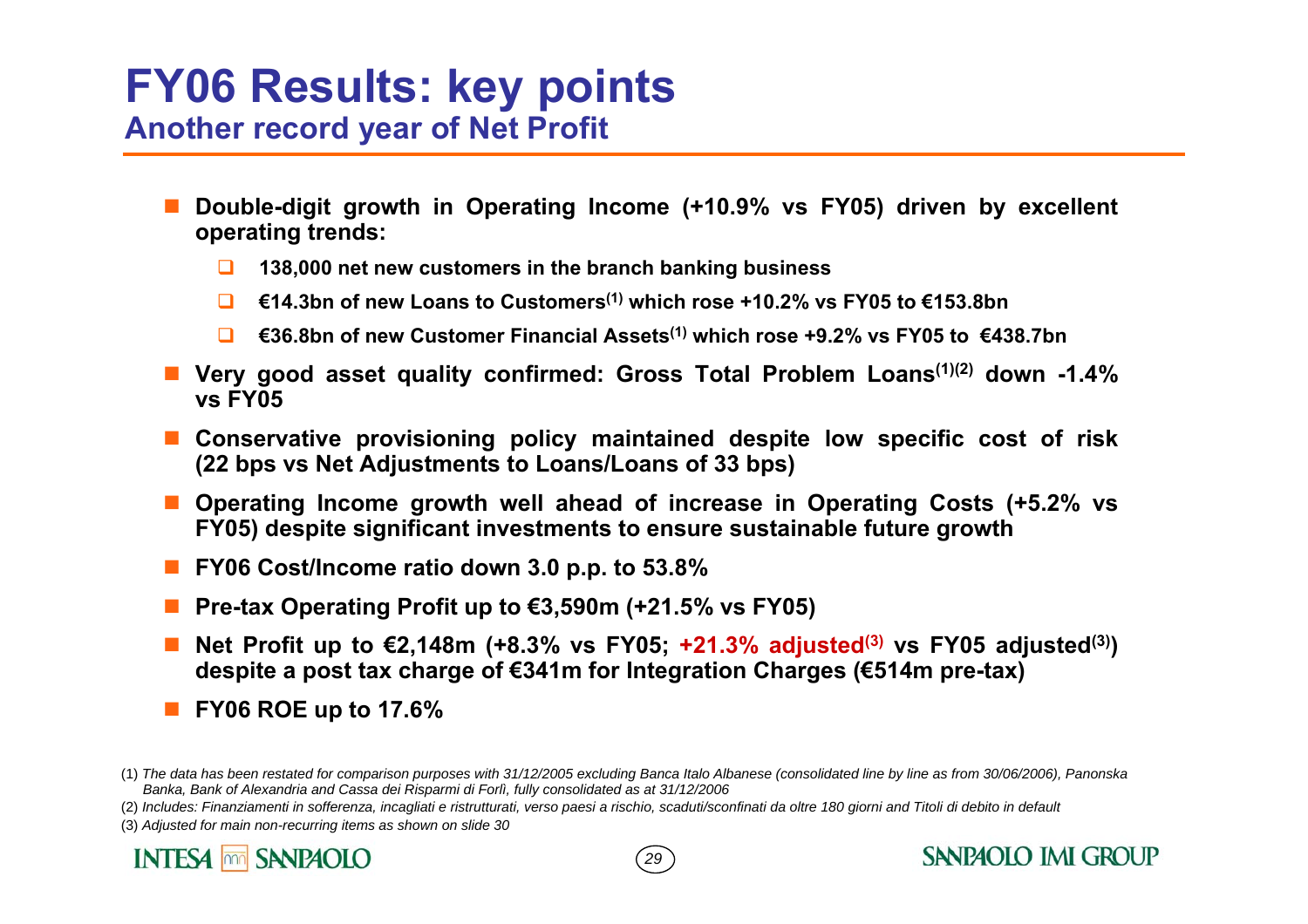## **FY06 Net Profit growth looks even better when adjusted for main non-recurring items**



*30*

**INTESA MM SANPAOLO**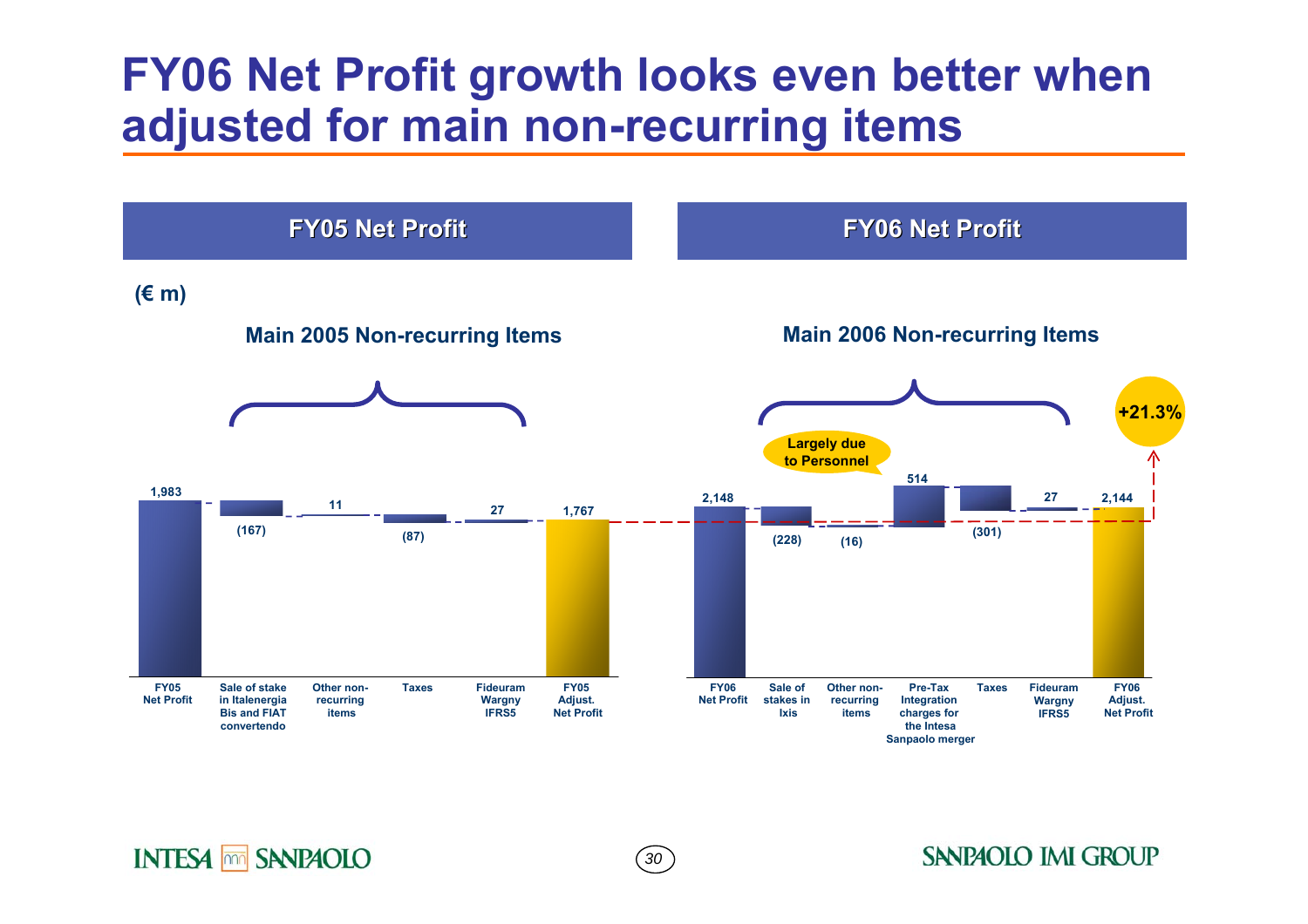### **4Q06 Net Profit adjusted for main non-recurring items +14.1% vs 4Q05 adjusted**



*31*

**INTESA MM SANPAOLO**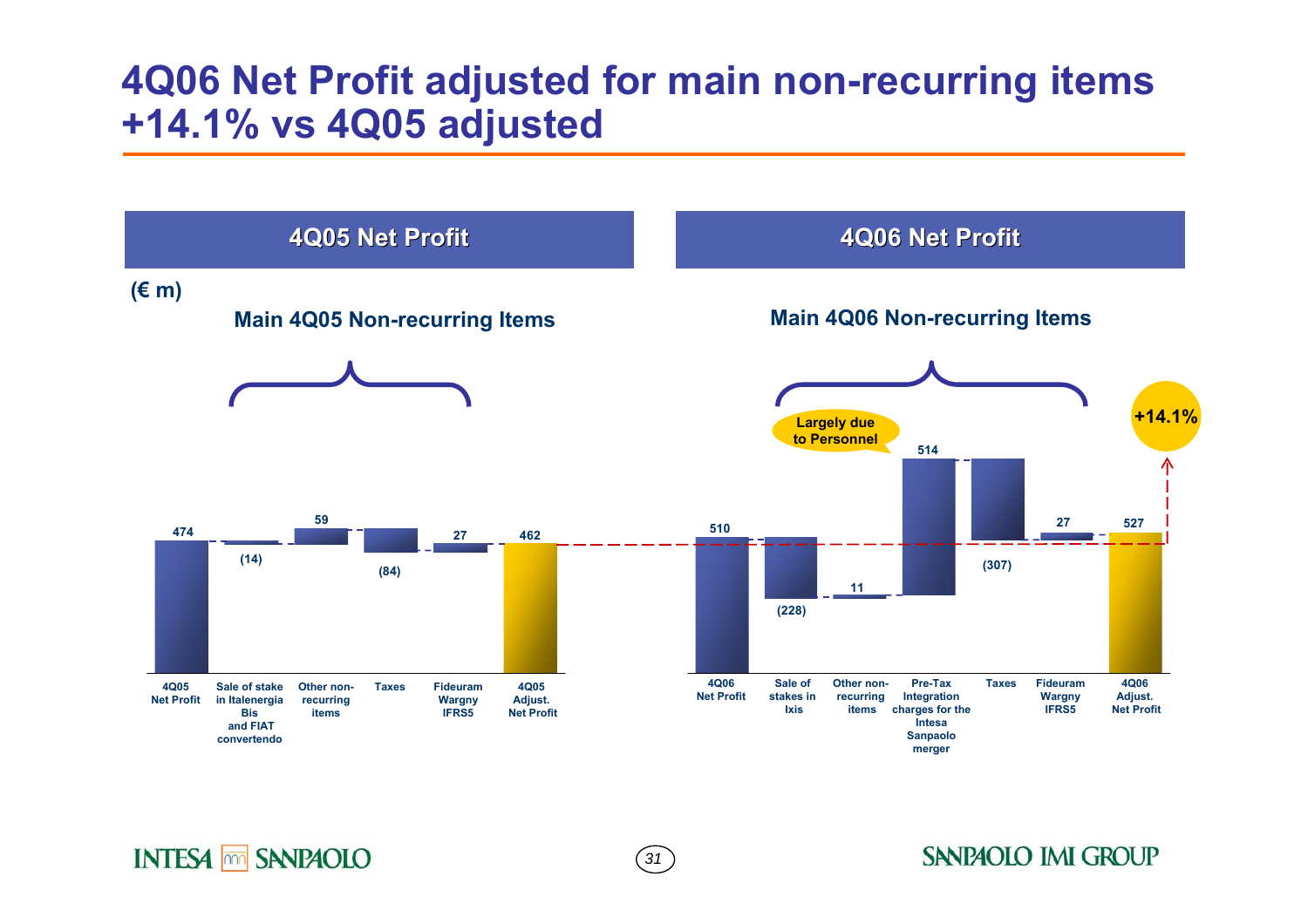## **2006 Results at a glance**

### **Further improvement in both operating efficiency and profitability**





*32*

**SANPAOLO IMI GROUP** 

(1) *Adjusted for main non-recurring items as shown on slide 30*

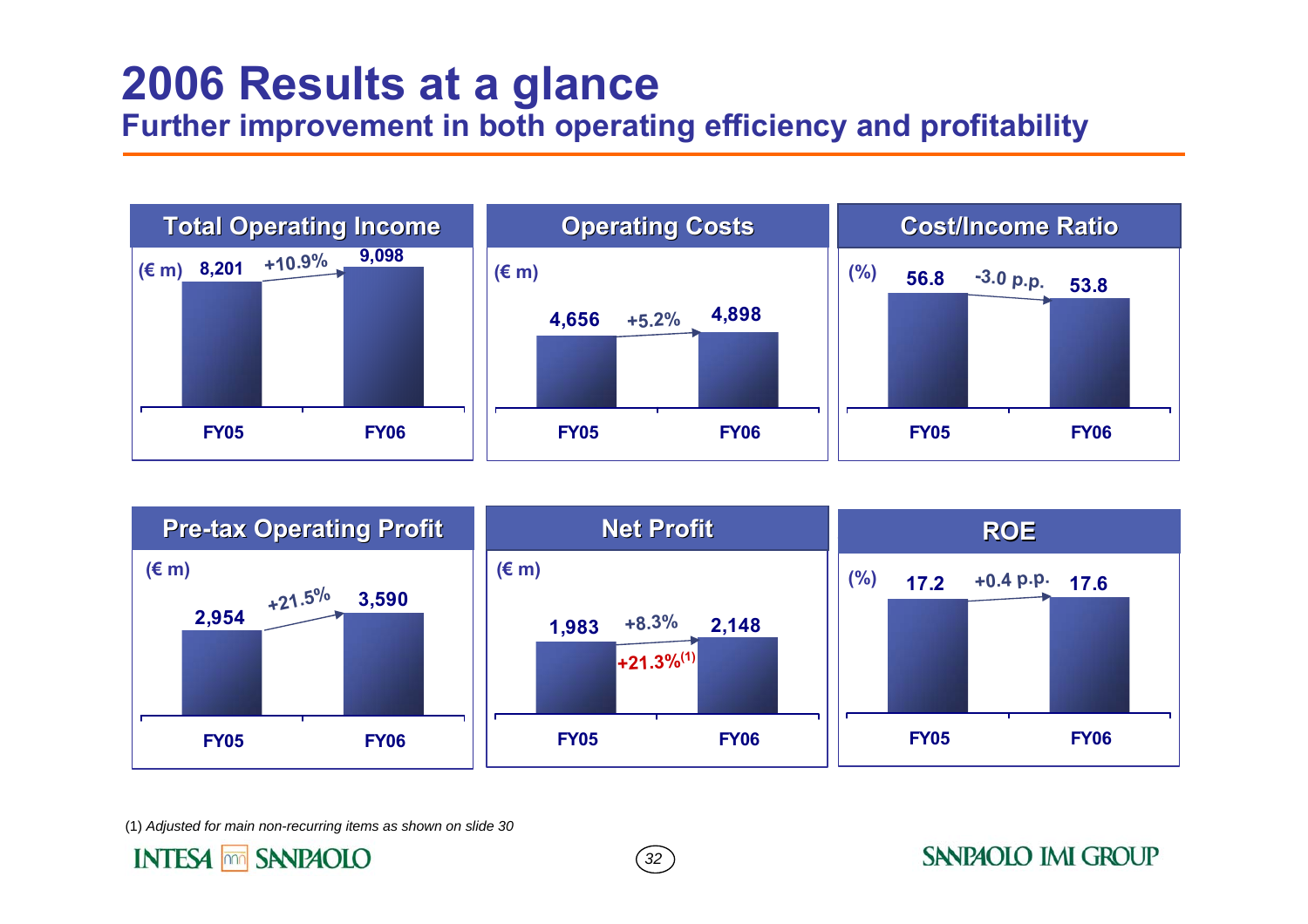# **2006 Results at a glance**

**Growth driven by commercial banking**

|                                | $\Delta\%$ FY06 vs FY05                 |                                           |  |  |  |
|--------------------------------|-----------------------------------------|-------------------------------------------|--|--|--|
|                                | <b>Total Operating</b><br><b>Income</b> | <b>Pre-tax Operating</b><br><b>Profit</b> |  |  |  |
| <b>Retail &amp; Private</b>    | 9.9%                                    | 22.1%                                     |  |  |  |
| Corporate                      | $9.0\%$                                 | 20.9%                                     |  |  |  |
| <b>Wholesale</b>               | 16.3%                                   | 26.0%                                     |  |  |  |
| <b>Eurizon Financial Group</b> | 8.9%                                    | 4.5%                                      |  |  |  |
| <b>Total Group</b>             | 10.9%                                   | 21.5%                                     |  |  |  |

*33*

**INTESA MM SANPAOLO**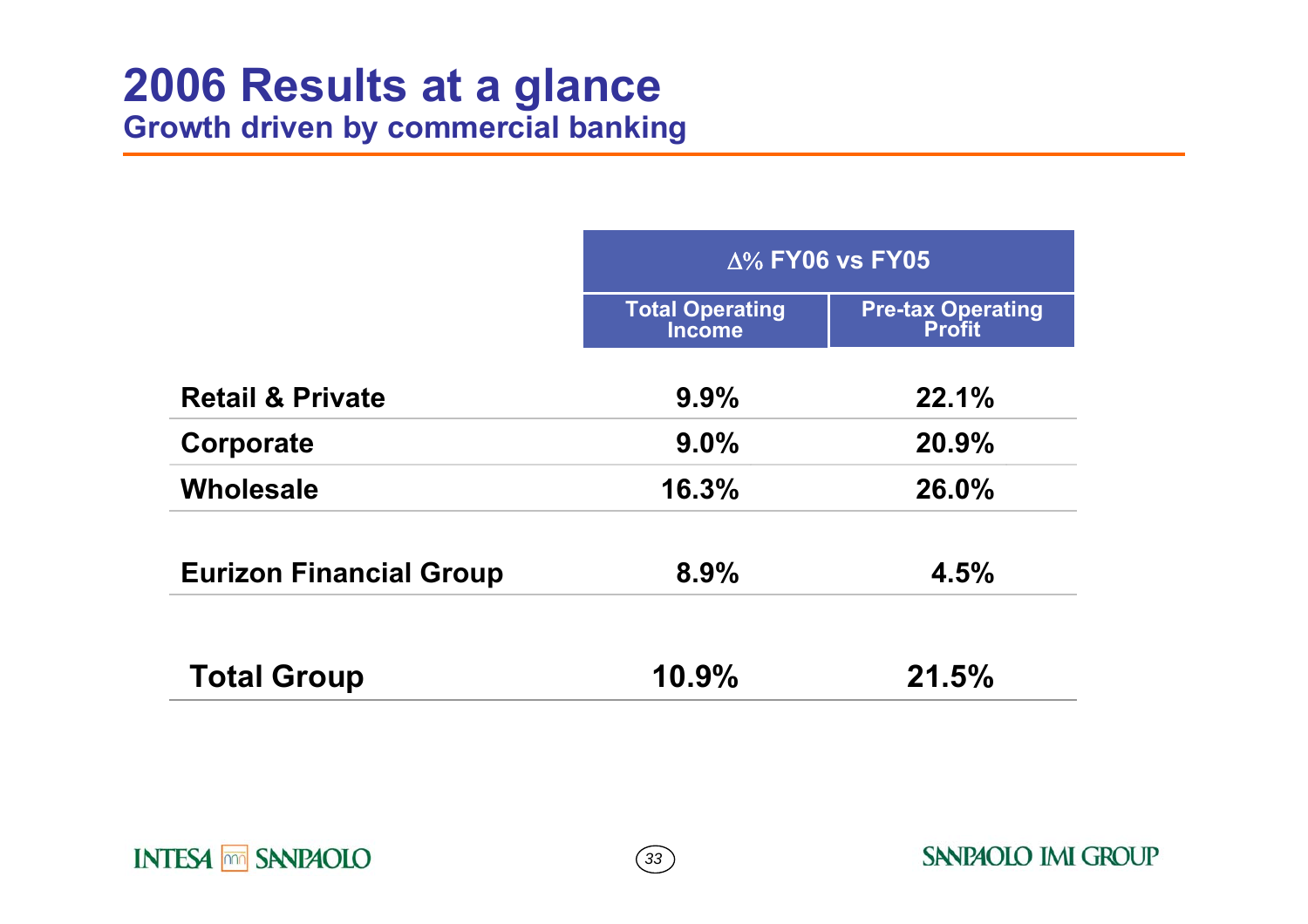| $(\epsilon m)$                            | <b>FY05</b> | <b>FY06</b><br>Restated <sup>(1)</sup> | <b>FY06</b> | $\Delta\%$ FY06<br><b>vs FY05</b> | $\Delta\%$ FY06<br>Restated <sup>(1)</sup><br><b>vs FY05</b> |  |
|-------------------------------------------|-------------|----------------------------------------|-------------|-----------------------------------|--------------------------------------------------------------|--|
| <b>Total Assets</b>                       | 263,258     | 280,683                                | 288,551     | 9.6                               | 6.6                                                          |  |
| <b>Loans to Customers</b>                 | 139,507     | 153,779                                | 157,800     | 13.1                              | $10.2 \leftarrow$                                            |  |
| <b>Direct Deposits</b>                    | 165,230     | 181,432                                | 187,564     | 13.5                              | $9.8 \leftarrow$                                             |  |
| <b>Indirect Deposits</b>                  | 262,232     | 283,220                                | 284,812     | 8.6                               | 8.0                                                          |  |
| of which Asset Management                 | 157,990     | 161,704                                | 162,293     | 2.7                               | 2.4                                                          |  |
| <b>Total Customer Financial Assets(2)</b> | 401,838     | 438,670                                | 446,394     | 11.1                              | 9.2                                                          |  |
| <b>Shareholders' Equity</b>               | 13,483      | n.m.                                   | 14,338      | 6.3                               | n.m.                                                         |  |

(1) The data has been restated for comparison purposes with 31/12/2005 excluding Banca Italo Albanese (consolidated line by line as from 30/06/2006), Panonska *Banka, Bank of Alexandria and Cassa dei Risparmi di Forlì, fully consolidated as at 31/12/2006*

*34*

**SANPAOLO IMI GROUP** 

(2) *Net of duplications between Direct Deposits and Asset Management*

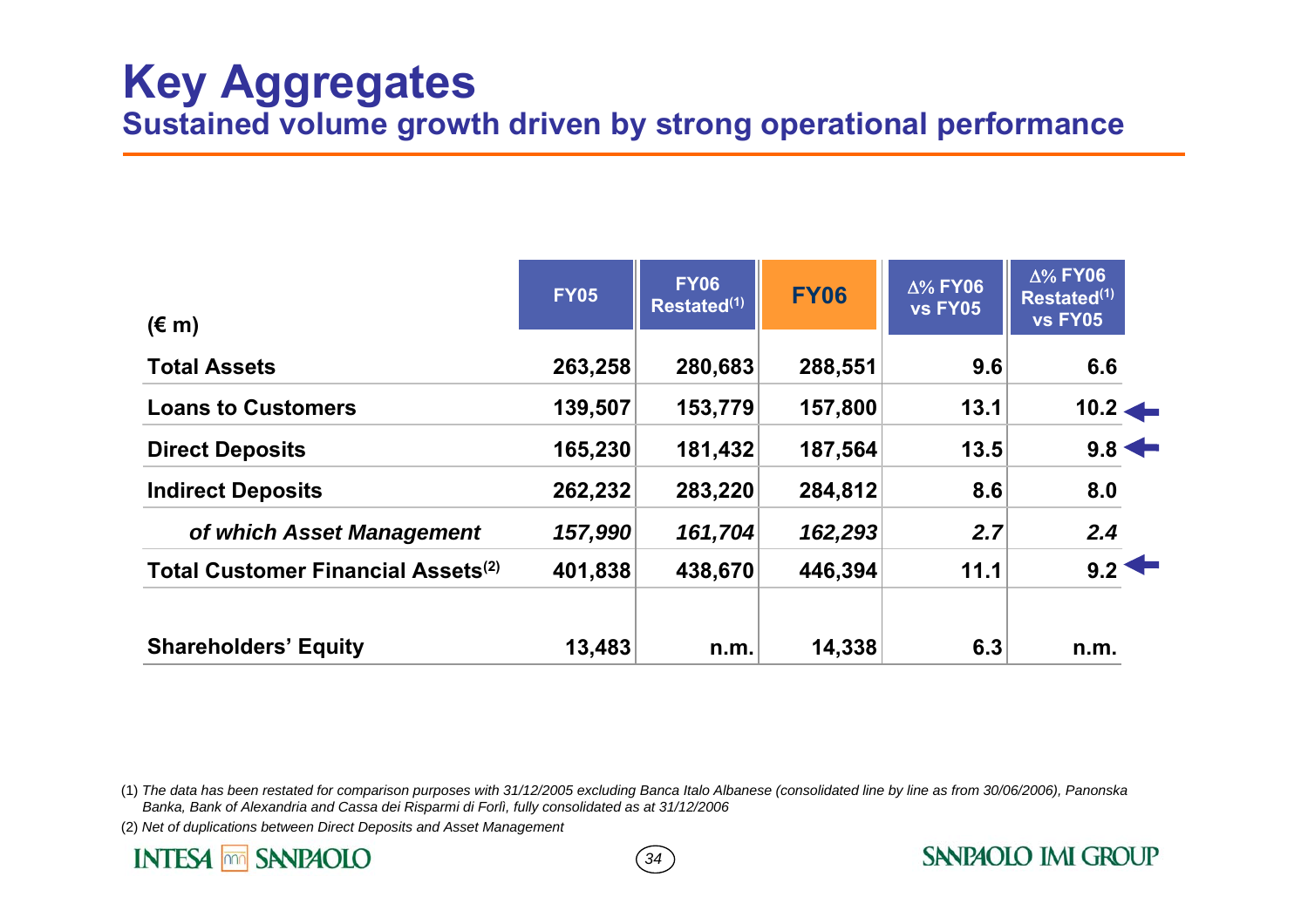## **FY06 P&L Analysis**

**Double-digit revenue growth drives 21% increase in adjusted Net Profit** 

*35*

|                                                         | <b>FY05</b> | <b>FY06</b> | $\Delta\%$ |  |
|---------------------------------------------------------|-------------|-------------|------------|--|
| $(\epsilon m)$                                          |             |             |            |  |
| <b>Net interest income</b>                              | 3,798       | 4,138       | 9.0        |  |
| <b>Net commissions</b>                                  | 3,284       | 3,389       | 3.2        |  |
| Income from credit disposals, assets held to maturity   | 58          | 85          | 46.6       |  |
| and repurchase of non-hedged financial liabilities      |             |             |            |  |
| Dividends and income from other financial               | 526         | 889         | 69.0       |  |
| assets and liabilities                                  |             |             |            |  |
| Profits (losses) on equity shareholdings                | 104         | 128         | 23.1       |  |
| Income from insurance business                          | 431         | 469         | 8.8        |  |
| <b>Total operating income</b>                           | 8,201       | 9,098       | 10.9       |  |
| <b>Net adjustments to loans</b>                         | (492)       | (501)       | 1.8        |  |
| Net adjustments to other financial assets               | (1)         | (12)        | n.m.       |  |
| <b>Net operating income</b>                             | 7,708       | 8,585       | 11.4       |  |
| <b>Personnel costs</b>                                  | (2,769)     | (2, 945)    | 6.4        |  |
| <b>Other administrative costs</b>                       | (1, 452)    | (1, 552)    | 6.9        |  |
| Net adjustments to tangible and intangible assets       | (435)       | (401)       | (7.8)      |  |
| <b>Operating costs</b>                                  | (4,656)     | (4,898)     | 5.2        |  |
| Other net income (expenses)                             | 74          | 53          | (28.4)     |  |
| <b>Impairment of goodwill</b>                           | (47)        | 0           | n.m.       |  |
| Profits (losses) from disposals of investments          | 16          | 28          | 75.0       |  |
| Net provisions for risks and charges                    | (141)       | (178)       | 26.2       |  |
| <b>Pre-tax operating profit</b>                         | 2,954       | 3,590       | 21.5       |  |
| <b>Taxes for the period</b>                             | (919)       | (1,067)     | 16.1       |  |
| Profits (losses) on discontinued operations after taxes | 5           | 20          | n.m.       |  |
| Integration charges net of tax                          | 0           | (341)       | n.m.       |  |
| Profit attributable to minority interests               | (57)        | (54)        | (5.3)      |  |
| <b>Net profit</b>                                       | 1,983       | 2,148       | 8.3        |  |

**+21.3% adjusted for main nonrecurring items (1)**

(1) *Adjusted as shown on slide 30*

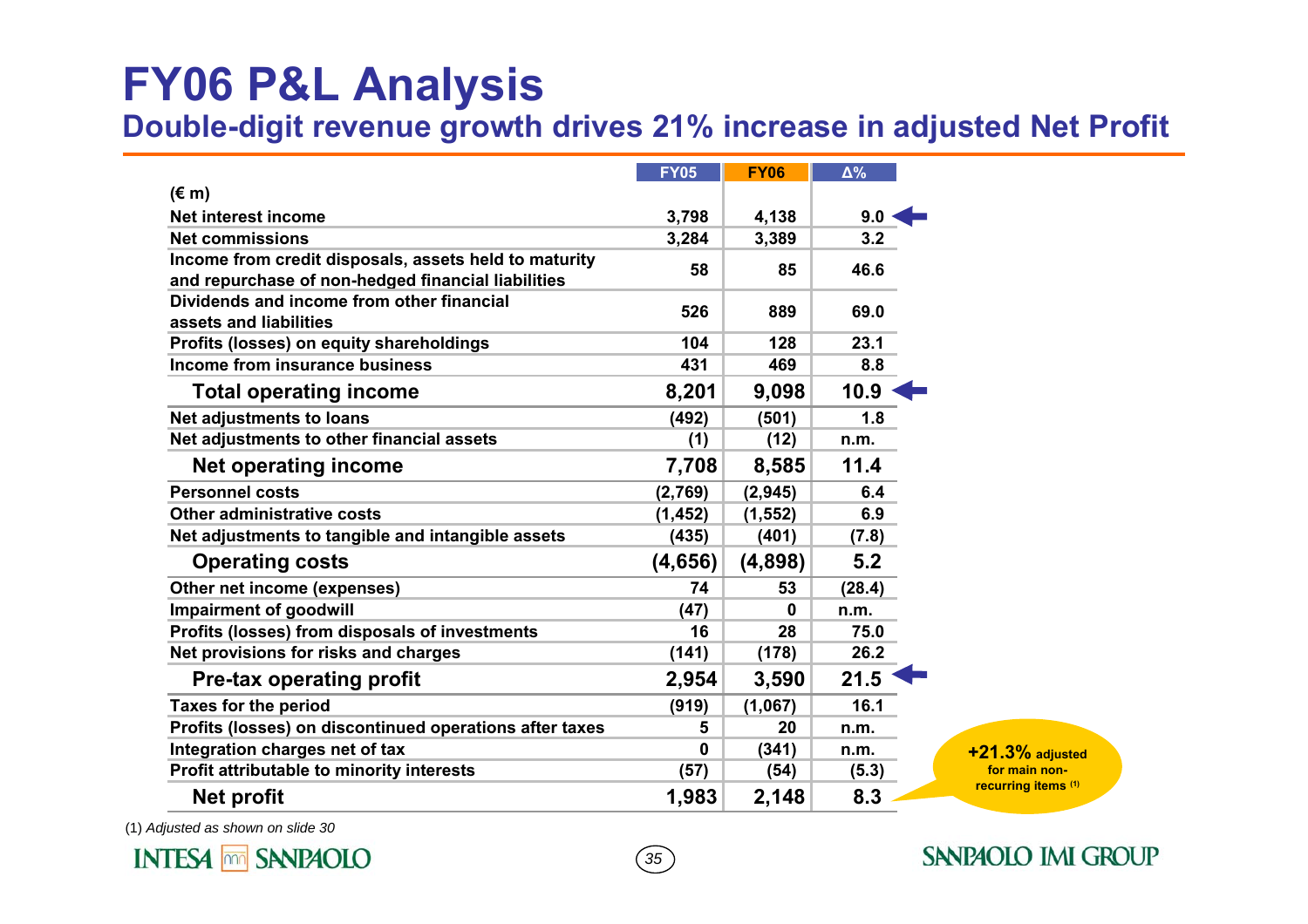# **Quarterly P&L Analysis: 4Q06 vs 4Q05**

**Another strong quarter underpinned by positive operating trends**

|                                                         | 4Q05        | <b>4Q06</b> | $\Delta\%$ |                                      |
|---------------------------------------------------------|-------------|-------------|------------|--------------------------------------|
| $(\epsilon m)$                                          |             |             |            |                                      |
| Net interest income                                     | 980         | 1,080       | 10.2       |                                      |
| <b>Net commissions</b>                                  | 861         | 855         | (0.7)      | €429m includes                       |
| Income from credit disposals, assets held to maturity   | $\mathbf 2$ | 37          | n.m.       | €228m for the                        |
| and repurchase of non-hedged financial liabilities      |             |             |            | disposal of stakes in<br><b>Ixis</b> |
| Dividends and income from other financial               | 102         | 429         | n.m.       |                                      |
| assets and liabilities                                  |             |             |            |                                      |
| Profits (losses) on equity shareholdings                | 15          | 52          | n.m.       |                                      |
| Income from insurance business                          | 129         | 173         | 34.1       |                                      |
| <b>Total operating income</b>                           | 2,089       | 2,626       | 25.7       |                                      |
| Net adjustments to loans                                | (135)       | (142)       | 5.2        |                                      |
| Net adjustments to other financial assets               | 3           | (11)        | n.m.       |                                      |
| <b>Net operating income</b>                             | 1,957       | 2,473       | 26.4       |                                      |
| <b>Personnel costs</b>                                  | (754)       | (823)       | 9.2        |                                      |
| Other administrative costs                              | (422)       | (477)       | 13.0       |                                      |
| Net adjustments to tangible and intangible assets       | (129)       | (127)       | (1.6)      |                                      |
| <b>Operating costs</b>                                  | (1, 305)    | (1, 427)    | 9.3        |                                      |
| Other net income (expenses)                             | 25          | 19          | (24.0)     |                                      |
| Impairment of goodwill                                  | (46)        | 0           | n.m.       |                                      |
| Profits (losses) from disposals of investments          | 3           | 27          | n.m.       |                                      |
| Net provisions for risks and charges                    | (8)         | (79)        | n.m.       |                                      |
| <b>Pre-tax operating profit</b>                         | 626         | 1,013       | 61.8       |                                      |
| <b>Taxes for the period</b>                             | (132)       | (127)       | (3.8)      |                                      |
| Profits (losses) on discontinued operations after taxes | (11)        | (29)        | n.m.       |                                      |
| Integration charges net of tax                          | 0           | (341)       | n.m.       | $+14.1\%$ adjusted                   |
| Profit attributable to minority interests               | (9)         | (6)         | (33.3)     | for main non-                        |
| <b>Net profit</b>                                       | 474         | 510         | 7.6        | recurring items (1)                  |

*36*

**SANPAOLO IMI GROUP** 

(1) *Adjusted as shown on slide 31*

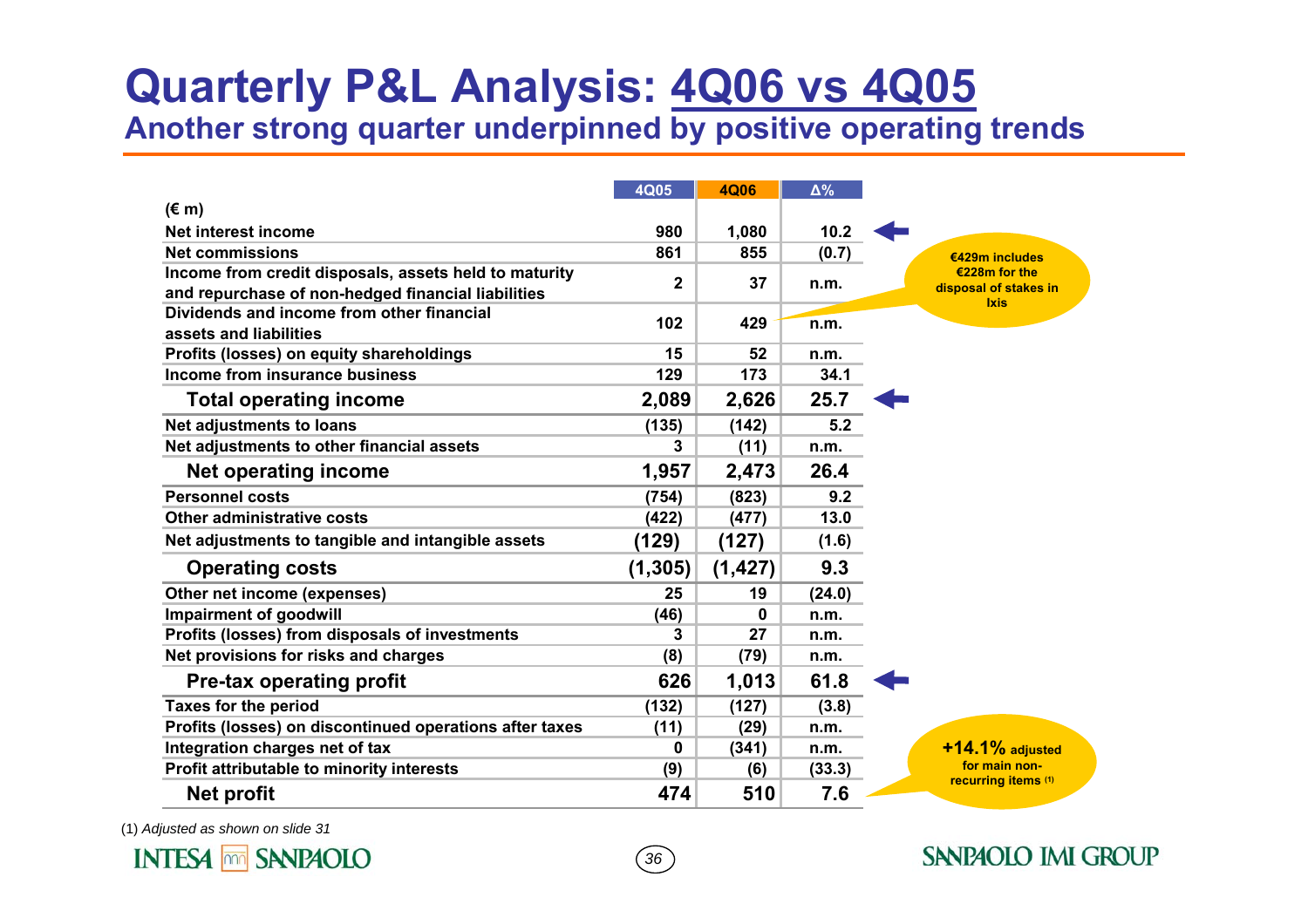## **Net Interest IncomeStrong and accelerating trend line**



- **Increase driven by strong Loan to Customer growth (+10.2% FY06 restated(1) vs FY05)**
- $\mathcal{L}_{\mathcal{A}}$  **Improvement in customer spread thanks to increase in mark down**

nn SANPAOLO

**INTESA** 



- **Accelerating trend line (+3.9% 4Q06 vs 3Q06) thanks to positive quarterly performance in both volumes and margins on customer business**
- **Significant growth in 4Q06 on both average quarter 05 and 4Q05 (13.8% and 10.2% respectively)**

(1) The data has been restated for comparison purposes with 31/12/2005 excluding Banca Italo Albanese (consolidated line by line as from 30/06/2006), Panonska *Banka, Bank of Alexandria and Cassa dei Risparmi di Forlì, fully consolidated as at 31/12/2006*

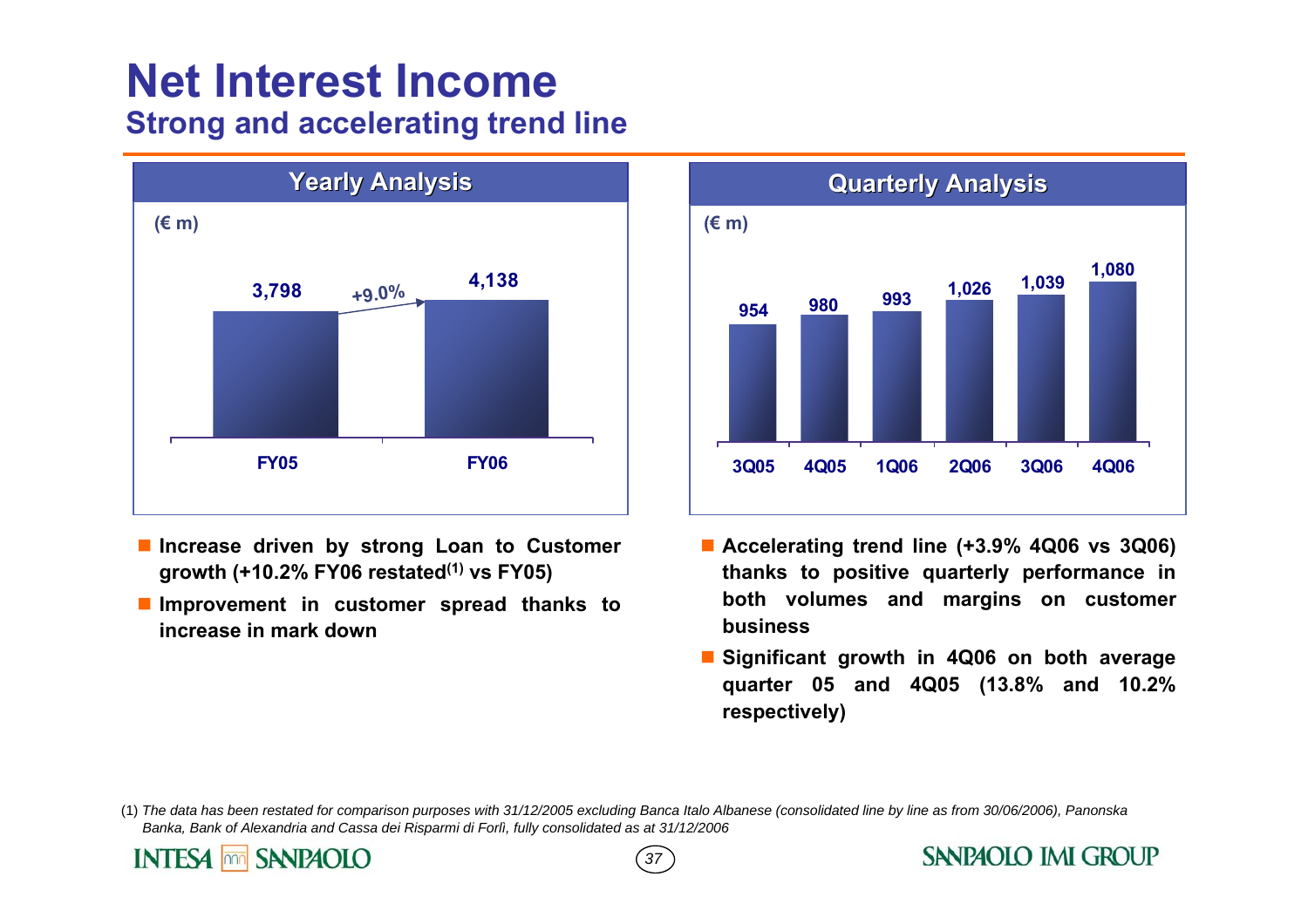### **Loan to Customer growth breakdown in commercial banking**

| $(\epsilon m)$                    | <b>FY05</b> | <b>FY06</b><br>Restated <sup>(2)</sup> | $\Delta\%$ |
|-----------------------------------|-------------|----------------------------------------|------------|
| o.w. Sanpaolo Area <sup>(1)</sup> | 22,107      | 25,200                                 | 14.0       |
| o.w. SP BdN Area                  | 5,133       | 6,086                                  | 18.6       |
| o.w. Cardine Area                 | 12,085      | 13,069                                 | 8.1        |
| o.w. Neos                         | 4,538       | 5,427                                  | 19.6       |



| (€ m)                             | <b>FY05</b> | <b>FY06</b><br>Restated <sup>(2)</sup> | $\Delta\%$ |
|-----------------------------------|-------------|----------------------------------------|------------|
| o.w. Sanpaolo Area <sup>(1)</sup> | 25,487      | 28,866                                 | 13.3       |
| o.w. SP BdN Area                  | 3.264       | 3,719                                  | 13.9       |
| o.w. Cardine Area                 | 13,441      | 13,928                                 | 3.6        |
| o.w. Leasint                      | 5,609       | 5,908                                  | 5.3        |





| $(\epsilon m)$       | <b>FY05</b> |        | $\Delta\%$ |
|----------------------|-------------|--------|------------|
| o.w. Large Corporate | 7,574       | 6,139  | (18.9)     |
| o.w. Public Finance  | 20,757      | 20,067 | (3.3)      |
| o.w. Internat. Act.  | 7,455       | 7,877  | 5.7        |



*Note: Loans to customers excluding NPLs*

(1) *Including Sanpaolo Banca dell'Adriatico*

(2) The data has been restated for comparison purposes with 31/12/2005 excluding Banca Italo Albanese (consolidated line by line as from 30/06/2006), *Panonska Banka, Bank of Alexandria and Cassa dei Risparmi di Forlì, fully consolidated as at 31/12/2006*

#### **SANPAOLO INTES4** Innn

*38*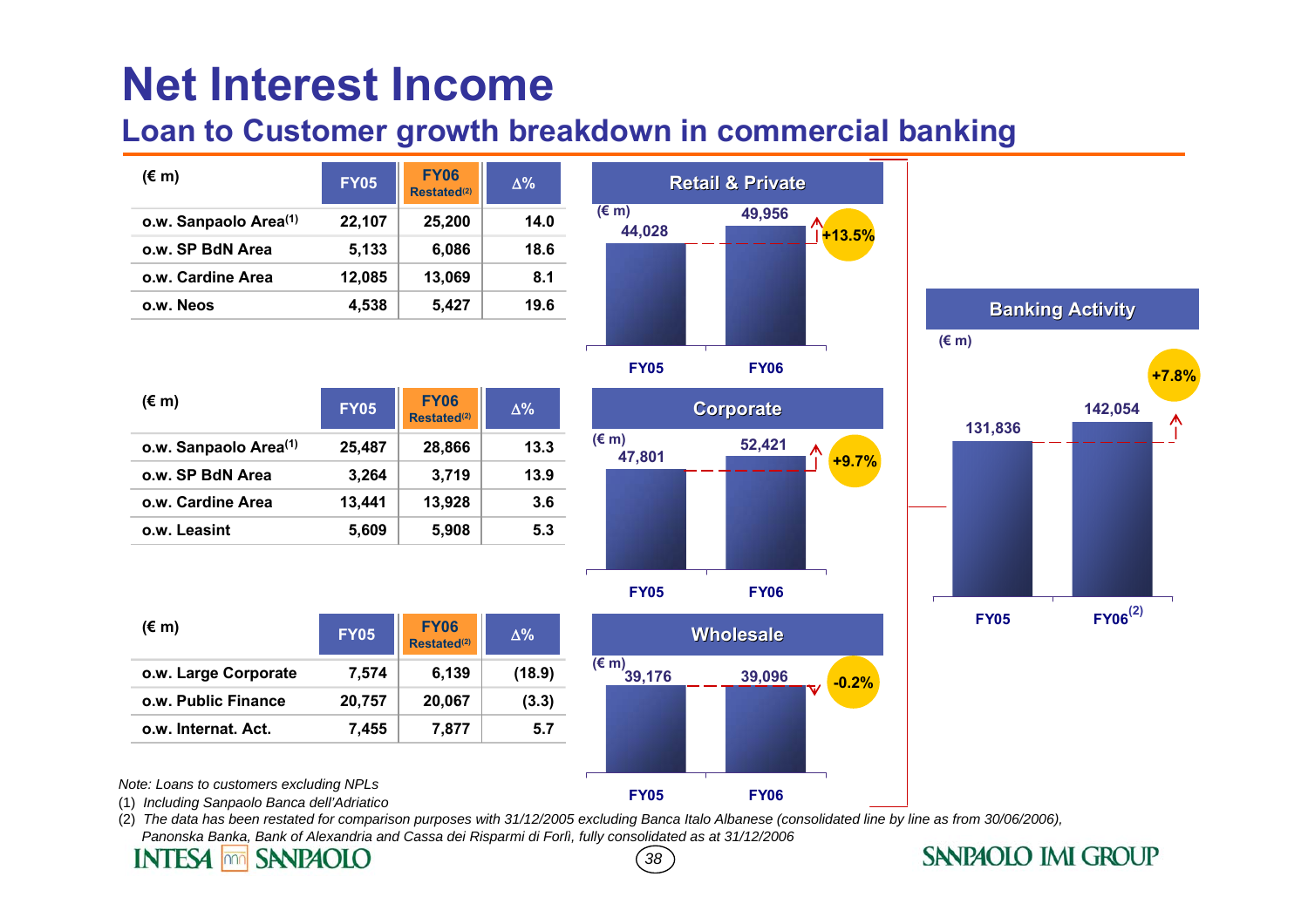### **FY06 vs FY05 variation: growth mainly driven by volumes**

**(€ m)**



*39*

### **INTESA MM SANPAOLO**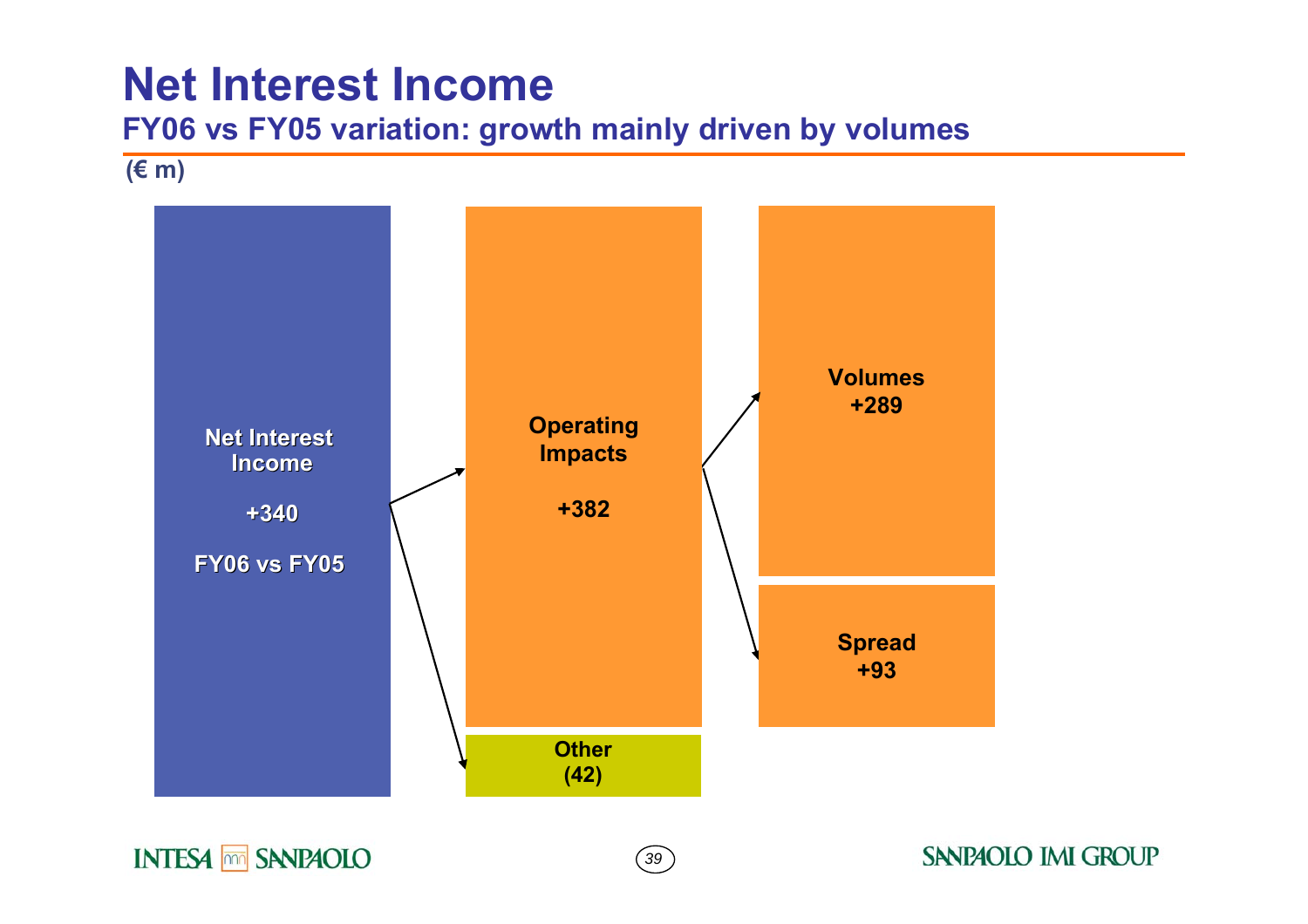## **Net CommissionsGrowth in Asset Management fees**



- Asset **Asset Management fees (+7.5%) main contributor to growth driven by strong performance effect (+€3.8bn vs FY05) and an improvement in asset mix**
- Asset Management fee growth in part offset by **lower commissions from Deposit and Current Accounts (-5.0%) and weaker Brokerage and Custody fees (-3.8%)**



- **Strong quarterly growth (+3.6% 4Q06 vs 3Q06) driven again by Asset Management fees (+8.3%) underpinned by good operating trends in the quarter**
- **Brokerage and Custody fees recovered in 4Q06 after a weaker 3Q06 (+40.4%)**
- **4Q06 vs 4Q05 very positive increase in Asset Management fees (+7.6%) offset by weaker traditional banking fees**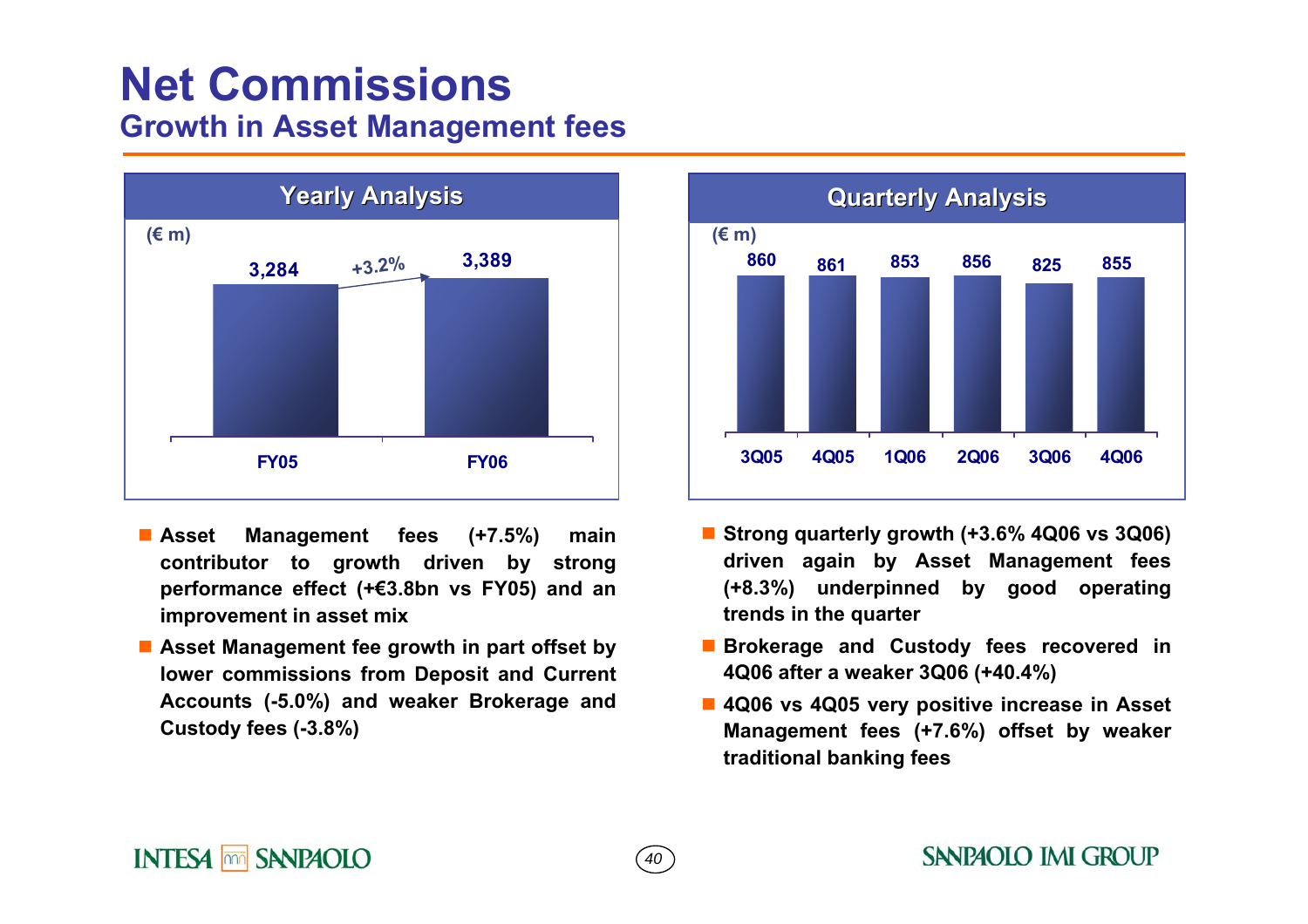### **Dividends and Income from other Financial Assets and Liabilities Excellent growth in core trading revenues**

*41*



- П **Significant growth driven by core activity of Banca IMI**
- The result also includes

**INTESA non SANPAOLO** 

- $\Box$  **€228m for the disposal of stakes in Ixis Asset Management and Ixis CIB**
- $\Box$ **~€100m for the sale of AFS stocks**
- $\Box$ **~€100m for dividends received**



- **4Q06 significant increase principally due to the booking of capital gains on the disposal of the Ixis stakes**
- **Excluding the Ixis capital gains the underlying result still shows a significant increase 4Q06 vs 3Q06 and 4Q06 vs 4Q05 (+48.9% and +97.1% respectively)**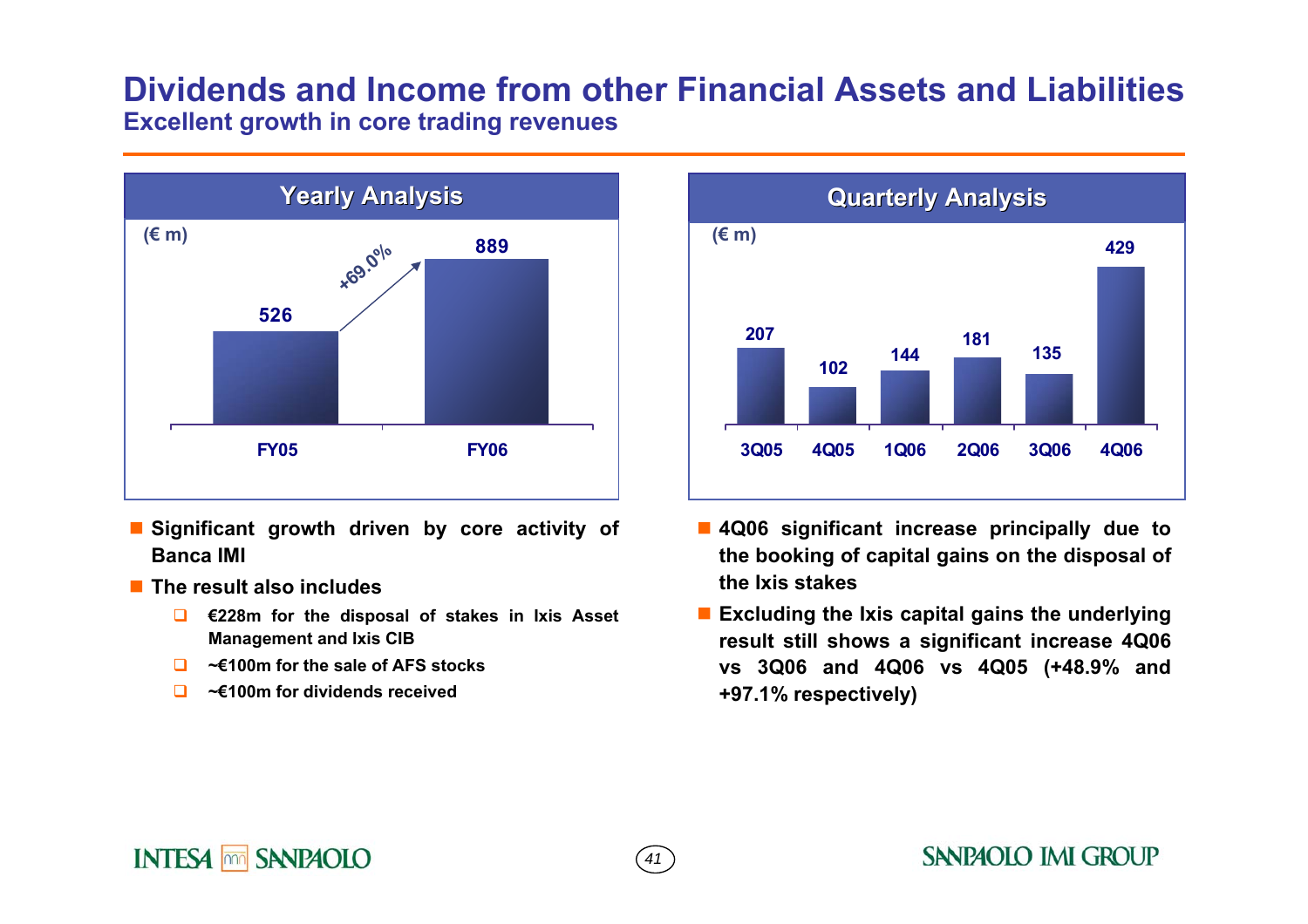## **Other revenue linesGood growth across all operating income lines**







π **The result continues to benefit from penalties paid on early payment of long term loans principally to the public sector as part of debt restructuring deals managed by Banca OPI (€35m, +67% vs FY05)**

| 4Q05 | <b>3Q06</b> | <b>4Q06</b> | Δ% 4Q06<br><b>vs 4Q05</b> | $\Delta\%$ 4Q06<br><b>VS 3Q06</b> |
|------|-------------|-------------|---------------------------|-----------------------------------|
| ◠    | 9           | 27          | n.m.                      | n.m.                              |

- **The principle contributions to Profits on Equity Shareholdings were:**
	- $\Box$ **Carifirenze €49m (+117.2% vs FY05)**

*42*

- $\Box$ **Banque Palatine €17m (+24.7% vs FY05)**
- ◻ **Synesis Finanziaria €15m (+103.1% vs FY05)**
- **The result also benefits from the sale of minor stakes for €33m against similar sales in FY05 of €44m**

| 4Q05 | <b>3Q06</b> | <b>4Q06</b> | $\Delta\%$ 4Q06<br><b>vs 4Q05</b> | $\Delta\%$ 4Q06<br><b>vs 3Q06</b> |
|------|-------------|-------------|-----------------------------------|-----------------------------------|
| 15   | 17          | 52          | <u>n.m.</u>                       | n.m.                              |

- **FY06 Income from insurance business were up 8.8% vs FY05 with the higher profitability of the portfolio more than offsetting the impact of lower new production**
- L. **The positive result also takes into account a €33m early adjustment for the new mortality tables**

| 93<br>129<br>173<br>34.1 | 4Q05 | 3Q06 | <b>4Q06</b> | $\Delta\%$ 4Q06<br><b>VS 4Q05</b> | $\Delta\%$ 4Q06<br><b>vs 3Q06</b> |
|--------------------------|------|------|-------------|-----------------------------------|-----------------------------------|
|                          |      |      |             |                                   | 86.0                              |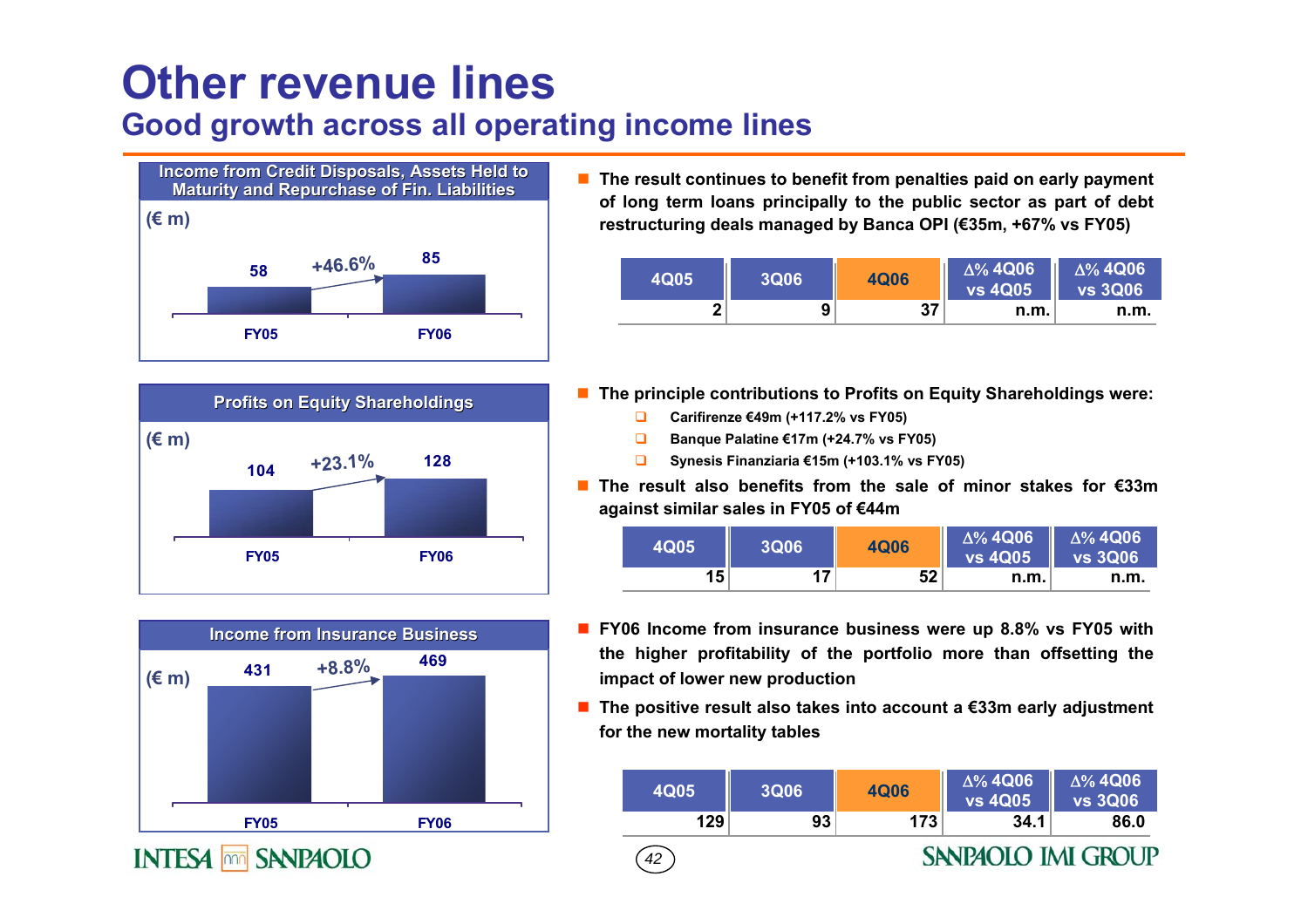## **Provisions**

### **Conservative provisioning policy confirmed**



- **Specific Net Adjustments to Loans of €325m, equivalent to only 22 bps annual cost of risk**
- **Further Adjustments vs performing loans for €176m to take total Net Adjustments to Loans to €501m, equivalent to an annual cost of risk of 33 bps in line with the portfolio expected loss of 34 bps**



 **Stable quarterly Adjustments to Loans reflects provisioning level in line with portfolio expected loss**

(1) *Includes Net adjustments to loans, Net adjustments to other financial assets and Net provisions for risks and charges*

#### nn SANPAOLO **INTES4**

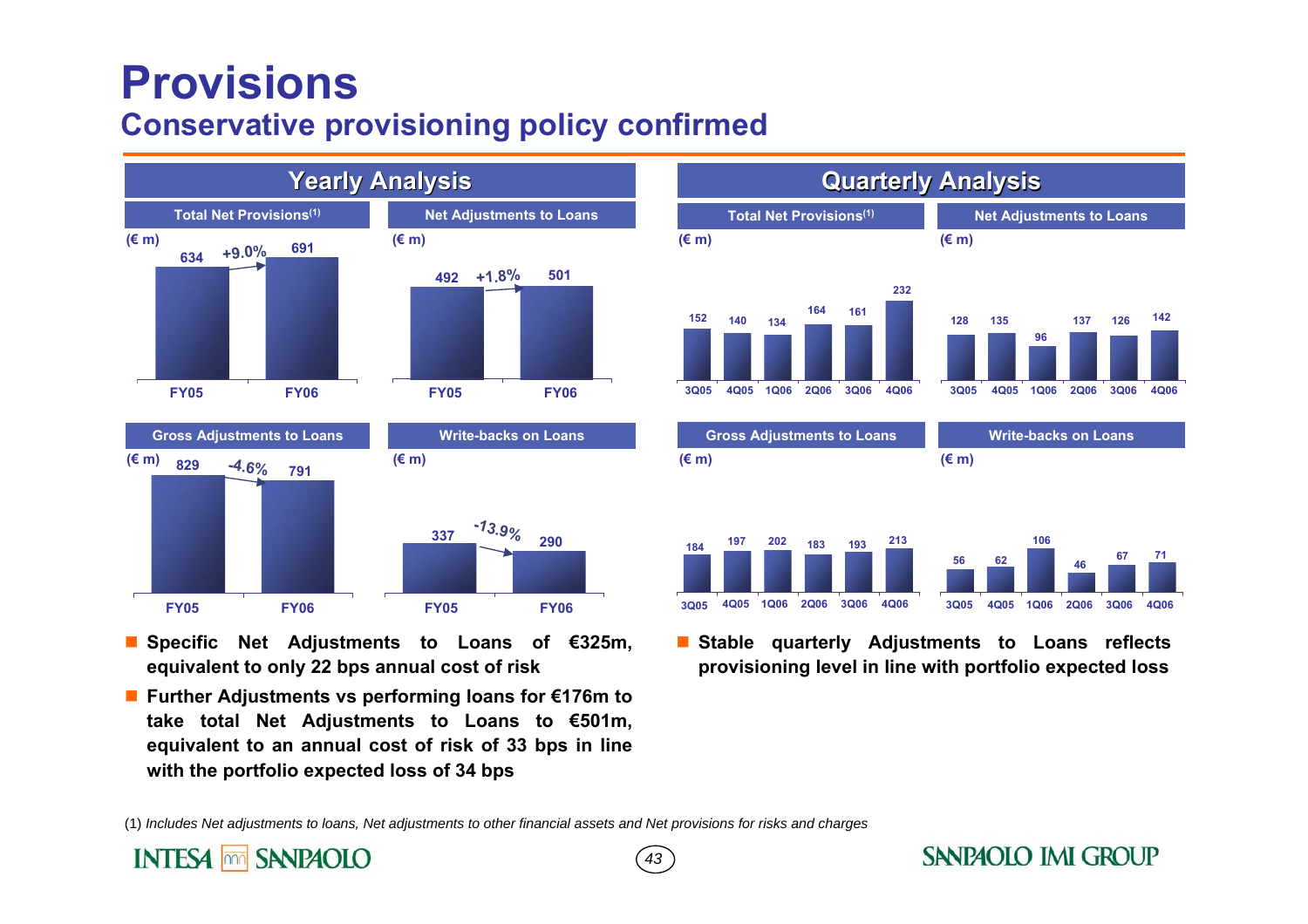## **Asset Quality**

**Risk management discipline underpins improvements in all key indicators**

|                                   | <b>Ratios</b> |                |       |       |                                 |       |                                 |
|-----------------------------------|---------------|----------------|-------|-------|---------------------------------|-------|---------------------------------|
|                                   | $2001^{(1)}$  | 2002           | 2003  | 2004  | 2004<br>Restated <sup>(2)</sup> | 2005  | 2006<br>Restated <sup>(3)</sup> |
|                                   |               | <b>Pre-IAS</b> |       |       |                                 |       |                                 |
| Net Loan Adjust./Op. Margin(4)    | 13%           | 24%            | 27%   | 18%   | 19%                             | 14%   | 12%                             |
| <b>Net Loan Adjust./Loans</b>     | 0.29%         | 0.46%          | 0.59% | 0.44% | 0.43%                           | 0.35% | 0.33%                           |
| <b>Non Performing Loans/Loans</b> | 1.2%          | 1.1%           | 1.0%  | 1.0%  | 0.9%                            | 0.8%  | 0.7%                            |
| Non performing loans Coverage     | 66%           | 69%            | 73%   | 75%   | 75%                             | 75%   | 77%                             |

(1) *2001 restated to include the incorporation of Cardine Banca in Sanpaolo IMI*

(2) *IAS restated*

(3) The data has been restated for comparison purposes with 31/12/2005 excluding the figures of Banca Italo Albanese (consolidated line by line as from 30/06/2006), *Panonska Banka, Bank of Alexandria and Cassa dei Risparmi di Forlì, fully consolidated as at 31/12/2006*

*44*

**SANPAOLO IMI GROUP** 

(4) *Total Operating Income less Operating Costs*

### **INTESA MM SANPAOLO**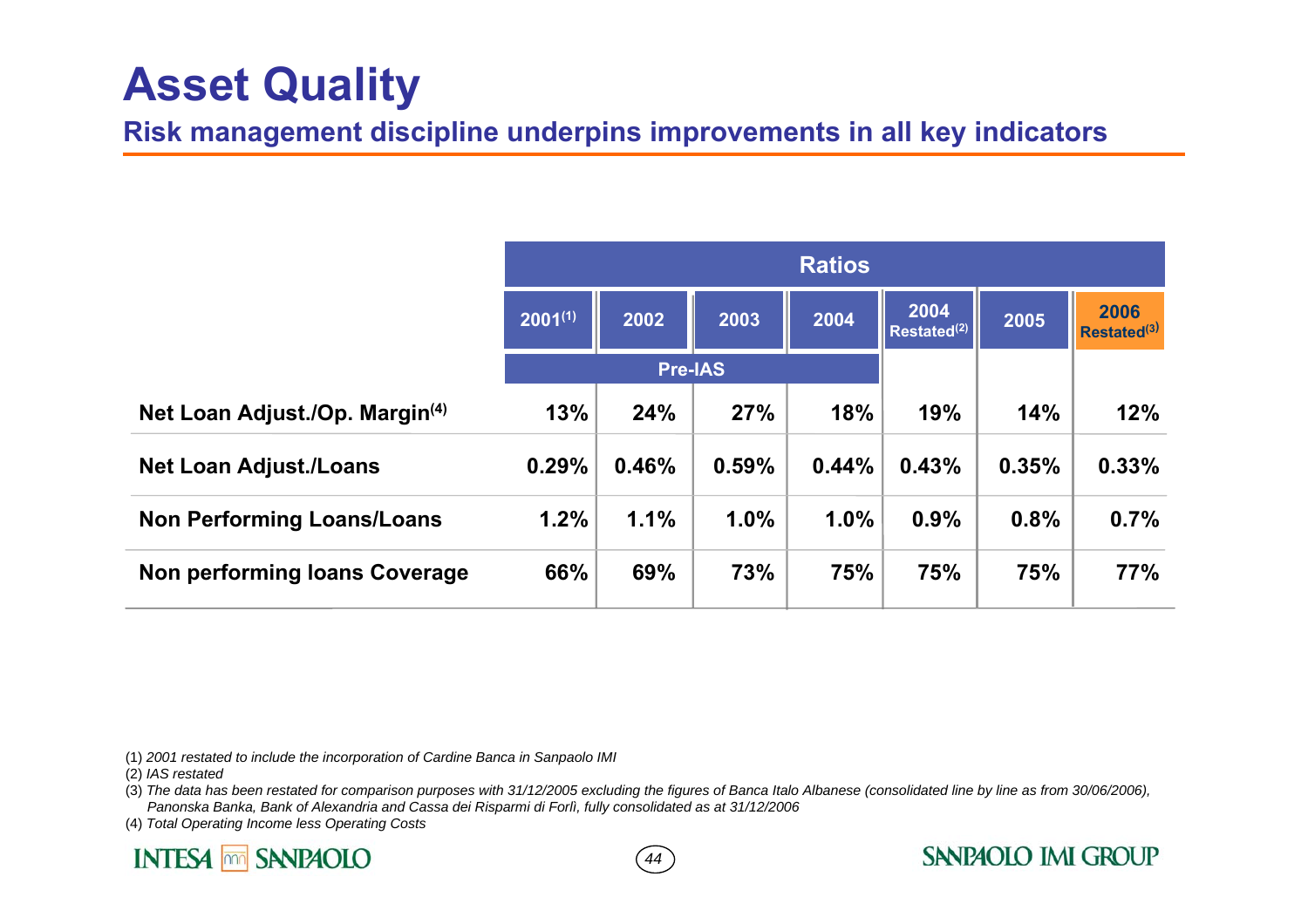## **Asset Quality Sound Asset Quality confirmed in Loans to Customers**

|                                                 | $FY2006$ restated $(1)$  |                                   |                                   |            |                        |                                   |                                   |                           |                                                    |
|-------------------------------------------------|--------------------------|-----------------------------------|-----------------------------------|------------|------------------------|-----------------------------------|-----------------------------------|---------------------------|----------------------------------------------------|
| $(\epsilon m)$                                  | <b>Gross</b><br>exposure | $\Delta\%$ FY06<br><b>vs FY05</b> | $\Delta\%$ 4Q06<br><b>vs 3Q06</b> | Total adj. | <b>Net</b><br>exposure | $\Delta\%$ FY06<br><b>vs FY05</b> | $\Delta\%$ 4Q06<br><b>vs 3Q06</b> | Coverage<br>$\frac{9}{6}$ | $\Delta$ bps<br><b>Cov. FY06</b><br><b>vs FY05</b> |
| Total problem loans (2)                         | 7,200                    | (1.4)                             | (0.7)                             | 4,151      | 3,049                  | (8.5)                             | (2.7)                             | 57.7                      | 328                                                |
| Non-performing loans                            | 4,486                    | 3.8                               | 1.3                               | 3,453      | 1,033                  | (4.4)                             | (1.1)                             | 77.0                      | 197                                                |
| Problem and restruct. Ioans                     | 1,778                    | 4.5                               | (0.3)                             | 530        | 1,248                  | 6.8                               | 1.1                               | 29.8                      | (153)                                              |
| $\blacksquare$ Loans to countries at risk       | 36                       | 44.0                              | (29.4)                            | 18         | 18                     | 5.9                               | (48.6)                            | 50.0                      | 1,800                                              |
| 180 day past due loans                          | 900                      | (28.2)                            | (8.8)                             | 150        | 750                    | (29.6)                            | (8.5)                             | 16.7                      | 174                                                |
| Non performing securities                       | $\Omega$                 |                                   |                                   | 0          | 0                      |                                   |                                   | n.m.                      |                                                    |
| Performing loans                                | 150,575                  | 10.0                              | 2.6                               | 1,161      | 149,414                | 10.0                              | 2.6                               | 0.8                       | (1)                                                |
| Performing debt securities<br>held in portfolio | 1,316                    | n.m.                              | (11.4)                            | 0          | 1,316                  | n.m.                              | (11.4)                            | 0                         | $\Omega$                                           |
| <b>Total loans</b>                              | 159,091                  | 10.1                              | 2.3                               | 5,312      | 153,779                | 10.2                              | 2.4                               | 3.3                       | (14)                                               |

- **Gross Total Problem Loans down -1.4% FY06 vs FY05 and -0.7% 4Q06 vs 3Q06**
- **Net Total Problem Loans down -8.5% FY06 vs FY05 and -2.7% 4Q06 vs 3Q06**
- NPL ratio down to 0.7% vs 0.8% FY05
- **Coverage level against Total Problem Loans +328 bps vs FY05**
- **Adjustments vs Performing loans up to €1,161m or ~2X the average cost of risk of the performing loan portfolio**
- (1) The data has been restated for comparison purposes with 31/12/2005 excluding the figures of Banca Italo Albanese (consolidated line by line as from 30/06/2006), *Panonska Banka, Bank of Alexandria and Cassa dei Risparmi di Forlì, fully consolidated as at 31/12/2006*
- (2) Includes: Finanziamenti in sofferenza, incagliati e ristrutturati, verso paesi a rischio, scaduti/sconfinati da oltre 180 giorni and Titoli di debito in default



*45*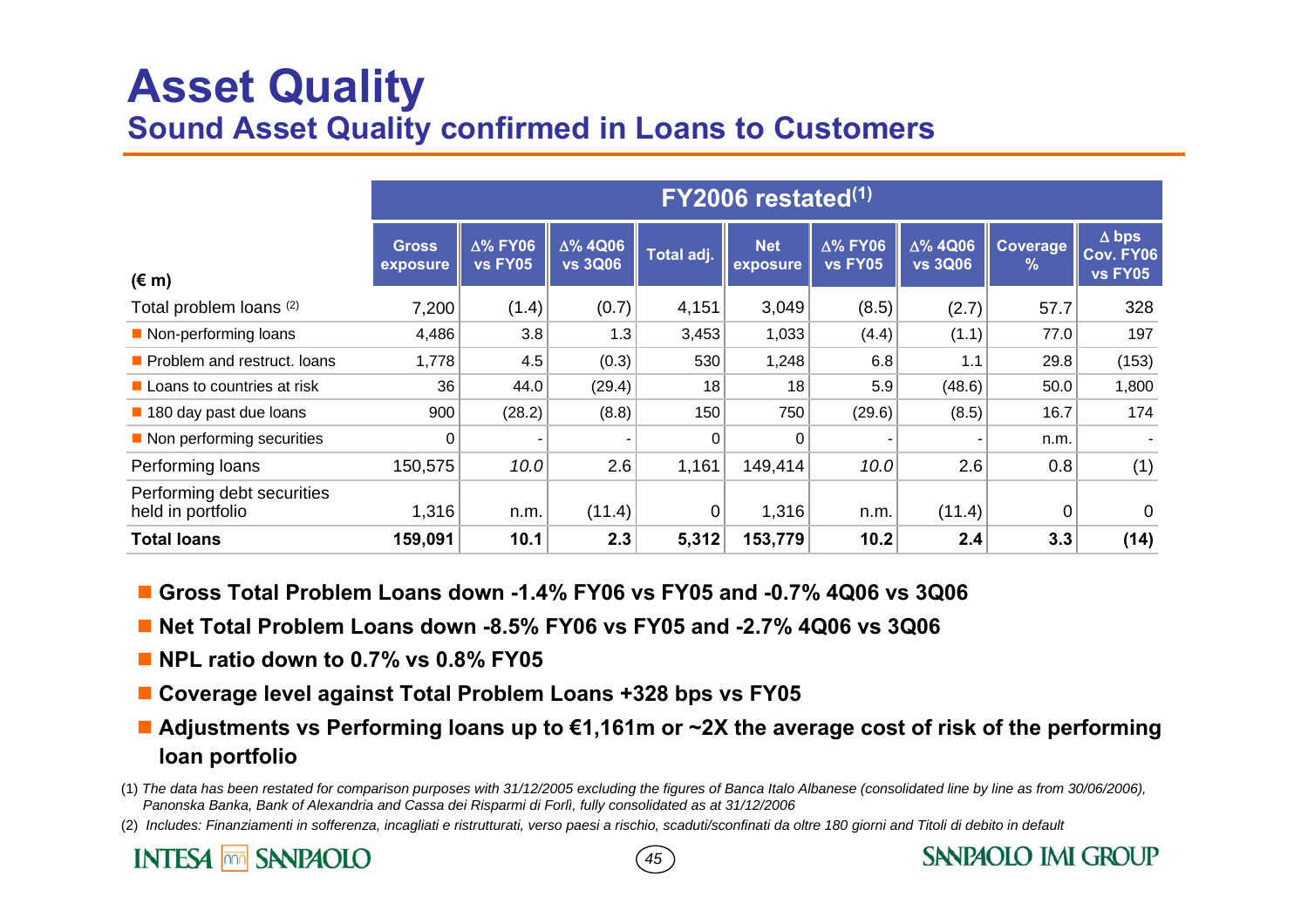## **Operating Costs Cost/Income down at 53.8 vs 56.8 in FY05**



- **Personnel Costs up 6.4% as a result of** 
	- **an increase in average headcount (+1.3%) to strengthen the banking network**
	- **the renewal of the national labour contract and higher variable pay linked to excellent results**
	- **strengthening the new Eurizon Financial Group (+21.5%)**
- П **Other Administrative Costs increase due to**

**INTESA non SANPAOLO** 

- **marketing expenses related to significant commercial and institutional advertising campaigns (+8.6%)**
- **property expenses related to the refurbishment of branches (+8.7%)**
- **higher indirect personnel costs related to higher number of employees and investments on training (+13.2%)**
- Lower depreciation charges as a result of the completion of write downs **on significant software investments in Fideuram and the Parent bank**



- **Apart from the seasonal impact in Q406 the increase (+13.7% vs 3Q06) in Personnel Costs is due to the full impact of headcount increase and variable payments**
- **Higher Other Administrative Costs in 4Q06 (+39.5% vs 3Q06) as a result of**
	- **higher marketing expenses (+195%)**

*46*

- **expenses related to the planned IPO of Eurizon Financial Group**
- П **4Q06 seasonal rise in Net Adjustments to Assets (+38.0% vs 3Q06) but flat vs 4Q05**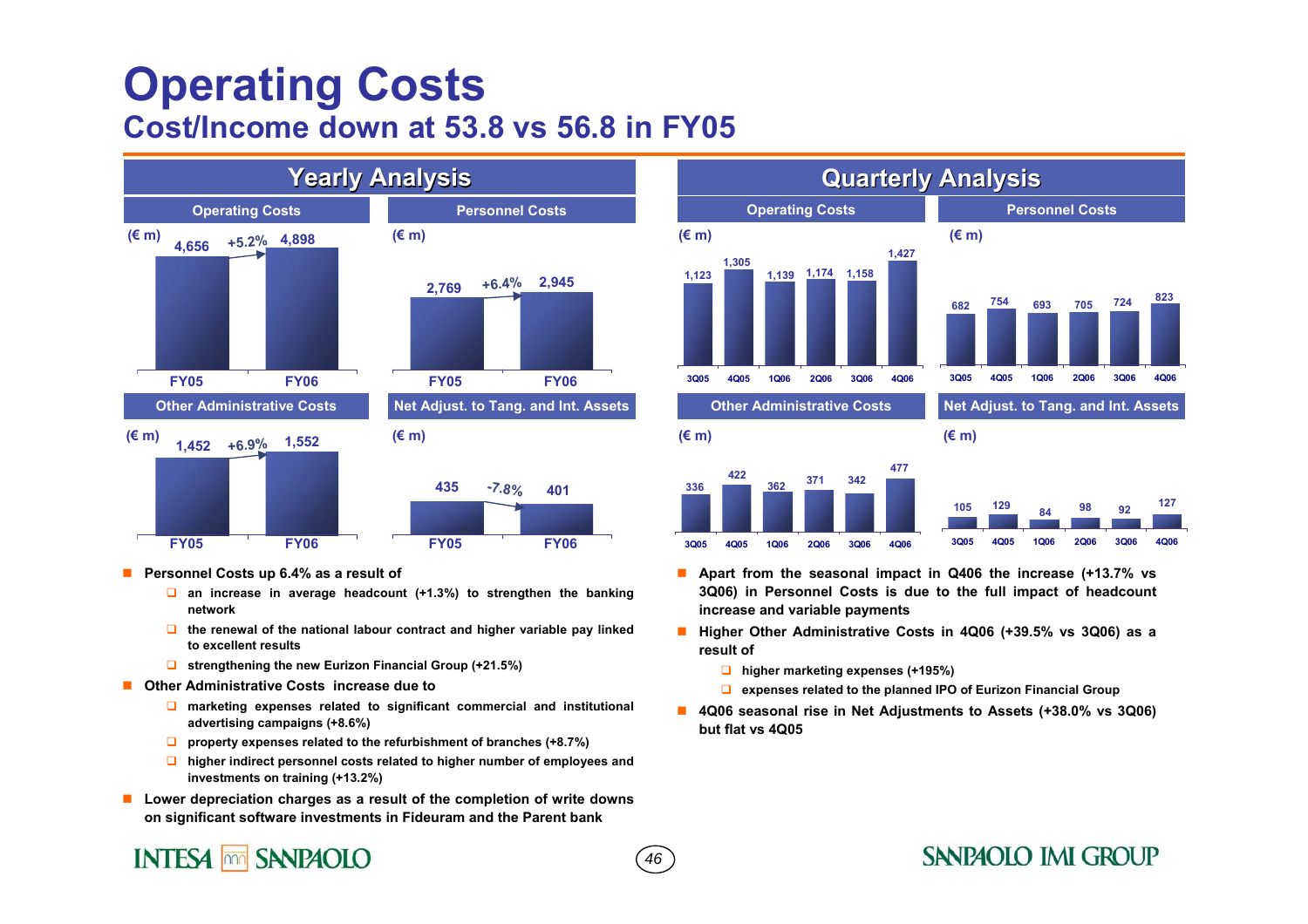## **Banking Activity Excellent operating trends across all key Banking divisions**

*47*

|                                                         | <b>FY05</b>     | <b>FY06</b> | $\Delta\%$ |  |
|---------------------------------------------------------|-----------------|-------------|------------|--|
| $(\epsilon m)$                                          | <b>Restated</b> |             |            |  |
| Net interest income                                     | 3,538           | 3,899       | 10.2       |  |
| <b>Net commissions</b>                                  | 2,543           | 2,570       | 1.1        |  |
| Income from credit disposals, assets held to maturity   | 23              | 59          | n.m.       |  |
| and repurchase of non-hedged financial liabilities      |                 |             |            |  |
| Dividends and income from other financial               | 419             | 499         | 19.1       |  |
| assets and liabilities                                  |                 |             |            |  |
| Profits (losses) on equity shareholdings                | 56              | 41          | (26.8)     |  |
| Income from insurance business                          | 0               | 0           |            |  |
| <b>Total operating income</b>                           | 6,579           | 7,068       | 7.4        |  |
| <b>Net adjustments to loans</b>                         | (520)           | (518)       | (0.4)      |  |
| Net adjustments to other financial assets               | 0               | (5)         | n.m.       |  |
| <b>Net operating income</b>                             | 6,059           | 6,545       | 8.0        |  |
| <b>Personnel costs</b>                                  | (2, 148)        | (2, 262)    | 5.3        |  |
| Other administrative costs                              | (1, 423)        | (1, 470)    | 3.3        |  |
| Net adjustments to tangible and intangible assets       | (31)            | (25)        | (19.4)     |  |
| <b>Operating costs</b>                                  | (3,602)         | (3,757)     | 4.3        |  |
| Other net income (expenses)                             | 42              | 30          | (28.6)     |  |
| <b>Impairment of goodwill</b>                           | (1)             | 0           | n.m.       |  |
| Profits (losses) from disposals of investments          | 1               | 0           | n.m.       |  |
| Net provisions for risks and charges                    | (83)            | (54)        | (34.9)     |  |
| <b>Pre-tax operating profit</b>                         | 2,416           | 2,764       | 14.4       |  |
| <b>Taxes for the period</b>                             | (823)           | (1, 114)    | 35.4       |  |
| Profits (losses) on discontinued operations after taxes | 0               | 0           |            |  |
| Integration charges net of tax                          | 0               | 0           |            |  |
| Profit attributable to minority interests               | (2)             | (3)         | 50.0       |  |
| <b>Net profit</b>                                       | 1,591           | 1,647       | 3.5        |  |
|                                                         |                 |             |            |  |

| Cost / Income ratio (%) | 54.7 | 53.2 |
|-------------------------|------|------|
| RORAC (%)               | 23.0 | 21.3 |

*Note: Includes Retail & Private, Corporate, Wholesale and Other Banking Activities*

**INTESA non SANPAOLO** 

- **The Banking Activity represents 78% of total Group Operating Income and 77% of Group Net Profit**
- **■** Net **Net Profit growth of 3.5% understated by the sale of stake in Italenergia Bis in 2005 as well as a significantly lower tax rate (34.1% FY05 vs 40.3% FY06)**
- **Cost/Income ratio declined by 1.5 p.p. to 53.2%**

**RORAC 21.3%**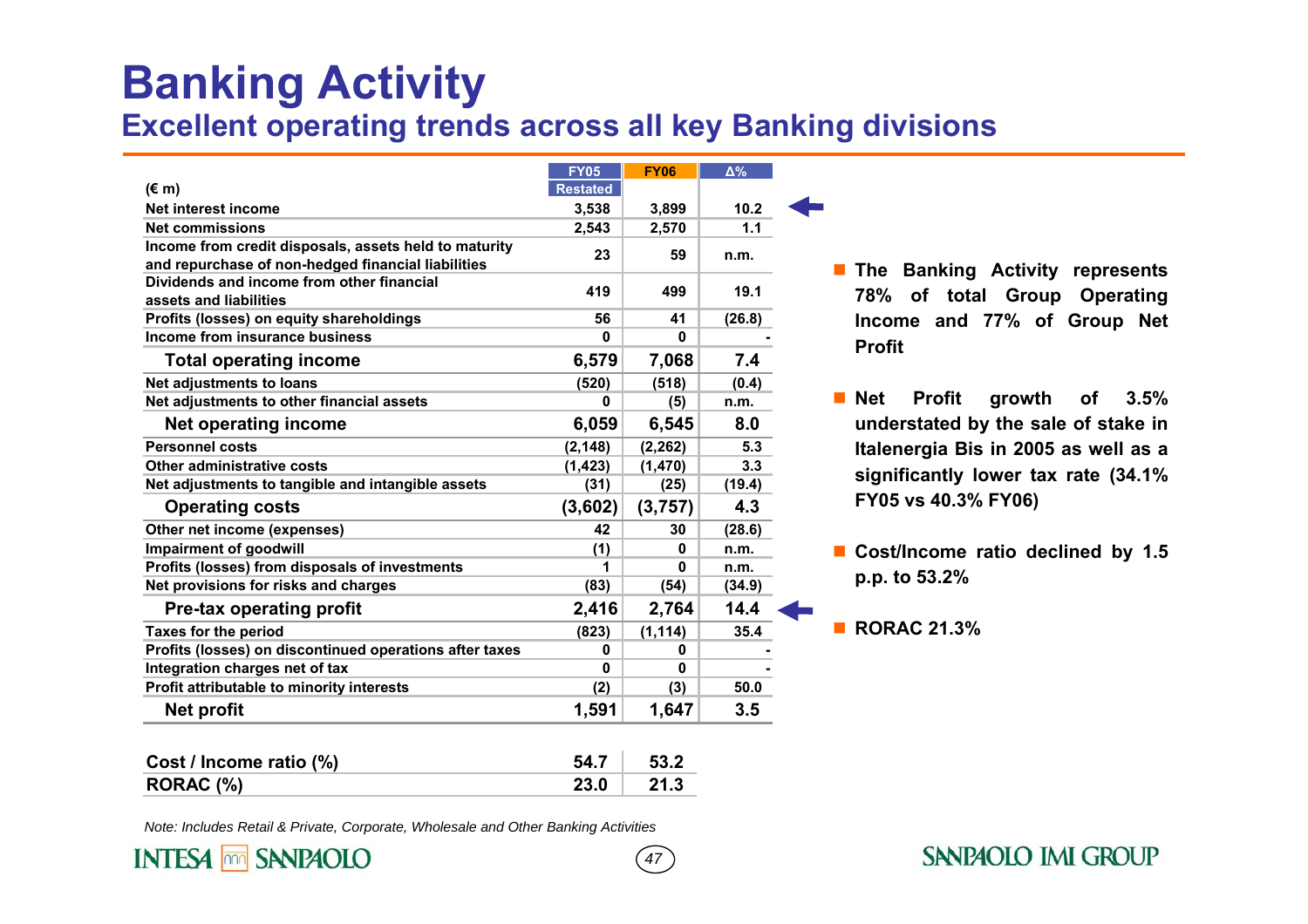## **Banking Activity Retail & Private**

|                                                                                                             | <b>FY05</b>     | <b>FY06</b> | $\Delta\%$ |  |
|-------------------------------------------------------------------------------------------------------------|-----------------|-------------|------------|--|
| $(\epsilon m)$                                                                                              | <b>Restated</b> |             |            |  |
| Net interest income                                                                                         | 2,002           | 2,400       | 19.9       |  |
| <b>Net commissions</b>                                                                                      | 1,968           | 1,958       | (0.5)      |  |
| Income from credit disposals, assets held to maturity<br>and repurchase of non-hedged financial liabilities | 7               | 11          | 57.1       |  |
| Dividends and income from other financial<br>assets and liabilities                                         | 33              | 36          | 9.1        |  |
| Profits (losses) on equity shareholdings                                                                    | 0               | 0           |            |  |
| Income from insurance business                                                                              | 0               | U           |            |  |
| <b>Total operating income</b>                                                                               | 4,010           | 4,405       | 9.9        |  |
| Net adjustments to loans                                                                                    | (190)           | (186)       | (2.1)      |  |
| Net adjustments to other financial assets                                                                   | O               | U           |            |  |
| Net operating income                                                                                        | 3,820           | 4,219       | 10.4       |  |
| <b>Personnel costs</b>                                                                                      | (1, 417)        | (1, 472)    | 3.9        |  |
| Other administrative costs                                                                                  | (1, 118)        | (1, 164)    | 4.1        |  |
| Net adjustments to tangible and intangible assets                                                           | (7)             | (5)         | (28.6)     |  |
| <b>Operating costs</b>                                                                                      | (2, 542)        | (2,641)     | 3.9        |  |
| Other net income (expenses)                                                                                 | 15              | (1)         | n.m.       |  |
| <b>Impairment of goodwill</b>                                                                               | 0               | U           |            |  |
| Profits (losses) from disposals of investments                                                              | 0               | 0           |            |  |
| Net provisions for risks and charges                                                                        | (19)            | (21)        | 10.5       |  |
| <b>Pre-tax operating profit</b>                                                                             | 1,274           | 1,556       | 22.1       |  |
| <b>Taxes for the period</b>                                                                                 | (557)           | (675)       | 21.2       |  |
| Profits (losses) on discontinued operations after taxes                                                     | 0               | 0           |            |  |
| Integration charges net of tax                                                                              | 0               | 0           |            |  |
| Profit attributable to minority interests                                                                   | (1)             | (1)         |            |  |
| <b>Net profit</b>                                                                                           | 716             | 880         | 22.9       |  |
| Cost / Income ratio (%)                                                                                     | 63.4            | 60.0        |            |  |
| RORAC (%)                                                                                                   | 36.7            | 43.2        |            |  |
|                                                                                                             |                 |             |            |  |

- **Impressive growth in key operational aggregates** 
	- **138,000 net new customers**
	- **Net Loans to Customer +13.5%**
	- **Customer Financial Assets +4.4%**
- **Excellent growth (+19.9% vs FY05) in Net Interest Income**
- **Operating Costs rose +3.9% due to the renewal of the national labour contract and to investments made to strengthen the commercial network**
- **Cost/Income ratio declined by 3.4 p.p. to 60.0%**
- Net Profit increased by 22.9% and **RORAC to 43.2%**

*Note: Includes Retail & Private division of Commercial Banks, Neos Banca and Farbanca*



*48*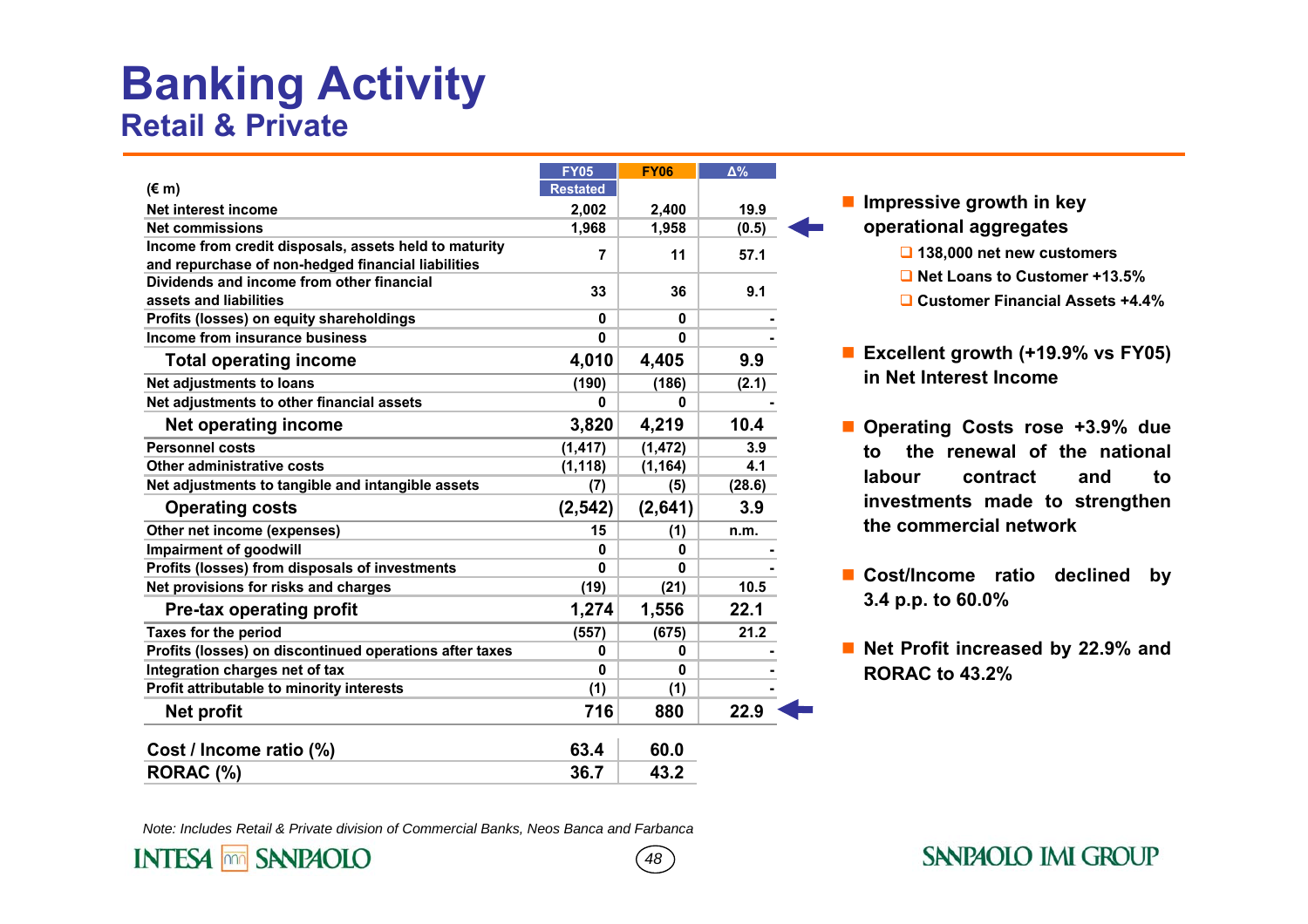## **Banking Activity Corporate**

|                                                         | <b>FY05</b>     | <b>FY06</b> | Δ%     |
|---------------------------------------------------------|-----------------|-------------|--------|
| $(\epsilon m)$                                          | <b>Restated</b> |             |        |
| Net interest income                                     | 958             | 1,026       | 7.1    |
| <b>Net commissions</b>                                  | 257             | 278         | 8.2    |
| Income from credit disposals, assets held to maturity   | 0               | 0           |        |
| and repurchase of non-hedged financial liabilities      |                 |             |        |
| Dividends and income from other financial               | 80              | 108         | 35.0   |
| assets and liabilities                                  |                 |             |        |
| Profits (losses) on equity shareholdings                | $\bf{0}$        | 0           |        |
| Income from insurance business                          | O               | 0           |        |
| <b>Total operating income</b>                           | 1,295           | 1,412       | 9.0    |
| Net adjustments to loans                                | (254)           | (280)       | 10.2   |
| Net adjustments to other financial assets               | U               | 0           |        |
| Net operating income                                    | 1,041           | 1,132       | 8.7    |
| <b>Personnel costs</b>                                  | (273)           | (276)       | 1.1    |
| Other administrative costs                              | (284)           | (298)       | 4.9    |
| Net adjustments to tangible and intangible assets       | (1)             | (1)         |        |
| <b>Operating costs</b>                                  | (558)           | (575)       | 3.0    |
| Other net income (expenses)                             | 13              | 18          | 38.5   |
| <b>Impairment of goodwill</b>                           | $\bf{0}$        | 0           |        |
| Profits (losses) from disposals of investments          | $\Omega$        | $\bf{0}$    |        |
| Net provisions for risks and charges                    | (51)            | (37)        | (27.5) |
| Pre-tax operating profit                                | 445             | 538         | 20.9   |
| <b>Taxes for the period</b>                             | (196)           | (233)       | 18.9   |
| Profits (losses) on discontinued operations after taxes | 0               | 0           |        |
| Integration charges net of tax                          | $\bf{0}$        | $\bf{0}$    |        |
| Profit attributable to minority interests               | $\bf{0}$        | $\bf{0}$    |        |
| Net profit                                              | 249             | 305         | 22.5   |
| Cost / Income ratio (%)                                 | 43.1            | 40.7        |        |
| RORAC (%)                                               | 9.4             | 10.0        |        |
|                                                         |                 |             |        |

*49*

#### ■ Strong operational performance

- **growing and healthy customer base (400 net new customers)**
- **net Loans to Customers +9.7%**
- **corporate derivative customer base ~+36.0% >6,000**
- **share of wallet: +6 basis points**
- **Total Operating Income up 9.0%, with a strong contribution from all the income lines**
- **Personnel Costs increased by only 1.1% and Operating Costs +3.0% despite significant investments**
- **Cost/Income ratio declined by 2.4 p.p. to 40.7%**
- **Net Profit increased by 22.5% and RORAC to 10.0%**

SANPAOLO IMI GROUP

*Note: Includes Corporate division of Commercial Banks and Sanpaolo Leasint*

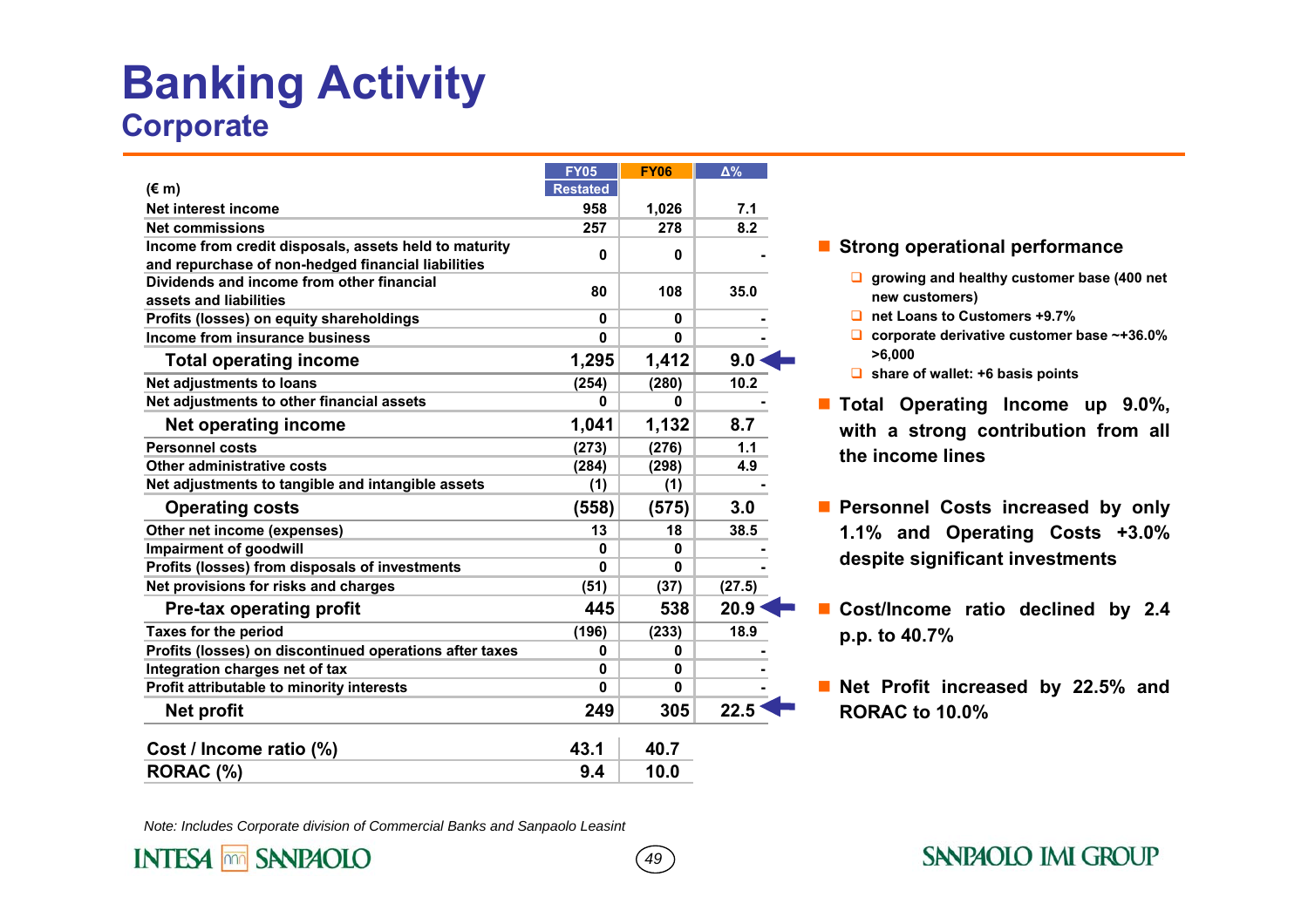## **Banking Activity Wholesale**

|                                                                                                             | <b>FY05</b>     | <b>FY06</b> | $\Delta\%$ |
|-------------------------------------------------------------------------------------------------------------|-----------------|-------------|------------|
| $(\epsilon m)$                                                                                              | <b>Restated</b> |             |            |
| Net interest income                                                                                         | 419             | 412         | (1.7)      |
| <b>Net commissions</b>                                                                                      | 215             | 194         | (9.8)      |
| Income from credit disposals, assets held to maturity<br>and repurchase of non-hedged financial liabilities | 24              | 48          | 100.0      |
| Dividends and income from other financial<br>assets and liabilities                                         | 173             | 296         | 71.1       |
| Profits (losses) on equity shareholdings                                                                    | 3               | 20          | n.m.       |
| Income from insurance business                                                                              | 0               | 0           |            |
| <b>Total operating income</b>                                                                               | 834             | 970         | 16.3       |
| Net adjustments to loans                                                                                    | (75)            | (50)        | (33.3)     |
| Net adjustments to other financial assets                                                                   | U               | (5)         | n.m.       |
| Net operating income                                                                                        | 759             | 915         | 20.6       |
| <b>Personnel costs</b>                                                                                      | (175)           | (204)       | 16.6       |
| Other administrative costs                                                                                  | (131)           | (148)       | 13.0       |
| Net adjustments to tangible and intangible assets                                                           | (19)            | (17)        | (10.5)     |
| <b>Operating costs</b>                                                                                      | (325)           | (369)       | 13.5       |
| Other net income (expenses)                                                                                 | 7               | 9           | 28.6       |
| Impairment of goodwill                                                                                      | 0               | $\bf{0}$    |            |
| Profits (losses) from disposals of investments                                                              | 1               | $\bf{0}$    | (100.0)    |
| Net provisions for risks and charges                                                                        | (3)             | (2)         | (33.3)     |
| Pre-tax operating profit                                                                                    | 439             | 553         | 26.0       |
| <b>Taxes for the period</b>                                                                                 | (54)            | (190)       | n.m.       |
| Profits (losses) on discontinued operations after taxes                                                     | 0               | $\bf{0}$    |            |
| Integration charges net of tax                                                                              | $\Omega$        | $\bf{0}$    |            |
| Profit attributable to minority interests                                                                   | (1)             | (2)         | 100.0      |
| <b>Net profit</b>                                                                                           | 384             | 361         | (6.0)      |
| Cost / Income ratio (%)                                                                                     | 39.0            | 38.0        |            |
| RORAC (%)                                                                                                   | 20.8            | 15.9        |            |
|                                                                                                             |                 |             |            |

- **Good growth in Total Operating Income (+16.3 vs FY05)**
	- **Corporate and Investment Banking €493m (+15.7%)**
	- **International Activities €276m (+22.7%)**
	- **Public Finance €201m (+9.8%)**
- **Cost/Income ratio declined to 38.0% thanks to revenues outpacing Operating Cost growth**
- **Net Profit decreased by 6% due to a significantly higher and normalised tax rate (34.4% vs 12.3%)**

**SANPAOLO IMI GROUP** 

**RORAC 15.9%**

*Note: Includes Corporate and Investment Banking, International Activities and Public Finance*

**INTESA non SANPAOLO**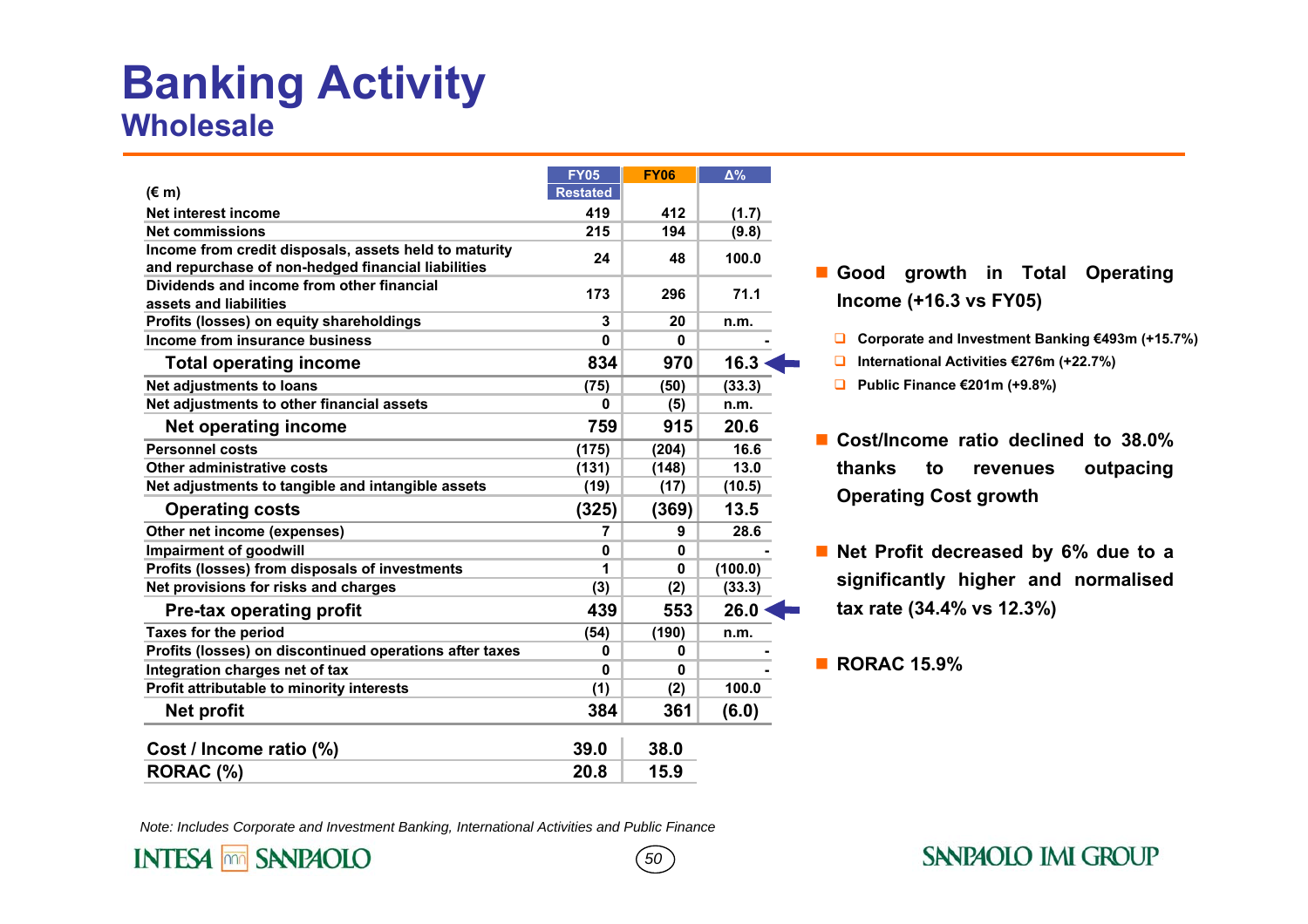## **Eurizon Financial Group**

**A transitional year to create a new market leader** 

|                                                         | <b>FY05</b>     | <b>FY06</b>  | $\Delta\%$ |  |
|---------------------------------------------------------|-----------------|--------------|------------|--|
| $(\epsilon m)$                                          | <b>Restated</b> |              |            |  |
| Net interest income                                     | 49              | 85           | 73.5       |  |
| <b>Net commissions</b>                                  | 782             | 841          | 7.5        |  |
| Income from credit disposals, assets held to maturity   | 4               | 6            | 50.0       |  |
| and repurchase of non-hedged financial liabilities      |                 |              |            |  |
| Dividends and income from other financial               | 18              | $\mathbf{2}$ | (88.9)     |  |
| assets and liabilities                                  |                 |              |            |  |
| Profits (losses) on equity shareholdings                | $\mathbf{0}$    | 1            | n.m.       |  |
| Income from insurance business                          | 418             | 449          | 7.4        |  |
| <b>Total operating income</b>                           | 1,271           | 1,384        | 8.9        |  |
| Net adjustments to loans                                | 1               | $\mathbf{2}$ | 100.0      |  |
| Net adjustments to other financial assets               | 0               | (7)          | n.m.       |  |
| Net operating income                                    | 1,272           | 1,379        | 8.4        |  |
| <b>Personnel costs</b>                                  | (209)           | (254)        | 21.5       |  |
| Other administrative costs                              | (249)           | (291)        | 16.9       |  |
| Net adjustments to tangible and intangible assets       | (34)            | (29)         | (14.7)     |  |
| <b>Operating costs</b>                                  | (492)           | (574)        | 16.7       |  |
| Other net income (expenses)                             | 22              | 1            | (95.5)     |  |
| Impairment of goodwill                                  | (1)             | 0            | n.m.       |  |
| Profits (losses) from disposals of investments          | 0               | 0            |            |  |
| Net provisions for risks and charges                    | (91)            | (64)         | (29.7)     |  |
| <b>Pre-tax operating profit</b>                         | 710             | 742          | 4.5        |  |
| <b>Taxes for the period</b>                             | (162)           | (152)        | (6.2)      |  |
| Profits (losses) on discontinued operations after taxes | (36)            | (28)         | (22.2)     |  |
| Integration charges net of tax                          | 0               | 0            |            |  |
| Profit attributable to minority interests               | (55)            | (53)         | (3.6)      |  |
| <b>Net profit</b>                                       | 457             | 509          | 11.4       |  |
| Cost / Income ratio (%)                                 | 38.7            | 41.5         |            |  |
| RORAC (%)                                               | 34.3            | 33.6         |            |  |
|                                                         |                 |              |            |  |

- Growth in Net Interest Income and **Income from insurance business thanks to a revision of the investment policies**
- П **Increase in Net Commissions due to the increase in assets and the improvement in product mix**
- Operating Costs up due to the **expenses linked to the IPO process and the OPA on the Minorities of Banca Fideuram, as well as integration charges for Eurizon Capital and strengthening of the operating structure**
- Net Profit up +11.4%

■ RORAC 33.6%

*Note: Includes EurizonVita, Eurizon Capital and Banca Fideuram*

**INTES4 non SANPAOLO**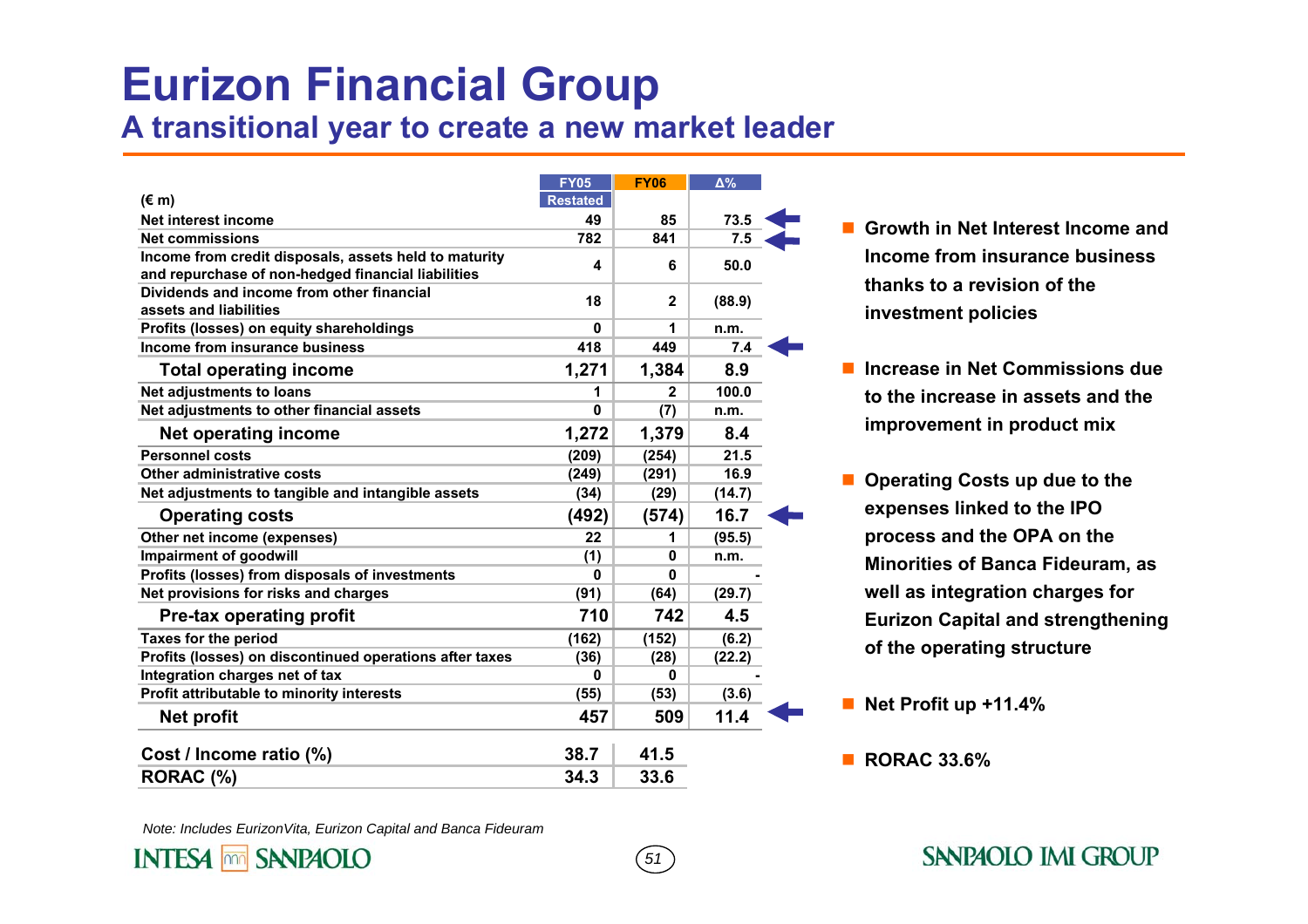## **Conclusions**

 $\mathcal{L}^{\text{max}}$  **Excellent operational trends continue to drive results ahead of expectations in former Business Plan forecasts**

|                                  | Δ%<br><b>FY06 vs FY05(1)</b> | <b>BP Target</b><br>$2005^{(1)} - 2008$<br><b>CAGR</b> | ∆%<br><b>FY06A(2) vs</b><br><b>FY05E(3)</b> | <b>BP Target</b><br>2005E(3)-2008<br><b>CAGR</b> |
|----------------------------------|------------------------------|--------------------------------------------------------|---------------------------------------------|--------------------------------------------------|
| <b>Total Operating Income</b>    | 10.9%                        | 7.0%                                                   | 10.6%                                       | 8.0%                                             |
| <b>Operating Costs</b>           | 5.2%                         | 3.6%                                                   | 0.8%                                        | 2.1%                                             |
| <b>Pre-tax Operating Profits</b> | 21.5%                        | 11.5%                                                  | 32.2%                                       | 17.4%                                            |

|             | 2005E(3) | $2005^{(1)}$ | 2006  | 2008<br><b>BP Target</b> |
|-------------|----------|--------------|-------|--------------------------|
| Cost/Income | 60.9%    | 56.8%        | 53.8% | 52%                      |
| <b>ROE</b>  | 13.6%    | 17.2%        | 17.6% | 18%                      |

*52*

BP = *2006-2008 Business Plan*

*(1) Stated in the annual report*

*(2) Adjusted for main non-recurring items as shown on slide 30* 

*(3) Estimated and adjusted as presented to the market for the 2006-2008 Business Plan*

#### **SANPAOLO INTESA** nnn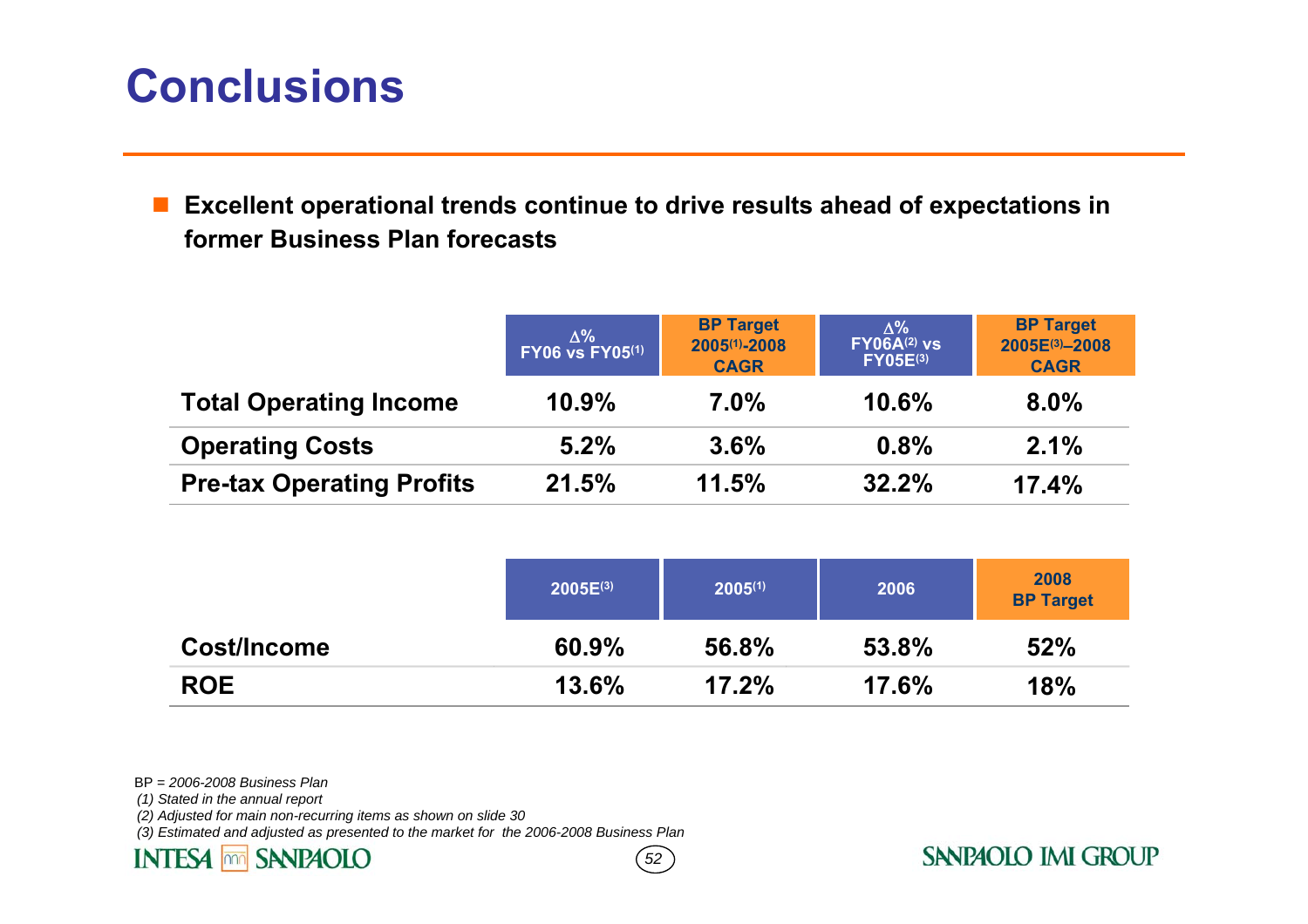







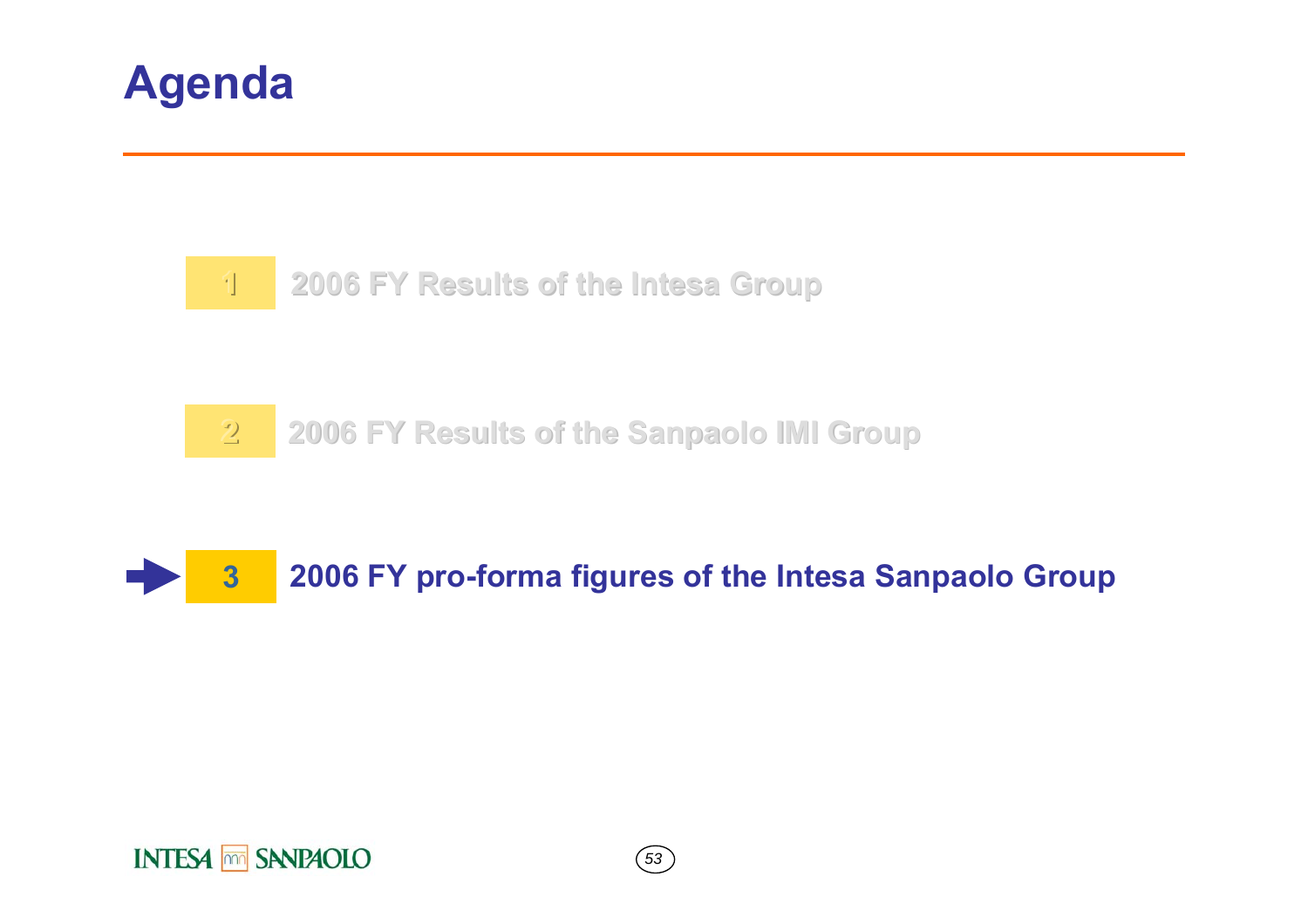## **Intesa Sanpaolo pro-forma 2006 Main explanatory notes (1/3)**

- **As the merger of Sanpaolo IMI with and into Banca Intesa came into legal and accounting effect as of 1st January 2007, the two Groups' financial statements for 2006 have been closed separately**
- $\mathbb{R}^n$  **In order to provide a clearer picture of the balance sheet and statement of income figures as at 31st December 2006 of the Group resulting from the merger - Intesa Sanpaolo - pro-forma statements have been prepared, which include the merger and other events which may take place during 2007 as a direct consequence of the merger transaction, if reasonably estimable to date**
- $\mathbb{R}^n$  **Pro-forma figures do not include the commitments made to the Italian Competition Authority "AGCM" in addition to the transaction with Crédit Agricole since terms and conditions of their execution haven't yet been defined**
- $\mathbb{R}^n$  **In consideration of the different purposes of pro-forma figures with respect to the figures of historical financial statements and the different calculation methods of the effects of acquisitions and disposals with reference to the balance sheet and the statement of income, pro-forma consolidated financial statements must be interpreted separately, without making any accounting connections between the two documents**

*54*

### **INTESA MM SANPAOLO**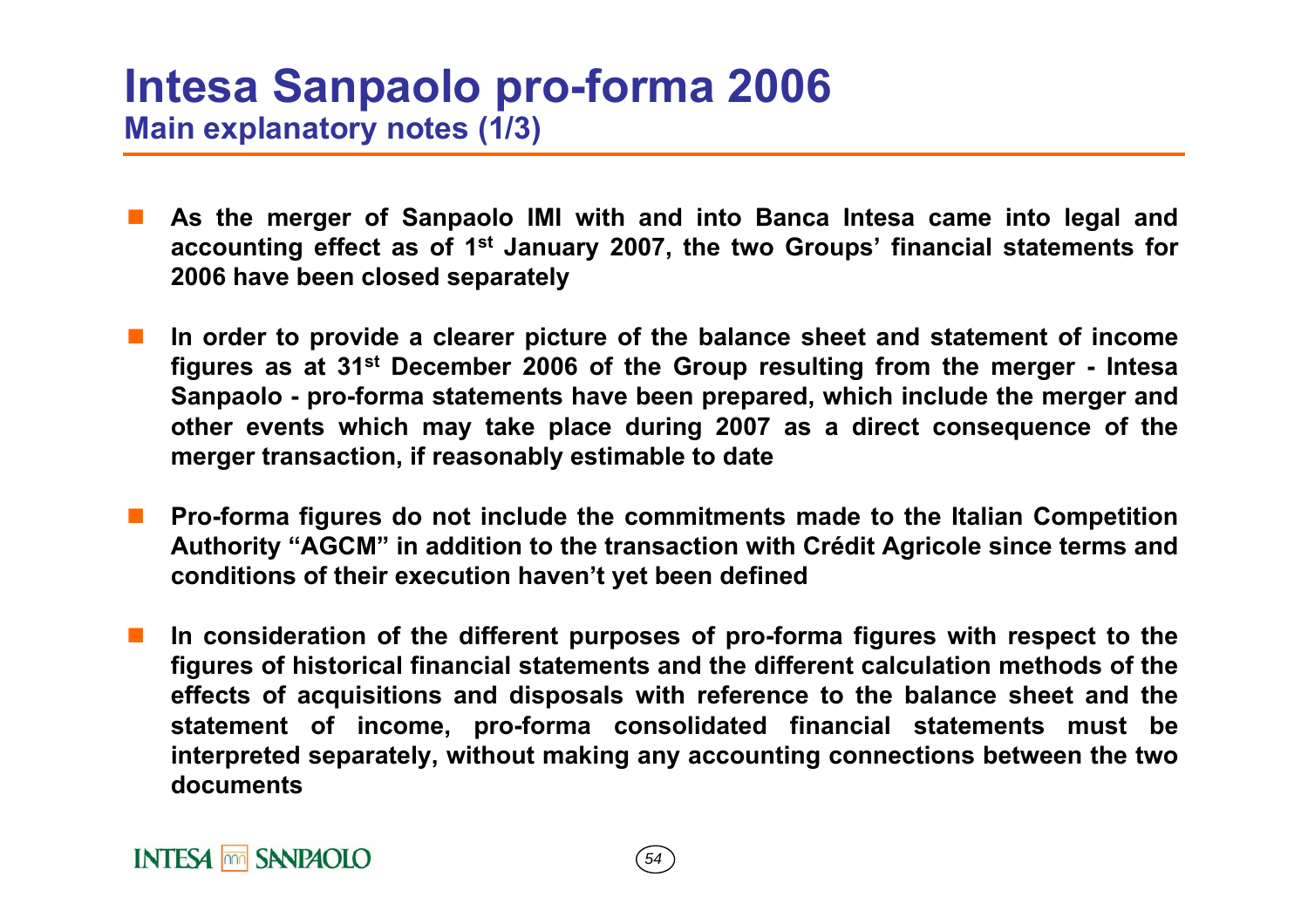### **Intesa Sanpaolo pro-forma 2006 Main explanatory notes (2/3)**

- × **Pro-forma figures have been obtained combining the 2006 consolidated financial statements of Intesa Group and Sanpaolo IMI Group**
- П **Pro-forma aggregated figures have been adjusted to take into account the transactions with Crédit Agricole, as if they had taken place as of 1st January 2006**
	- $\Box$  **sale of Cariparma, FriulAdria and 202 branches: the capital gain net of fiscal effect (€3.7bn) has been recorded in a specific caption under the Shareholders' Equity ("Effect of disposal transaction") and not recorded in the pro-forma consolidated Statement of Income, since it is a non-recurring event**
	- $\Box$  **repurchase of the asset management activities formerly referred to as Nextra sold to Crédit Agricole in December 2005: the difference between the repurchase price and the Shareholders' Equity of the activities repurchased has been preliminarily recorded in the caption "Merger and consolidation difference"**
	- $\Box$  **net benefits deriving from the cash flows: the pro-forma consolidated Statement of Income includes the estimated net benefits deriving from the cash flows, considering a risk free rate of 4.17%**
- П **The difference (€19.8bn) between the fair value of the new shares issued to support the exchange (€34.1bn(1)) and the Sanpaolo IMI Group Shareholders' Equity as at 31st December 2006 (€14.3bn) has been preliminarily recorded in the specific caption "Merger and consolidation difference" pending the completion of the valuation activities for the allocation of the cost to assets, liabilities and intangible assets of the Sanpaolo IMI Group and to goodwill according to IAS**



<sup>(1)</sup> *Measuring the value of the new shares issued to support the exchange (no. 5,833,529,082) on the basis of the price of the Banca Intesa ordinary shares as at 29th December 2006 (5.85 euro)*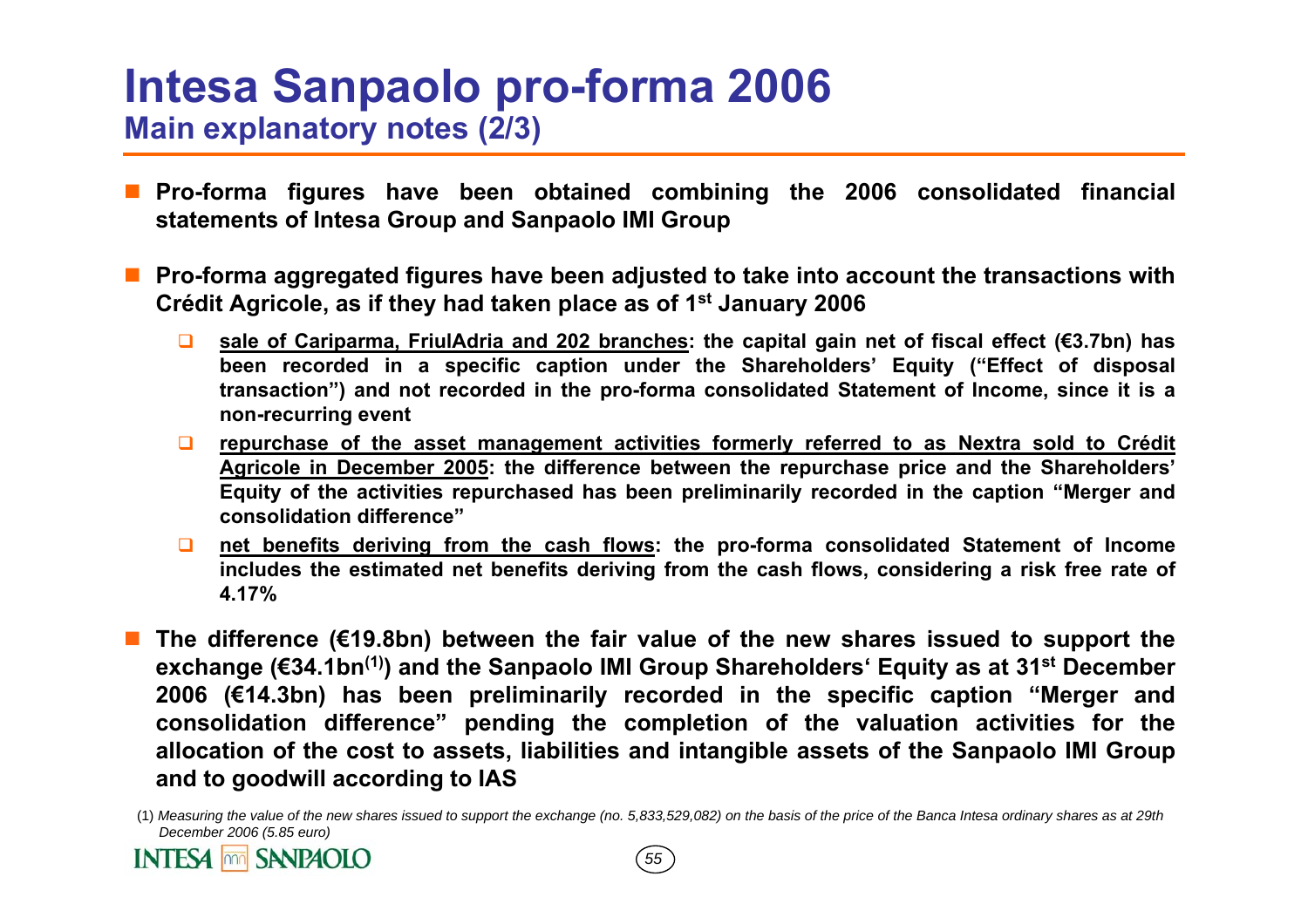## **Intesa Sanpaolo pro-forma 2006 Main explanatory notes (3/3)**

- П **Preliminarily estimates of the fair value (accounting standards permit the precise cost allocation to be registered within twelve months from the acquisition date) led to**
	- $\Box$ **revaluation of loans ~€0.9bn**
	- □ **revaluation of real estate ~€1.0bn**
	- $\Box$ **new intangible assets(1) ~€8.0bn**
- 
- **Goodwill of ~€13bn(net of ~3bn of estimated fiscal effects)**
- <u>ra</u> **Such revaluations and intangible assets with finite useful life will produce negative effects, gradually diminishing, on the next Statements of Income - in terms of interest adjustments and amortisations included under "Effects of purchase cost allocation (net of tax)" - estimated at ~€400m for the 2006 pro-forma, at lower than €300m already in 2009 and gradually expiring over the following 10-15 years**
- <u>ra</u> **Pro-forma capital ratios have been calculated on the assumption of a distribution of a 22 euro cents dividend to the Intesa Sanpaolo ordinary shares and a 23.1 euro cents dividend to the Intesa Sanpaolo saving shares, a dividend per share equal to that distributed for 2005 by Banca Intesa, pending the proposal for Net Income allocation, which will be formulated by the Management Board and the Supervisory Board on 14th April 2007 and submitted for approval at the Shareholders' Meeting**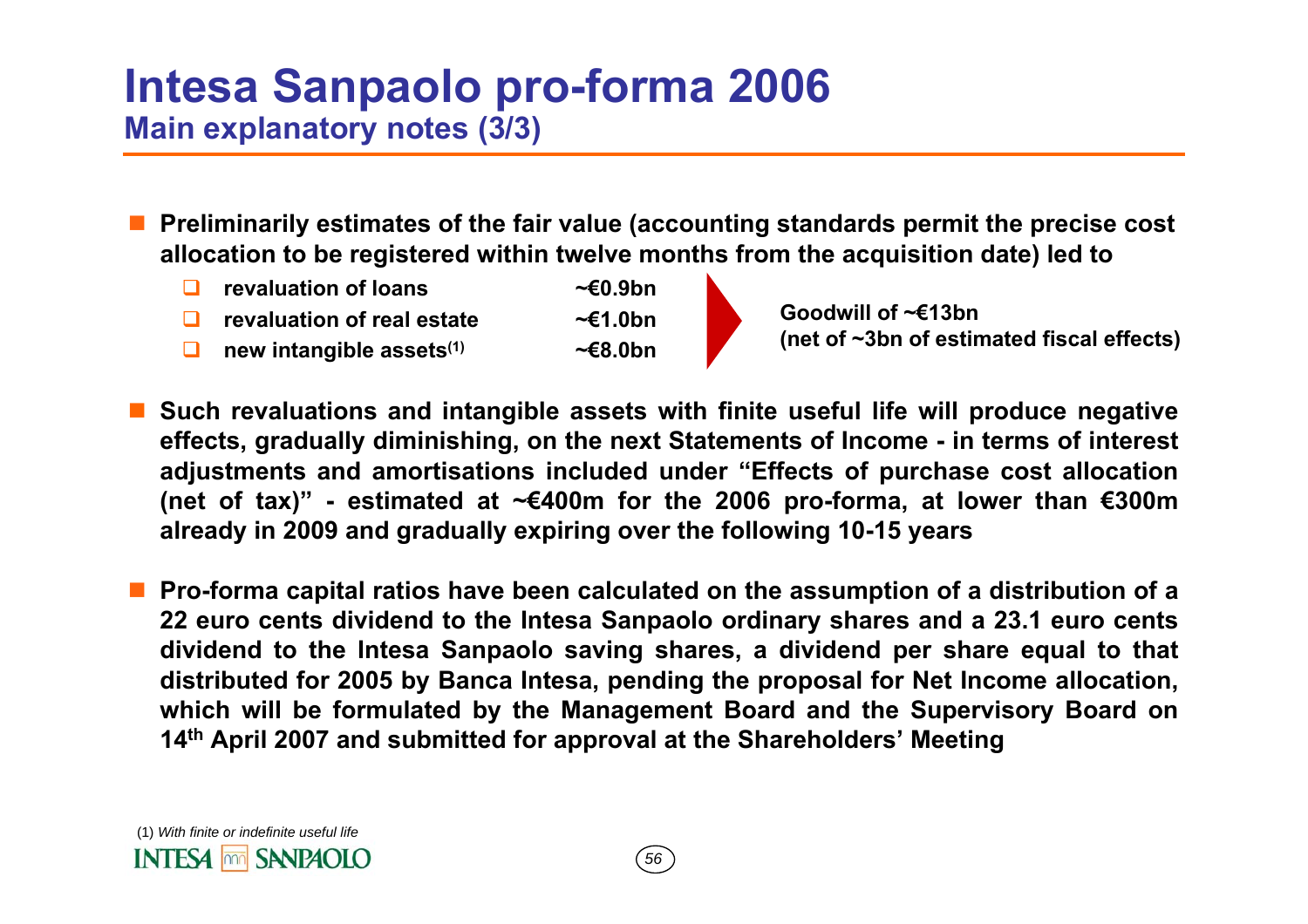## **Intesa Sanpaolo 2006 aggregated results have to be read from three different perspectives**

#### **2006 aggregated Net Income**

**Net Income of the two Groups excluding non-recurring integration charges recorded in 2006 and merger effects**

### **2006 pro-forma Net Income**

П

**Net Income of the two Groups maintaining non-recurring integration charges recorded in 2006 and including merger effects (Effect of purchase cost allocation net of tax) and the effects of the transactions with Crédit Agricole as if they had taken place as of 1st January 2006**

### **2006 adjusted pro-forma Net Income**

**Net Income of the two Groups excluding non-recurring integration charges recorded in 2006 and including merger effects (Effect of purchase cost allocation net of tax) and the effects of the transactions with Crédit Agricole as if they had taken place as of 1st January 2006**



*57*

### **INTESA MM SANPAOLO**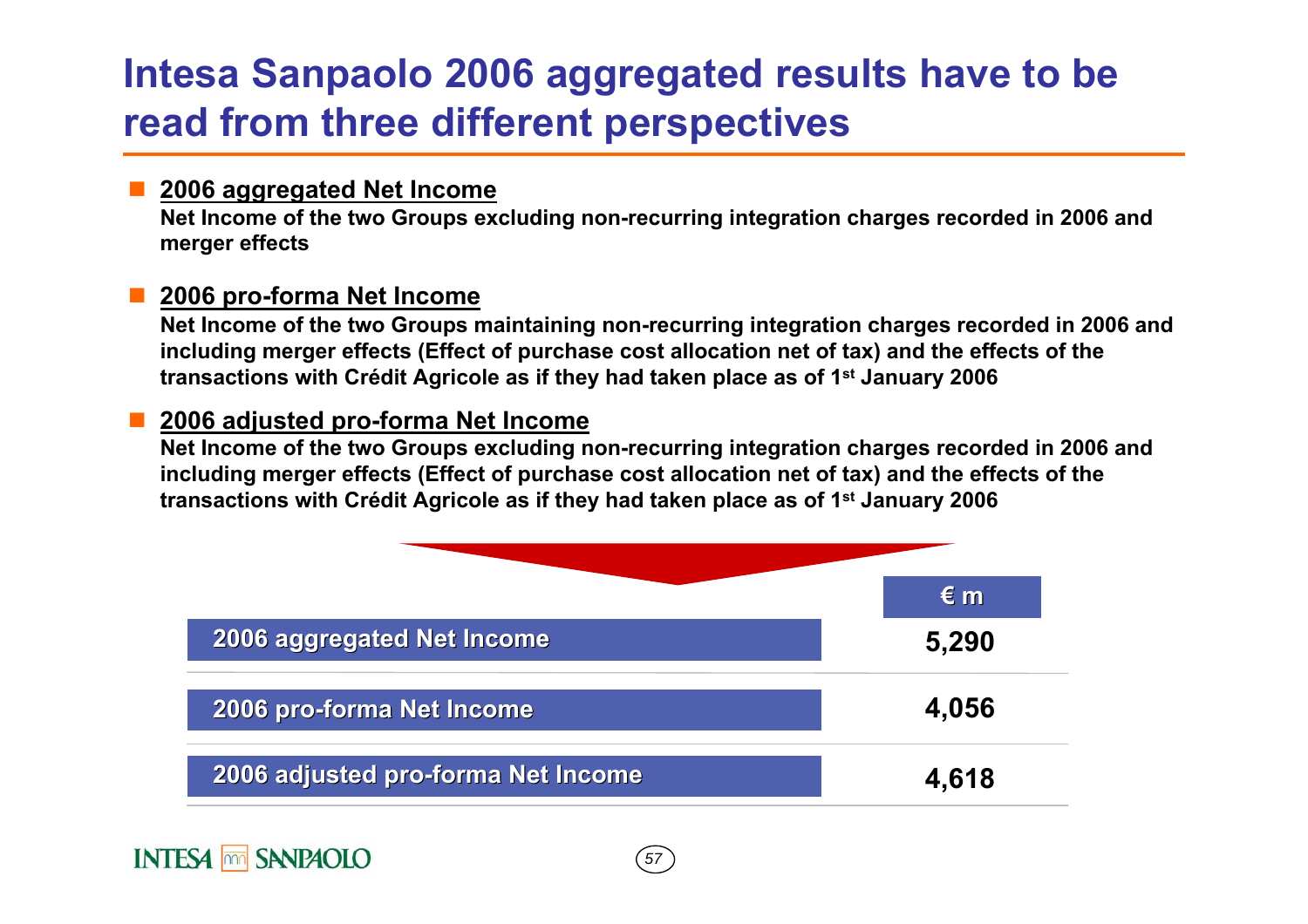## **Pro-forma FY06**

| $(\epsilon m)$ | <b>Total Assets</b>             | 576,784 |
|----------------|---------------------------------|---------|
|                | <b>Loans to Customers</b>       | 327,410 |
|                | <b>Customer Deposits</b>        | 343,899 |
|                | <b>Shareholders' Equity (1)</b> | 55,971  |

| <b>Operating Income</b>                                                                                    | 18,405  | €5.3bn                                                                                                     |
|------------------------------------------------------------------------------------------------------------|---------|------------------------------------------------------------------------------------------------------------|
| <b>Adjusted pro-forma Net Income</b><br>(Pro-forma Net Income excluding non-recurring integration charges) | 4,618   | Intesa +Sanpaolo IMI<br><b>FY06 excluding non-</b><br>recurring integration<br>charges recorded in<br>2006 |
| Core Tier1 Ratio <sup>(2)</sup>                                                                            | $8.0\%$ |                                                                                                            |
| Tier1 Ratio <sup>(2)</sup>                                                                                 | 8.8%    |                                                                                                            |
| Total Ratio <sup>(2)</sup>                                                                                 | 11.9%   |                                                                                                            |
| <b>RWA</b>                                                                                                 | 352,101 |                                                                                                            |

(1) *Including 2006 pro-forma Net Income*

(2) *On the basis of a dividend of 22 euro cents to Intesa Sanpaolo ordinary shares and 23.1 euro cents to Intesa Sanpaolo saving shares, the same of 2005 Banca Intesa dividends*

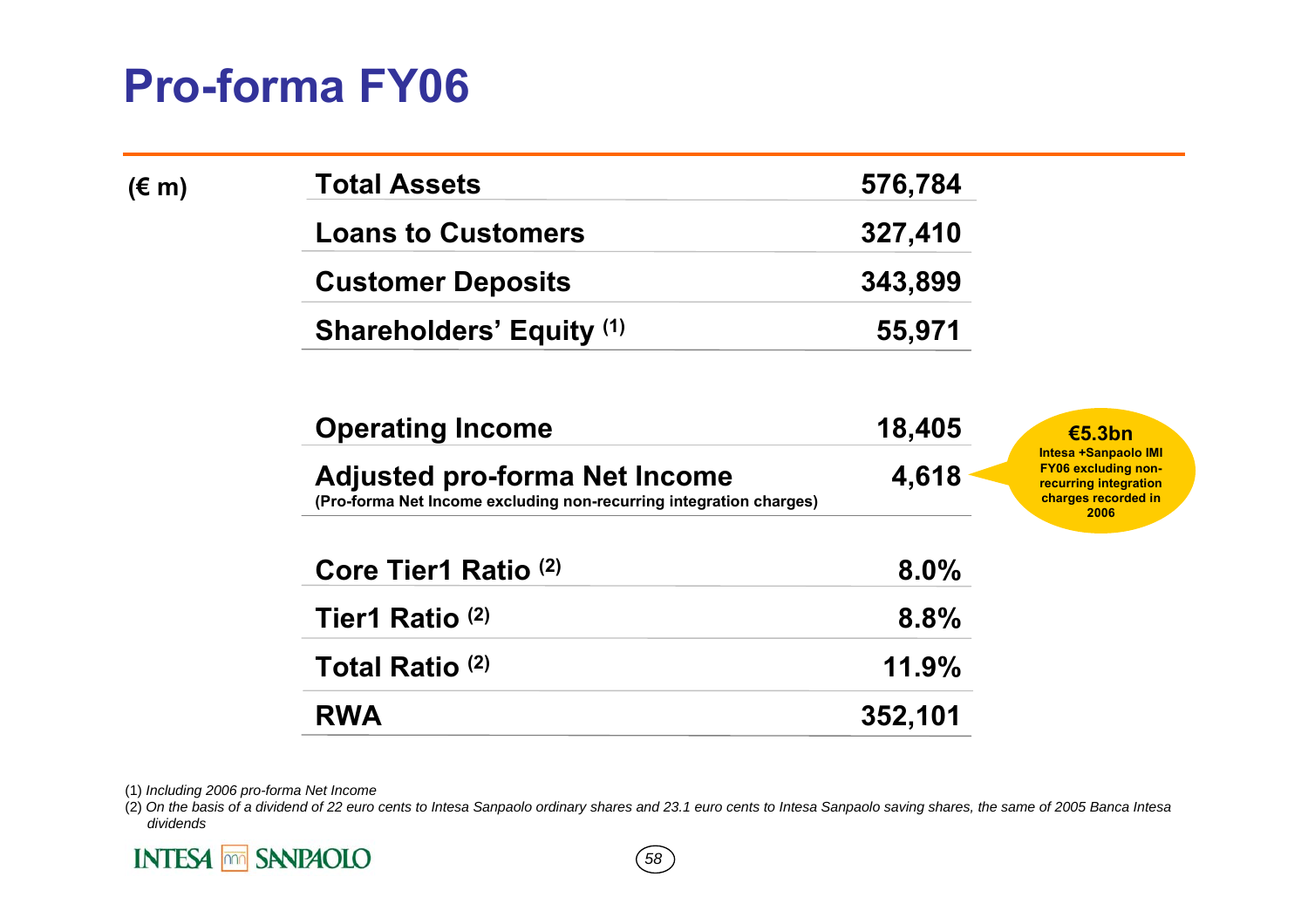## **FY06 Intesa Sanpaolo pro-forma P&L**

| $(\epsilon m)$                                           | <b>Intesa</b><br><b>Group</b> | <b>Sanpaolo IMI</b><br><b>Group</b> | <b>Transactions</b><br>with<br><b>Crédit Agricole</b> | <b>Eliminations</b> | <b>Merger</b><br>adjustments | <b>Intesa Sanpaolo</b><br><b>Group</b><br>pro-forma |
|----------------------------------------------------------|-------------------------------|-------------------------------------|-------------------------------------------------------|---------------------|------------------------------|-----------------------------------------------------|
| Net interest income                                      | 5,778                         | 4,064                               | (671)                                                 | (44)                |                              | 9,127                                               |
| Dividends and P/L on investments carried at equity       | 188                           | 104                                 | (20)                                                  |                     |                              | 272                                                 |
| Net fee and commission income                            | 3,569                         | 3,459                               | (454)                                                 |                     |                              | 6,574                                               |
| Profits (Losses) on trading                              | 959                           | 892                                 | (35)                                                  | 44                  |                              | 1,860                                               |
| Income from insurance business                           |                               | 469                                 |                                                       |                     |                              | 469                                                 |
| Other operating income (expenses)                        | 42                            | 53                                  | 8                                                     |                     |                              | 103                                                 |
| <b>Operating income</b>                                  | 10,536                        | 9,041                               | (1, 172)                                              |                     |                              | 18,405                                              |
| <b>Personnel expenses</b>                                | (3, 138)                      | (2,885)                             | 393                                                   |                     |                              | (5,630)                                             |
| Other administrative expenses                            | (1,780)                       | (1, 552)                            | 176                                                   |                     |                              | (3, 156)                                            |
| Adjustments to property, equipment and intangible assets | (512)                         | (401)                               | 26                                                    |                     |                              | (887)                                               |
| <b>Operating costs</b>                                   | (5, 430)                      | (4,838)                             | 595                                                   |                     |                              | (9,673)                                             |
| <b>Operating margin</b>                                  | 5,106                         | 4,203                               | (577)                                                 |                     |                              | 8,732                                               |
| Net provisions for risks and charges                     | (181)                         | (163)                               | 10                                                    |                     |                              | (334)                                               |
| Net adjustments to loans                                 | (863)                         | (491)                               | 87                                                    |                     |                              | (1, 267)                                            |
| Net impairment losses on other assets                    | (1)                           | (12)                                | $\mathbf 2$                                           |                     |                              | (11)                                                |
| Profits (Losses) on HTM and on other investments         | 114                           | 52                                  | (2)                                                   |                     |                              | 164                                                 |
| Income before tax from continuing operations             | 4,175                         | 3,589                               | (480)                                                 |                     |                              | 7,284                                               |
| Taxes on income from continuing operations               | (1, 347)                      | (1,066)                             | 194                                                   |                     |                              | (2, 219)                                            |
| Merger and restructuring related charges (net of tax)    | (242)                         | (341)                               | 21                                                    |                     |                              | (562)                                               |
| Effect of purchase cost allocation (net of tax)          |                               |                                     |                                                       |                     | (400)                        | (400)                                               |
| Income (Loss) after tax from discontinued operations     | 83                            | 20                                  |                                                       |                     |                              | 103                                                 |
| <b>Minority interests</b>                                | (110)                         | (54)                                | 14                                                    |                     |                              | (150)                                               |
| <b>Net income</b>                                        | 2,559                         | 2,148                               | (251)                                                 |                     | (400)                        | 4,056                                               |
| Net Income Adjusted (excluding Integration Costs)        | 2,801                         | 2,489                               |                                                       |                     |                              | 4,618                                               |

*59*

**5,290**

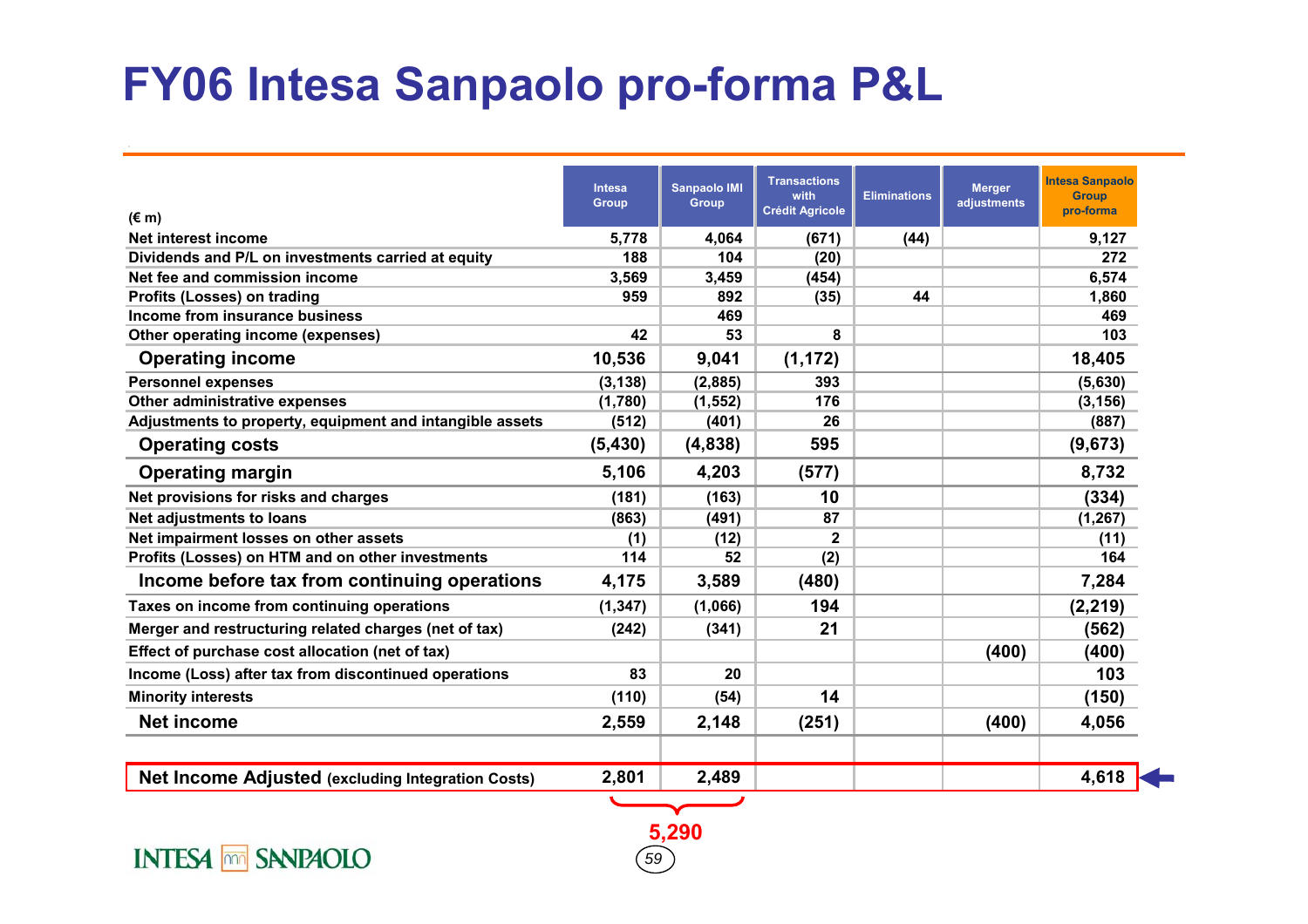## **Intesa Sanpaolo pro-forma Balance Sheet as at 31.12.06**

|                                                         | <b>Intesa</b><br>Group | <b>Sanpaolo IMI</b><br>Group | <b>Transactions</b><br>with | <b>Eliminations</b> | <b>Merger</b><br>adjustments | <b>Intesa Sanpaolo</b><br><b>Group</b> |
|---------------------------------------------------------|------------------------|------------------------------|-----------------------------|---------------------|------------------------------|----------------------------------------|
| $(\epsilon m)$                                          |                        |                              | <b>Crédit Agricole</b>      |                     |                              | pro-forma                              |
| <b>Financial assets held for trading</b>                | 46,328                 | 44,608                       | (292)                       | (3, 128)            | (2)                          | 87,514                                 |
| Financial assets available for sale                     | 5,518                  | 35,829                       | (50)                        | (109)               |                              | 41,188                                 |
| <b>Investments held to maturity</b>                     | 2,823                  | 2,872                        | 1                           |                     |                              | 5,696                                  |
| Due from banks                                          | 30,363                 | 30,058                       | 4,650                       | (2, 515)            |                              | 62,556                                 |
| <b>Loans to customers</b>                               | 190,830                | 157,800                      | (21, 218)                   | (2)                 |                              | 327,410                                |
| Investments in associates and companies subject to      |                        |                              |                             |                     |                              |                                        |
| joint control                                           | 2,183                  | 893                          | (213)                       |                     |                              | 2,863                                  |
| Property, equipment and intangible assets               | 4,309                  | 5,256                        | (322)                       |                     |                              | 9,243                                  |
| <b>Tax assets</b>                                       | 2,502                  | 2,690                        | (153)                       |                     |                              | 5,039                                  |
| Non-current assets held for sale and discontinued       |                        |                              |                             |                     |                              |                                        |
| operations                                              | 69                     | 176                          | (1)                         |                     |                              | 244                                    |
| <b>Other assets</b>                                     | 6,856                  | 8,369                        | (664)                       | (72)                | (42)                         | 14,447                                 |
| Meger and consolidation difference                      |                        |                              | 754                         |                     | 19,830                       | 20,584                                 |
| <b>Total Assets</b>                                     | 291,781                | 288,551                      | (17, 508)                   | (5,826)             | 19,786                       | 576,784                                |
|                                                         |                        |                              |                             |                     |                              |                                        |
|                                                         |                        |                              |                             |                     |                              |                                        |
| Due to banks                                            | 39,954                 | 38,913                       | 419                         | (2,599)             |                              | 76,687                                 |
| <b>Direct customer deposits</b>                         | 202,762                | 161,407                      | (20, 209)                   | (61)                |                              | 343,899                                |
| <b>Financial liabilities held for trading</b>           | 15,648                 | 35,821                       | (72)                        | (3,066)             |                              | 48,331                                 |
| <b>Tax liabilities</b>                                  | 1,474                  | 969                          | 113                         |                     |                              | 2,556                                  |
| Liabilities associated with non-current assets held for |                        |                              |                             |                     |                              |                                        |
| sale and discontinued operations                        | 63                     | 165                          |                             |                     |                              | 228                                    |
| <b>Other liabilities</b>                                | 9,589                  | 10,871                       | (859)                       | (72)                |                              | 19,529                                 |
| <b>Technical reserves</b>                               |                        | 22,540                       |                             |                     |                              | 22,540                                 |
| Allowances for specific purpose                         | 3,273                  | 3,274                        | (489)                       |                     |                              | 6,058                                  |
| <b>Share capital</b>                                    | 3,613                  | 5,400                        |                             |                     | (2, 367)                     | 6,646                                  |
| <b>Reserves</b>                                         | 10,785                 | 5,195                        | 246                         | (28)                | (4, 797)                     | 11,401                                 |
| <b>Merger reserves</b>                                  |                        |                              |                             |                     | 28,945                       | 28,945                                 |
| <b>Valuation reserves</b>                               | 1,209                  | 1,595                        | (1)                         |                     | (1, 595)                     | 1,208                                  |
| <b>Minority interests</b>                               | 852                    | 253                          | (120)                       |                     |                              | 985                                    |
| <b>Effect of disposal transaction</b>                   |                        |                              | 3,715                       |                     |                              | 3,715                                  |
| <b>Net income</b>                                       | 2,559                  | 2,148                        | (251)                       |                     | (400)                        | 4,056                                  |
| <b>Total Liabilities and Shareholders' Equity</b>       | 291,781                | 288,551                      | (17, 508)                   | (5,826)             | 19,786                       | 576,784                                |

**INTESA MM SANPAOLO**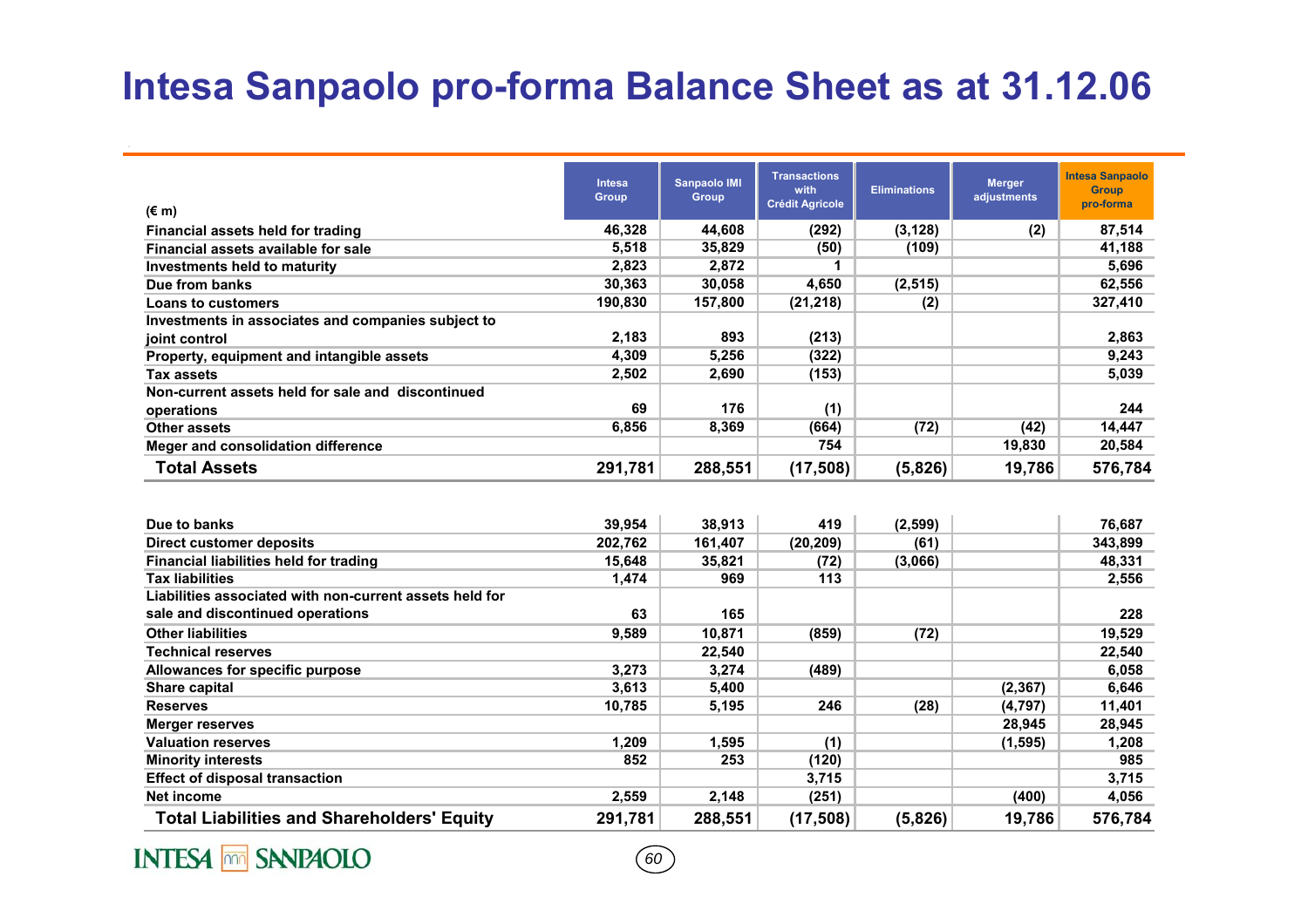## **Conclusions**

 **The positive 2006 results of the Intesa Group and the Sanpaolo IMI Group represent a solid starting base for Intesa Sanpaolo**

 **The merger effects do not change the target of Intesa Sanpaolo's 2009 Net Income at €7bn set out in the Plan for the Merger**

 **The 2007-2009 Business Plan will be submitted for the approval of the Management Board and the Supervisory Board on 14th April 2007 and subsequently presented to the financial community**

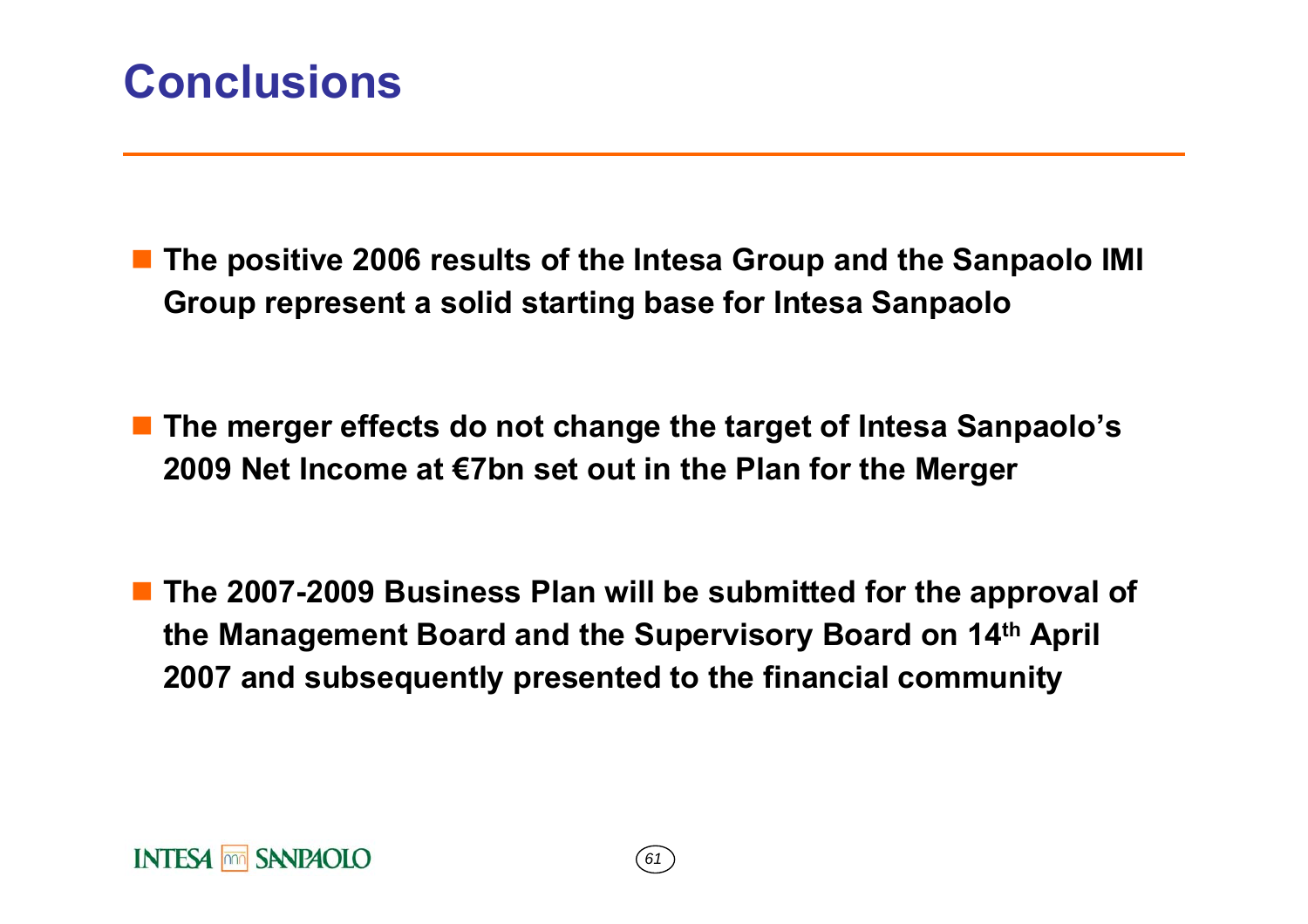# **Appendix**



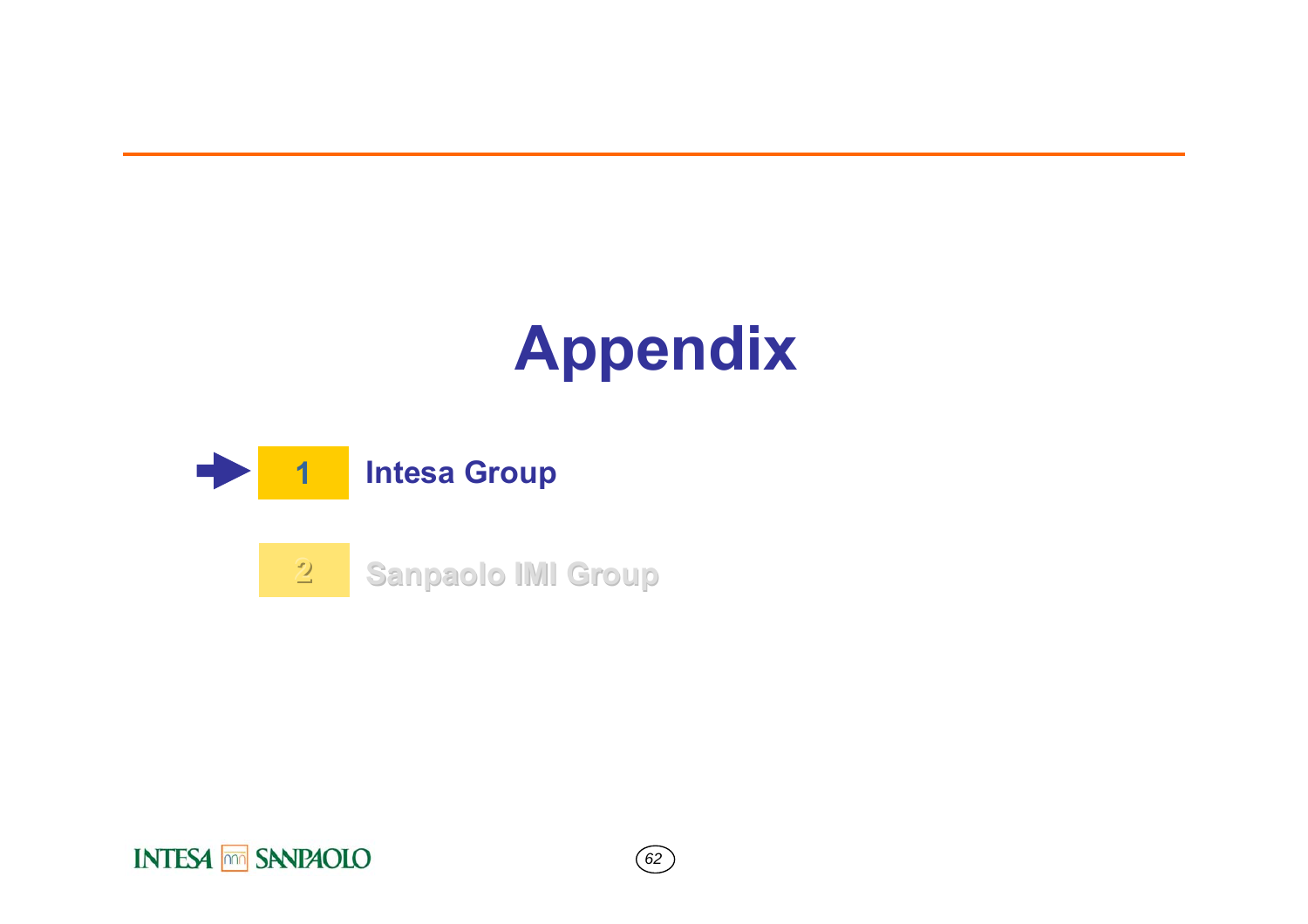## **Quarterly P&L Analysis**

|                                                          | <b>1Q05</b> | <b>2Q05</b>   | 3Q05     | 4Q05            | <b>1Q06</b> | <b>2Q06</b> | 3Q06     | <b>4Q06</b> |
|----------------------------------------------------------|-------------|---------------|----------|-----------------|-------------|-------------|----------|-------------|
| $(\epsilon m)$                                           |             |               |          | <b>Restated</b> |             |             |          |             |
| Net interest income                                      | 1,295       | 1,333         | 1,349    | 1,333           | 1,360       | 1,413       | 1,435    | 1,570       |
| Dividends and P/L on investments carried at equity       | 53          | 62            | 47       | 50              | 29          | 63          | 31       | 65          |
| Net fee and commission income                            | 883         | 881           | 818      | 848             | 950         | 895         | 863      | 861         |
| Profits (Losses) on trading                              | 183         | 153           | 170      | 114             | 356         | 175         | 202      | 226         |
| Other operating income (expenses)                        | (8)         | 15            | 3        | 23              | 12          | 10          | 3        | 17          |
| <b>Operating income</b>                                  | 2,406       | 2,444         | 2,387    | 2,368           | 2,707       | 2,556       | 2,534    | 2,739       |
| <b>Personnel expenses</b>                                | (742)       | (745)         | (753)    | (823)           | (771)       | (779)       | (766)    | (822)       |
| Other administrative expenses                            | (389)       | (441)         | (409)    | (466)           | (416)       | (441)       | (425)    | (498)       |
| Adjustments to property, equipment and intangible assets | (106)       | (114)         | (117)    | (151)           | (113)       | (121)       | (128)    | (150)       |
| <b>Operating costs</b>                                   | (1, 237)    | (1, 300)      | (1, 279) | (1,440)         | (1, 300)    | (1, 341)    | (1, 319) | (1, 470)    |
| <b>Operating margin</b>                                  | 1,169       | 1,144         | 1,108    | 928             | 1,407       | 1,215       | 1,215    | 1,269       |
| <b>Goodwill impairment</b>                               | 0           | 0             | 0        | (6)             | 0           | 0           | 0        | 0           |
| Net provisions for risks and charges                     | (44)        | $(112)^{(1)}$ | (45)     | $(192)^{(1)}$   | (38)        | (18)        | (17)     | (108)       |
| Net adjustments to loans                                 | (189)       | (123)         | (165)    | (263)           | (207)       | (165)       | (173)    | (318)       |
| Net impairment losses on other assets                    | 4           | (8)           | 1        | (18)            | 3           | (4)         | (4)      | 4           |
| Profits (Losses) on HTM and on other investments         | 61          | 22            | 41       | $709^{(2)}$     | 0           | 50          | 1        | 63          |
| Income before tax from continuing operations             | 1,001       | 923           | 940      | 1,158           | 1,165       | 1,078       | 1,022    | 910         |
| Taxes on income from continuing operations               | (348)       | (306)         | (318)    | (45)            | (404)       | (346)       | (319)    | (278)       |
| Integration costs after tax                              | 0           | 0             | 0        | 0               | 0           | 0           | 0        | $(242)^{3}$ |
| Income (Loss) after tax from discontinued operations     | 5           | (1)           | 56       | $94^{(4)}$      | 19          | 22          | 23       | 19          |
| <b>Minority interests</b>                                | (38)        | (36)          | (33)     | (27)            | (29)        | (29)        | (29)     | (23)        |
| Net income                                               | 620         | 580           | 645      | 1,180           | 751         | 725         | 697      | 386         |

Note: *2005 and 2006 figures restated to reflect 4Q06 consolidation area including line by line Banca Intesa Beograd, CR Fano, KMB Bank, UPI Banka and excluding line by line Nextra, IGC, Banco Wiese Sudameris and Tax-Collection companies*

*63*

**Banca Intesa** 

**non** 

- (1) *Including €115m in 2Q05 and €135m in 4Q05 of non-recurring provisions for risks and charges*
- (2) *Including €682m capital gain from the Nextra transaction*
- (3) *Non-recurring integration charges for the Intesa Sanpaolo merger (€362m pre-tax)*
- (4) *Including €49m capital gain from the IGC sale transaction*

### **INTESA MM SANPAOLO**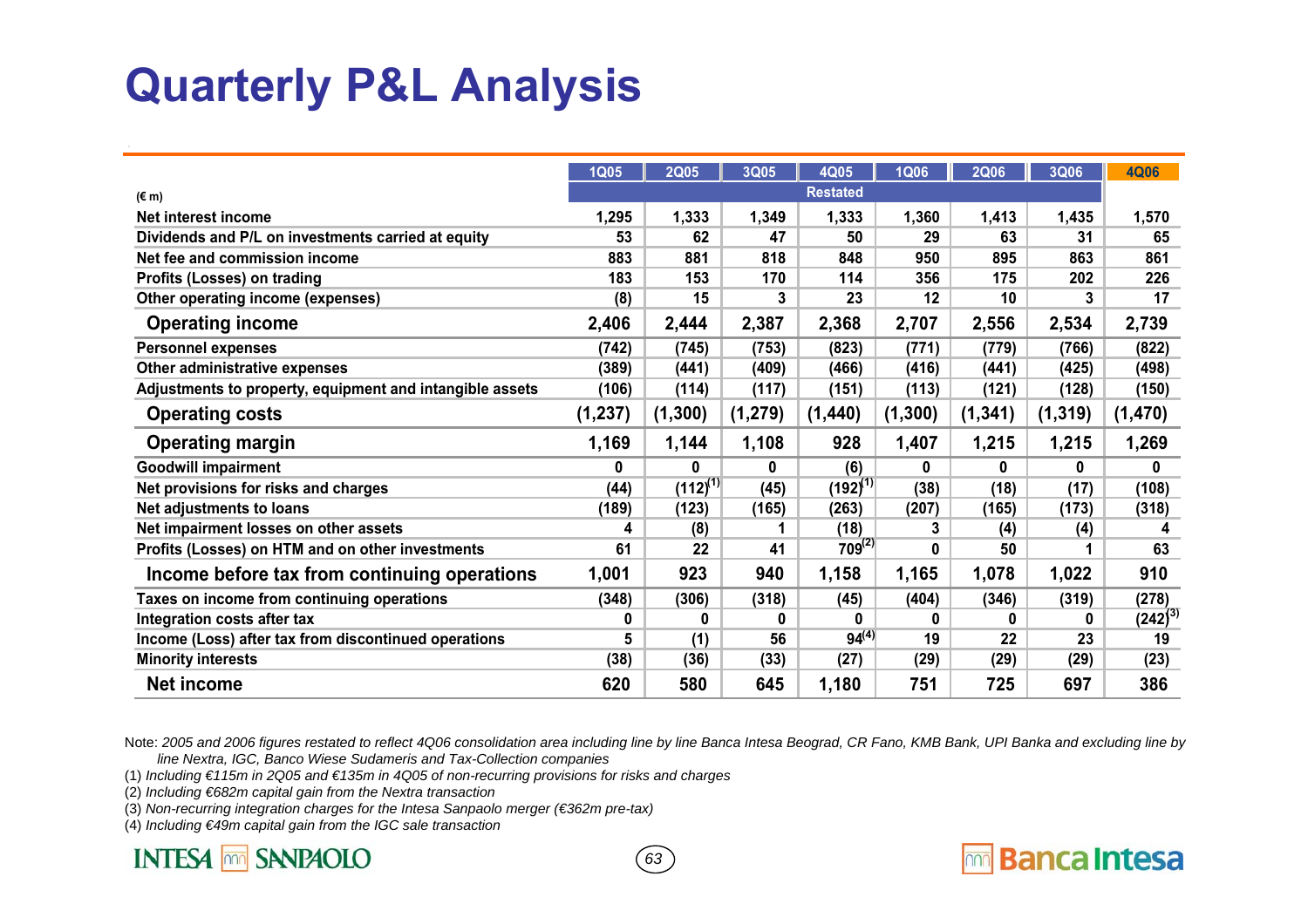## **Net Fee and Commission**

|             | <b>Net Fee and Commission Breakdown</b> |             |                            |                                       |                                |             |            |  |  |  |
|-------------|-----------------------------------------|-------------|----------------------------|---------------------------------------|--------------------------------|-------------|------------|--|--|--|
|             |                                         |             |                            | $(\epsilon$ m)                        | <b>FY05</b><br><b>Restated</b> | <b>FY06</b> | $\Delta\%$ |  |  |  |
|             | 41.2%                                   | 40.4%       |                            | <b>Commercial banking activities</b>  | 1,413                          | 1,442       | 2.1        |  |  |  |
|             |                                         |             | <b>Commercial Banking</b>  | of which                              |                                |             |            |  |  |  |
|             |                                         |             |                            | - Credit / Debit cards                | 283                            | 301         | 6.4        |  |  |  |
|             |                                         |             | <b>Brokerage &amp; AUM</b> | - Current accounts                    | 694                            | 695         | 0.1        |  |  |  |
| 48.1%       | 48.2%                                   |             | <b>Brokerage &amp; AUM</b> | 1,651                                 | 1,720                          | 4.2         |            |  |  |  |
|             |                                         |             | <b>■ Others</b>            | of which                              |                                |             |            |  |  |  |
|             |                                         |             |                            | - Dealing and Placement of Securities | $880^{(1)}$                    | $960^{(1)}$ | 9.1        |  |  |  |
|             | 10.7%                                   | 11.4%       |                            | - Insurance products                  | 412                            | 407         | (1.2)      |  |  |  |
|             |                                         |             |                            | - Portfolio management                | 173                            | 178         | 2.9        |  |  |  |
| <b>FY05</b> |                                         | <b>FY06</b> |                            | <b>Others</b>                         | 366                            | 407         | 11.2       |  |  |  |
|             |                                         |             |                            | <b>Total</b>                          | 3,430                          | 3,569       | 4.1        |  |  |  |

Note: *2005 figures restated to reflect 2006 consolidation area*

(1) *Including ~€160m in FY05 and ~€140m in FY06 from the placement of third-party structured bonds and ~€560m in FY05 and ~€610m in FY06 from the placement of mutual funds*

**INTESA MM SANPAOLO** 

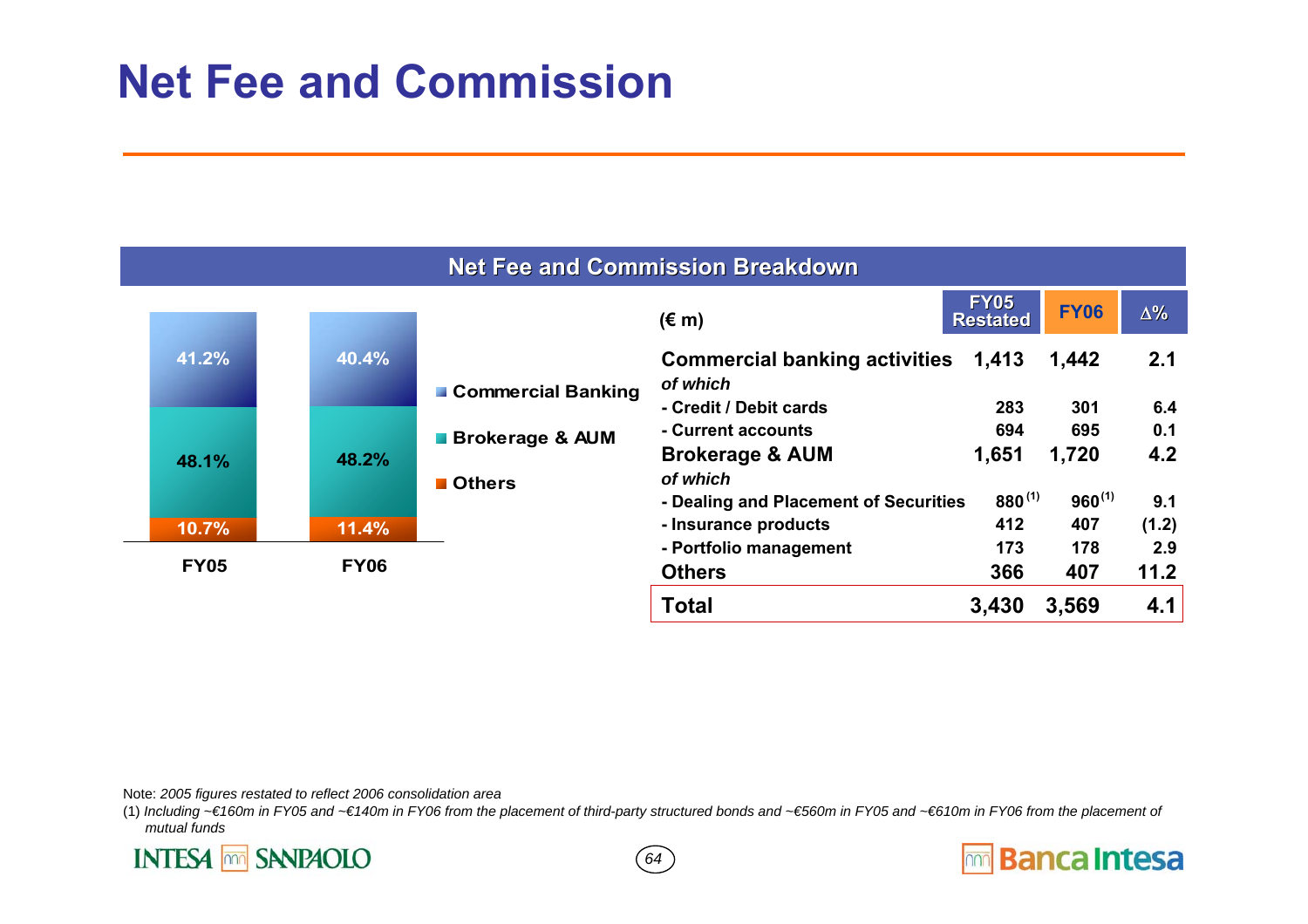### **Italian Subsidiary Banks Division Positive Performance in All Banks**

**INTESA MM SANPAOLO** 





*65*

**Banca Intesa**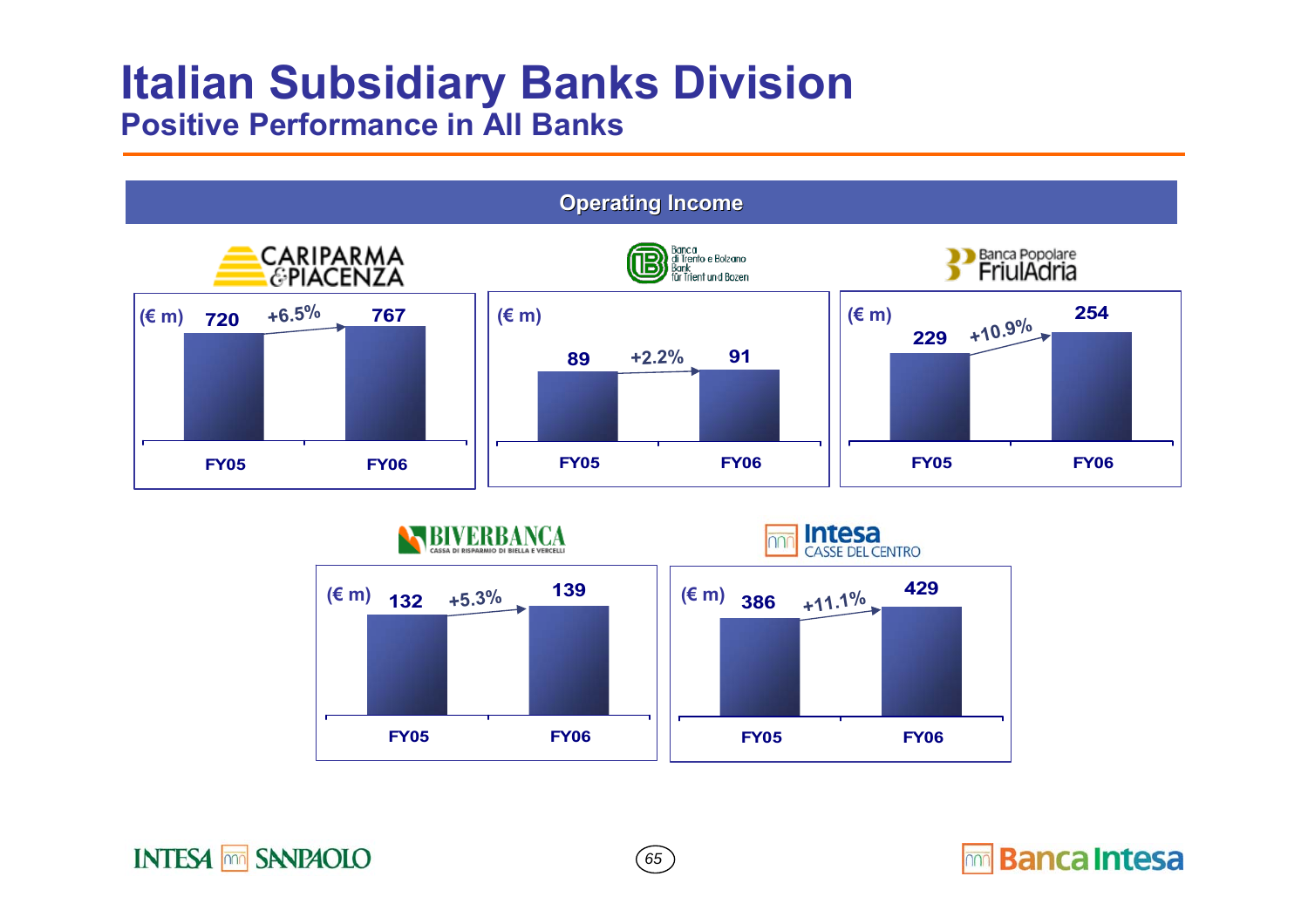## **International Subsidiary Banks Division Positive Performance in All Banks**

|                               |             | CIB<br>(Hungary) |             | <b>PBZ</b><br>(Croatia) |             | <b>VUB</b><br>(Slovakia) | <b>Banca Intesa</b><br><b>Beograd</b><br>(Serbia) |             | <b>KMB Bank</b><br>(Russian<br><b>Federation</b> ) |             | UPI Banka (1)<br>(Bosnia and<br>Herzegovina) |                |
|-------------------------------|-------------|------------------|-------------|-------------------------|-------------|--------------------------|---------------------------------------------------|-------------|----------------------------------------------------|-------------|----------------------------------------------|----------------|
| $(\epsilon$ m)                | <b>FY05</b> | <b>FY06</b>      | <b>FY05</b> | <b>FY06</b>             | <b>FY05</b> | <b>FY06</b>              | <b>FY05</b>                                       | <b>FY06</b> | <b>FY05</b>                                        | <b>FY06</b> | <b>FY05</b>                                  | <b>FY06</b>    |
| <b>Operating Income</b>       | 312         | 372              | 348         | 392                     | 280         | 304                      | 95                                                | 102         | 41                                                 | 73          | 10                                           | 12             |
| <b>Operating Costs</b>        | (169)       | (190)            | (186)       | (201)                   | (162)       | (167)                    | (48)                                              | (61)        | (29)                                               | (51)        | (6)                                          | (8)            |
| <b>Operating Margin</b>       | 144         | 182              | 162         | 191                     | 118         | 138                      | 48                                                | 41          | 12                                                 | 23          | 4                                            | 5              |
| Net Provisions <sup>(2)</sup> | (45)        | (50)             | (28)        | (29)                    | (14)        | (9)                      | (29)                                              | (23)        | (9)                                                | (10)        | (2)                                          | (4)            |
| Pre-Tax Income <sup>(3)</sup> | 99          | 134              | 137         | 163                     | 111         | 130                      | 19                                                | 20          | 3                                                  | 13          | $\mathbf{2}$                                 | $\blacksquare$ |
| <b>Net Income</b>             | 75          | 96               | 108         | 132                     | 96          | 101                      | $\overline{7}$                                    | 22          | (1)                                                | 9           |                                              |                |
|                               | 31.12.05    | 31.12.06         | 31.12.05    | 31.12.06                | 31.12.05    | 31.12.06                 | 31.12.05                                          | 31.12.06    | 31.12.05                                           | 31.12.06    | 31.12.05                                     | 31.12.06       |
| <b>Customer Deposits</b>      | 3,162       | 4,553            | 4,438       | 5,049                   | 4,689       | 5,840                    | 725                                               | 1,098       | 191                                                | 458         | 187                                          | 214            |
| Loans to Customers 4,792      |             | 5,632            | 3,884       | 5,020                   | 2,263       | 2,687                    | 504                                               | 720         | 372                                                | 592         | 110                                          | 127            |
| <b>Total Assets</b>           | 5,833       | 7,448            | 6,860       | 8,423                   | 5,998       | 7,006                    | 957                                               | 1,585       | 474                                                | 710         | 225                                          | 258            |

*66*

**Banca Intesa** 

*Figures may not add up exactly due to rounding differences – Balance Sheet figures: contribution to Intesa consolidated accounts*

(1) *Acquired in February 2006*

(2) *Including Net provisions for risks and charges, Net adjustments to loans and Net impairment losses on other assets*

(3) *Income before Tax from Continuing Operations*

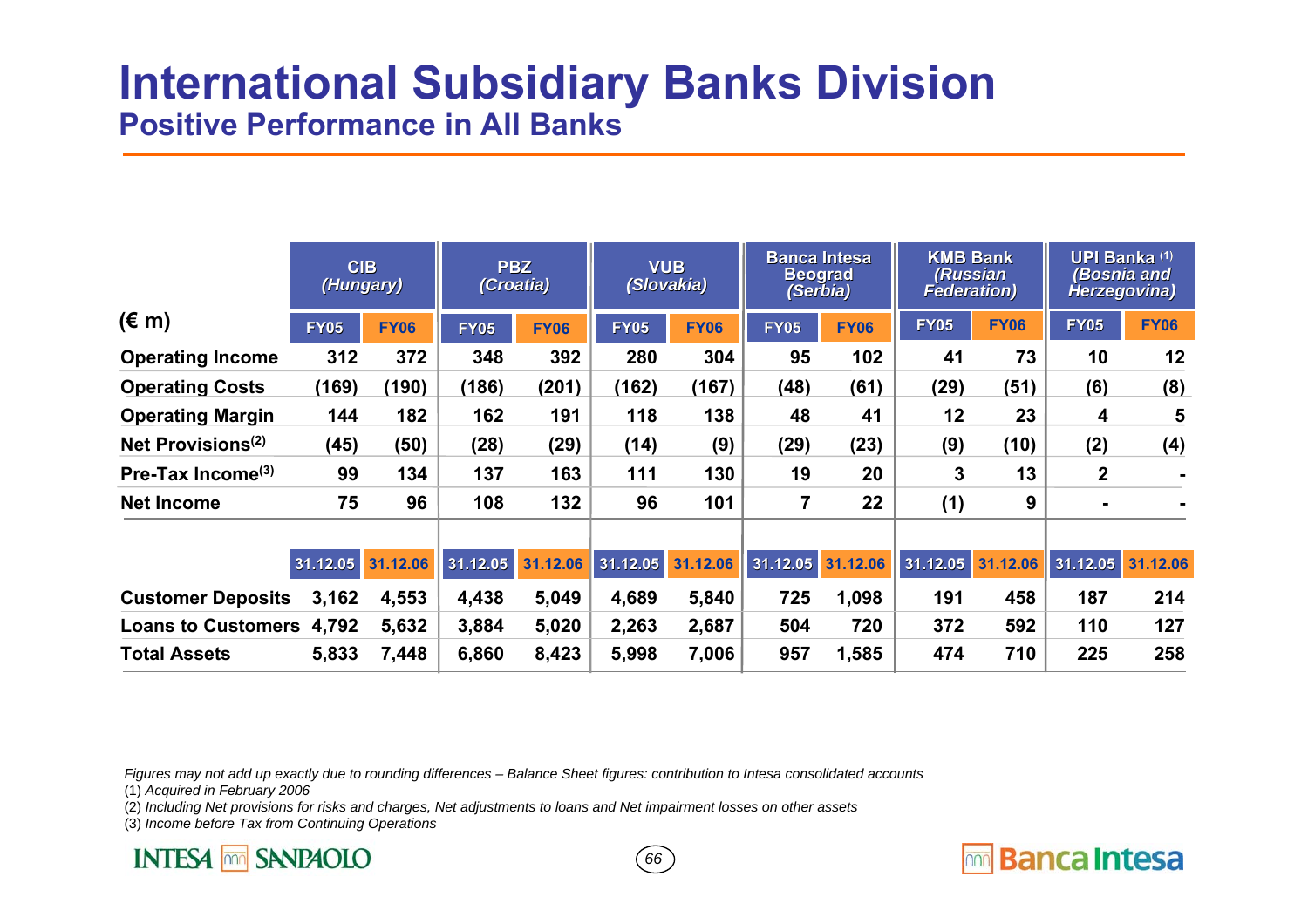# **Appendix**





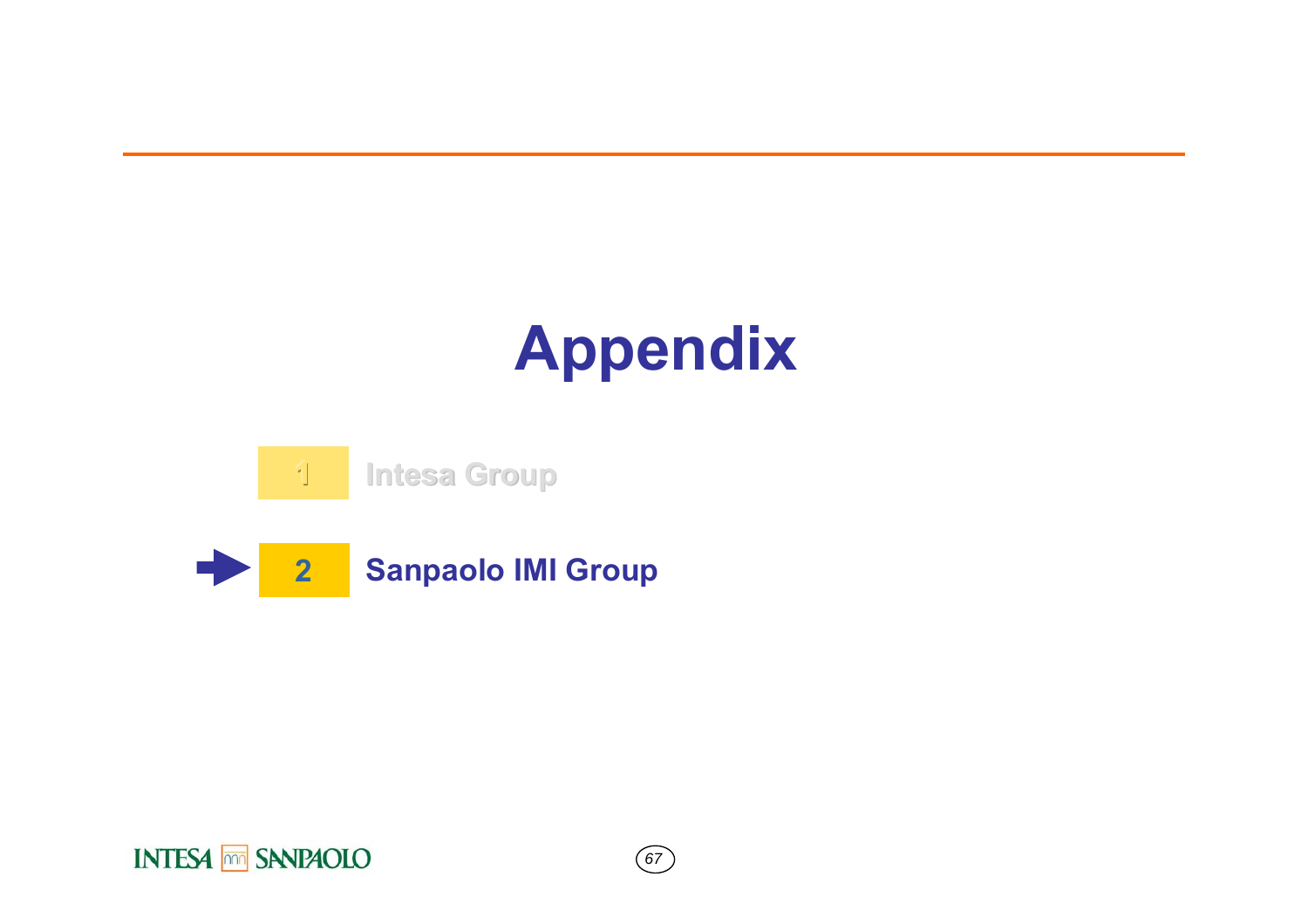# **Quarterly analysis**

|                                                                                                             | <b>1Q05</b> | <b>2Q05</b> | 3Q05           | 4Q05         | <b>1Q06</b> | <b>2Q06</b> | 3Q06     | 4Q06     |                              |
|-------------------------------------------------------------------------------------------------------------|-------------|-------------|----------------|--------------|-------------|-------------|----------|----------|------------------------------|
| $(\epsilon m)$                                                                                              |             |             |                |              |             |             |          |          |                              |
| Net interest income                                                                                         | 921         | 943         | 954            | 980          | 993         | 1,026       | 1,039    | 1,080    |                              |
| <b>Net commissions</b>                                                                                      | 747         | 816         | 860            | 861          | 853         | 856         | 825      | 855      | €429m include                |
| Income from credit disposals, assets held to maturity<br>and repurchase of non-hedged financial liabilities |             | 38          | 13             | $\mathbf{2}$ | 10          | 29          | 9        | 37       | €228m for the<br>disposal of |
| Dividends and income from other financial<br>assets and liabilities                                         |             | 166         | 207            | 102          | 144         | 181         | 135      | 429      | stakes in Ixis               |
| Profits (losses) on equity shareholdings                                                                    | 12          | 66          | 11             | 15           | 15          | 44          | 17       | 52       |                              |
| Income from insurance business                                                                              | 64          | 118         | 120            | 129          | 100         | 103         | 93       | 173      |                              |
| <b>Total operating income</b>                                                                               | 1,800       | 2,147       | 2,165          | 2,089        | 2,115       | 2,239       | 2,118    | 2,626    |                              |
| Net adjustments to loans                                                                                    | (87)        | (142)       | (128)          | (135)        | (96)        | (137)       | (126)    | (142)    |                              |
| Net adjustments to other financial assets                                                                   | (1)         | (2)         | (1)            | 3            | 0           | 0           | (1)      | (11)     |                              |
| <b>Net operating income</b>                                                                                 | 1,712       | 2,003       | 2,036          | 1,957        | 2,019       | 2,102       | 1,991    | 2,473    |                              |
| <b>Personnel costs</b>                                                                                      | (680)       | (653)       | (682)          | (754)        | (693)       | (705)       | (724)    | (823)    |                              |
| Other administrative costs                                                                                  | (341)       | (353)       | (336)          | (422)        | (362)       | (371)       | (342)    | (477)    |                              |
| Net adjustments to tangible and intangible assets                                                           | (98)        | (103)       | (105)          | (129)        | (84)        | (98)        | (92)     | (127)    |                              |
| <b>Operating costs</b>                                                                                      | (1, 119)    | (1, 109)    | (1, 123)       | (1, 305)     | (1, 139)    | (1, 174)    | (1, 158) | (1, 427) |                              |
| Other net income (expenses)                                                                                 | 10          | 32          | $\overline{7}$ | 25           | 11          | 15          | 8        | 19       |                              |
| Impairment of goodwill                                                                                      | 0           | 0           | (1)            | (46)         | 0           | 0           | 0        | 0        |                              |
| Profits (losses) from disposals of investments                                                              | 0           | 13          | 0              | 3            | 0           | 0           | 1        | 27       |                              |
| Net provisions for risks and charges                                                                        | (35)        | (75)        | (23)           | (8)          | (38)        | (27)        | (34)     | (79)     |                              |
| <b>Pre-tax operating profit</b>                                                                             | 568         | 864         | 896            | 626          | 853         | 916         | 808      | 1,013    |                              |
| <b>Taxes for the period</b>                                                                                 | (227)       | (280)       | (280)          | (132)        | (321)       | (318)       | (301)    | (127)    |                              |
| Profits (losses) on discontinued operations after taxes                                                     | 6           | (10)        | 20             | (11)         | 6           | 38          | 5        | (29)     |                              |
| Integration charges net of tax                                                                              | 0           | 0           | 0              | 0            | 0           | 0           | 0        | (341)    |                              |
| Profit attributable to minority interests                                                                   | (14)        | (13)        | (21)           | (9)          | (19)        | (15)        | (14)     | (6)      |                              |
| <b>Net profit</b>                                                                                           | 333         | 561         | 615            | 474          | 519         | 621         | 498      | 510      |                              |
|                                                                                                             |             |             |                |              |             |             |          |          |                              |

**€429m includes €228m for the disposal of** 

### **INTESA MM SANPAOLO**